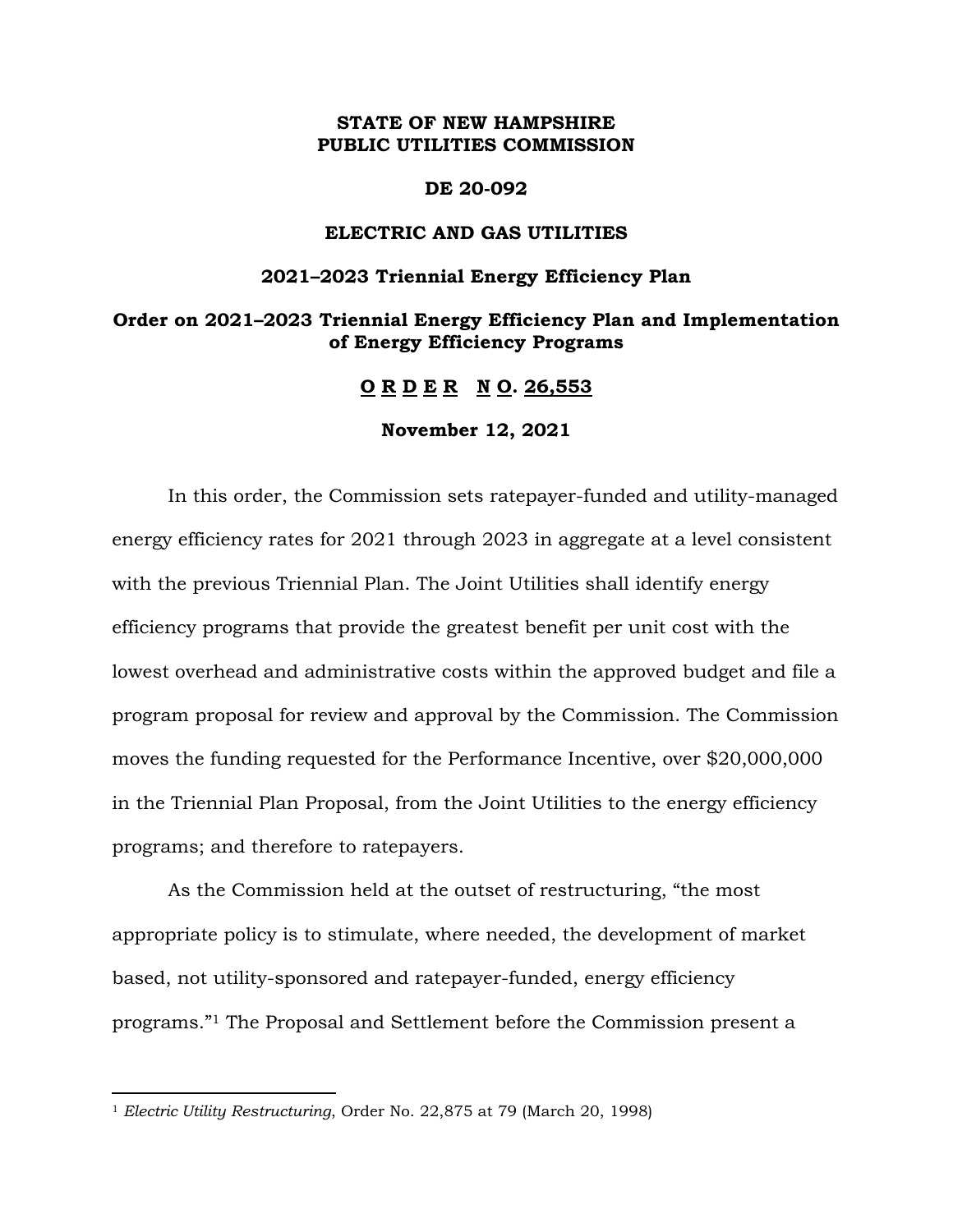stark contrast to those long-held tenets, instead proposing nearly \$400,000,000 in entirely ratepayer-funded and utility-sponsored programs, placing an enormous burden on New Hampshire ratepayers. We view this Triennial Plan as an inflection point, with ratepayer-funded and utility managed energy efficiency programs peaking in 2020 and 2021 and returning to the intended transition to market-based energy efficiency after this triennium within the guidelines provided by the Legislature.

#### **I. BACKGROUND AND PROCEDURAL HISTORY**

On September 1, 2020, the following parties filed a proposal (the

Proposal) for ratepayer funded energy efficiency programs for 2021, 2022, and

2023:

- The Electric Utilities:
	- o Liberty Utilities (Granite State Electric) Corp. d/b/a Liberty **Utilities**
	- o New Hampshire Electric Cooperative, Inc.
	- o Public Service Company of New Hampshire d/b/a Eversource Energy
	- o Unitil Energy Systems, Inc.
- The Gas Utilities:
	- o Liberty Utilities (EnergyNorth Natural Gas) Corp. d/b/a Liberty Utilities
	- o Northern Utilities, Inc.

The above-listed Electric Utilities and Gas Utilities are collectively referred to as

the Joint Utilities.

The Office of the Consumer Advocate (OCA) notified the Commission of

its participation in this docket on behalf of residential ratepayers. *See* RSA

363:28, II. Clean Energy New Hampshire (CENH), the Conservation Law

Foundation (CLF), the Acadia Center, The Way Home, the Department of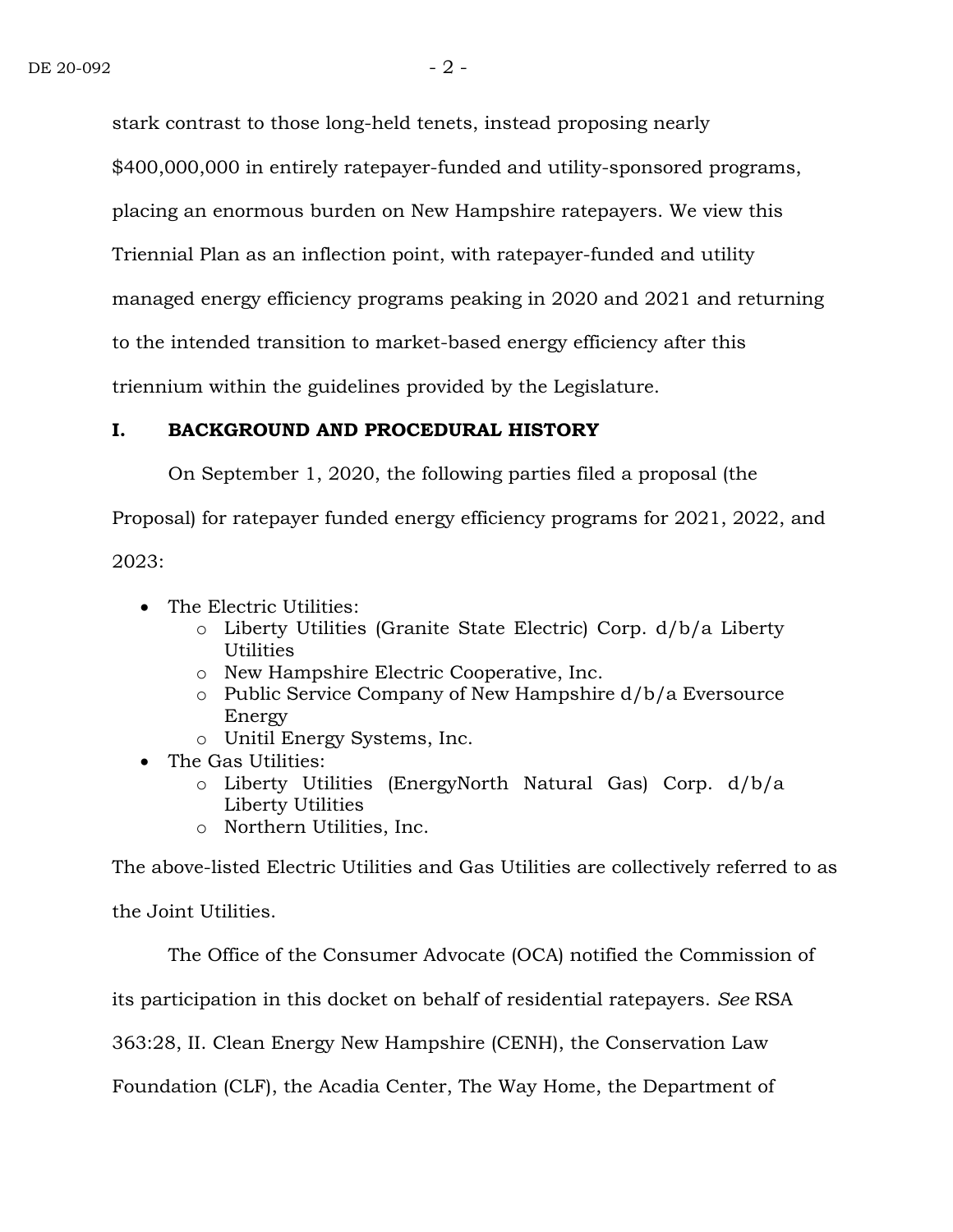Environmental Services (DES), and Southern New Hampshire Services each filed petitions to intervene. The Commission granted all petitions to intervene at the prehearing conference held on September 14, 2020. Hearing Transcript of September 14, 2020 at 11.

On December 3, the Joint Utilities, OCA, CLF, The Way Home, Southern New Hampshire Services, and CENH (collectively, the Settling Parties) filed a settlement agreement (Settlement Agreement) that called for approval of the 2021–23 Proposal with certain modifications. The Acadia Center and DES did not sign the Settlement agreement but filed letters in support. The Department of Energy (formerly Staff Advocates with the Commission) did not join the Settlement Agreement.

The Commission held hearings on the Proposal on December 10, 14, 16, 21, and 22. The Commission held the record open for responses to the Commission's record requests and the filing of Exhibit 25B. Hearing Transcript of December 22, 2020 (12/22/20 Tr.) at 141. Responses to the Commission's record requests and Exhibit 25B were filed on December 22.

On December 29, 2020, the Commission issued Order No. 26,440, maintaining the current System Benefits Charge (SBC) rates and structure of the existing energy efficiency programs until the Commission's issuance of its final order in this proceeding.

On February 19, 2021, the Commission issued Order No. 26,458, granting the motion of the OCA for rehearing of Order No. 26,415, which had declined to designate then Commission employees Elizabeth Nixon and Paul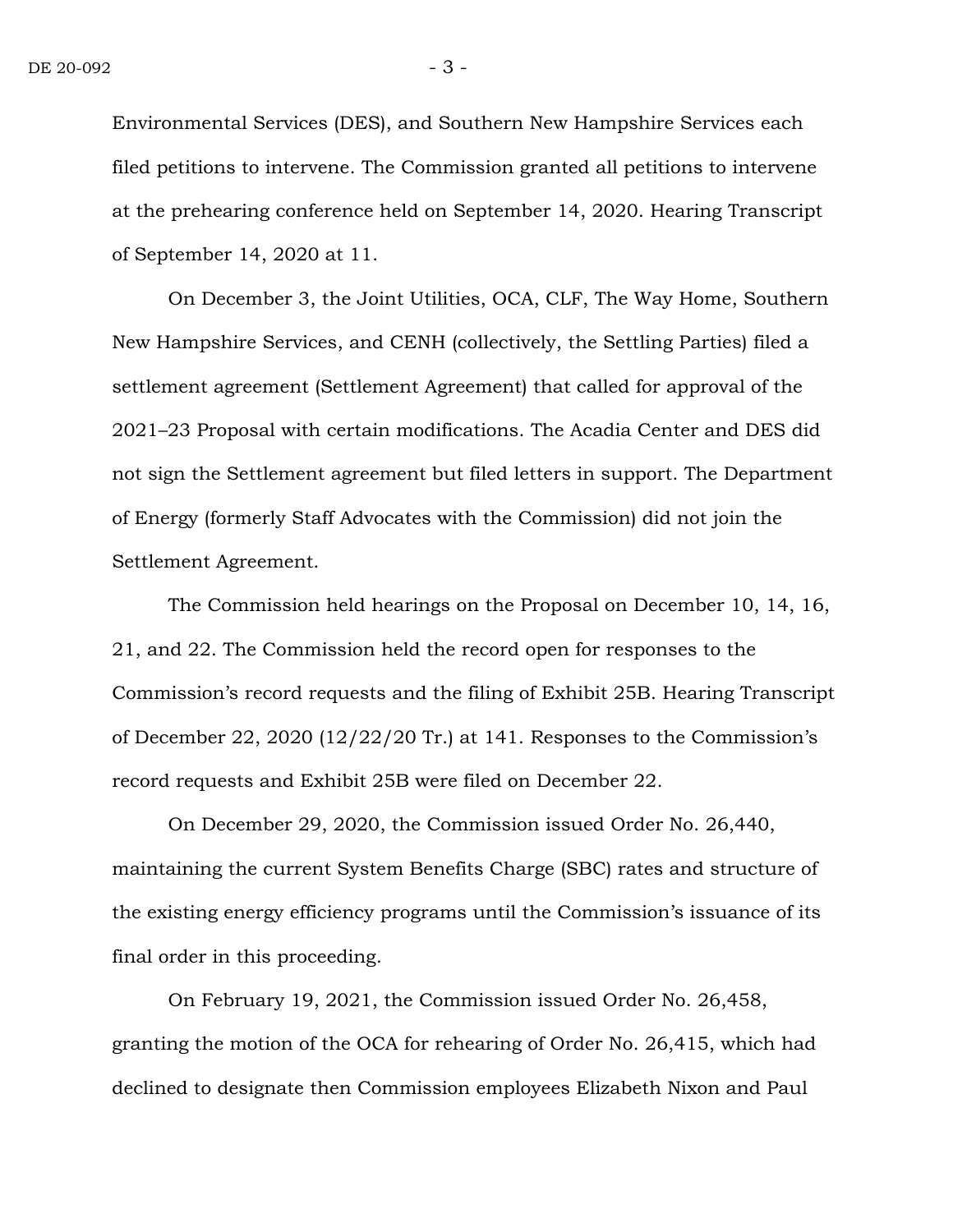Dexter as Staff Advocates pursuant to RSA 363:32. On rehearing the Commission granted the OCA's motion and designated Elizabeth Nixon and Paul Dexter as Staff Advocates pursuant to RSA 363:32, II.

The Proposal, Settlement, testimony, exhibits, and other docket filings, except any information for which confidential treatment is requested of or granted by the Commission, are posted at:

[https://www.puc.nh.gov/Regulatory/Docketbk/2020/20-092.html.](https://www.puc.nh.gov/Regulatory/Docketbk/2020/20-092.html)

#### **II. SUMMARY OF THE PROPOSAL FILED SEPTEMBER 1, 2020**

#### **A. Proposal Plan Targets and Budget**

The Proposal significantly expands the programs and spending implemented in the prior plan. The Proposal increases Energy Efficiency (EE) program budgets as seen in the table below with 2018–2020 EE program budgets for comparison:

| Table 1: Proposed Energy Efficiency Program Budgets |              |               |               |               |  |  |
|-----------------------------------------------------|--------------|---------------|---------------|---------------|--|--|
|                                                     | 2021         | 2022          | 2023          |               |  |  |
| Electric                                            | \$93,582,000 | \$115,554,000 | \$141,692,000 | \$350,829,000 |  |  |
| Gas                                                 | \$12,038,000 | \$13,706,000  | \$16,137,000  | \$41,882,000  |  |  |
| Exh 1. at 32, Table 1-9; 1-10.                      |              |               |               |               |  |  |

| Table 2: 2018-2020 Energy Efficiency Program Budgets |              |              |              |                |  |  |
|------------------------------------------------------|--------------|--------------|--------------|----------------|--|--|
|                                                      | 2018         | 2019         | 2020         | Total          |  |  |
| Electric                                             | \$36,624,000 | \$46,911,000 | \$62,580,000 | \$146, 115.000 |  |  |
| Gas                                                  | \$9,158,000  | \$10,029,000 | \$10,902,000 | \$30,089,000   |  |  |

Exh. 2 at 32-33, *Docket DE 17-136; Order No. 26,095 at 5 (January 2, 2018).*

#### 1. Proposal Plan Funding

The Proposal seeks to fund electric and natural gas programs through different sources*.* Exh. 1 at 30–31. For the electric energy efficiency programs, funding is derived from: (1) a portion of the SBC, which is included on the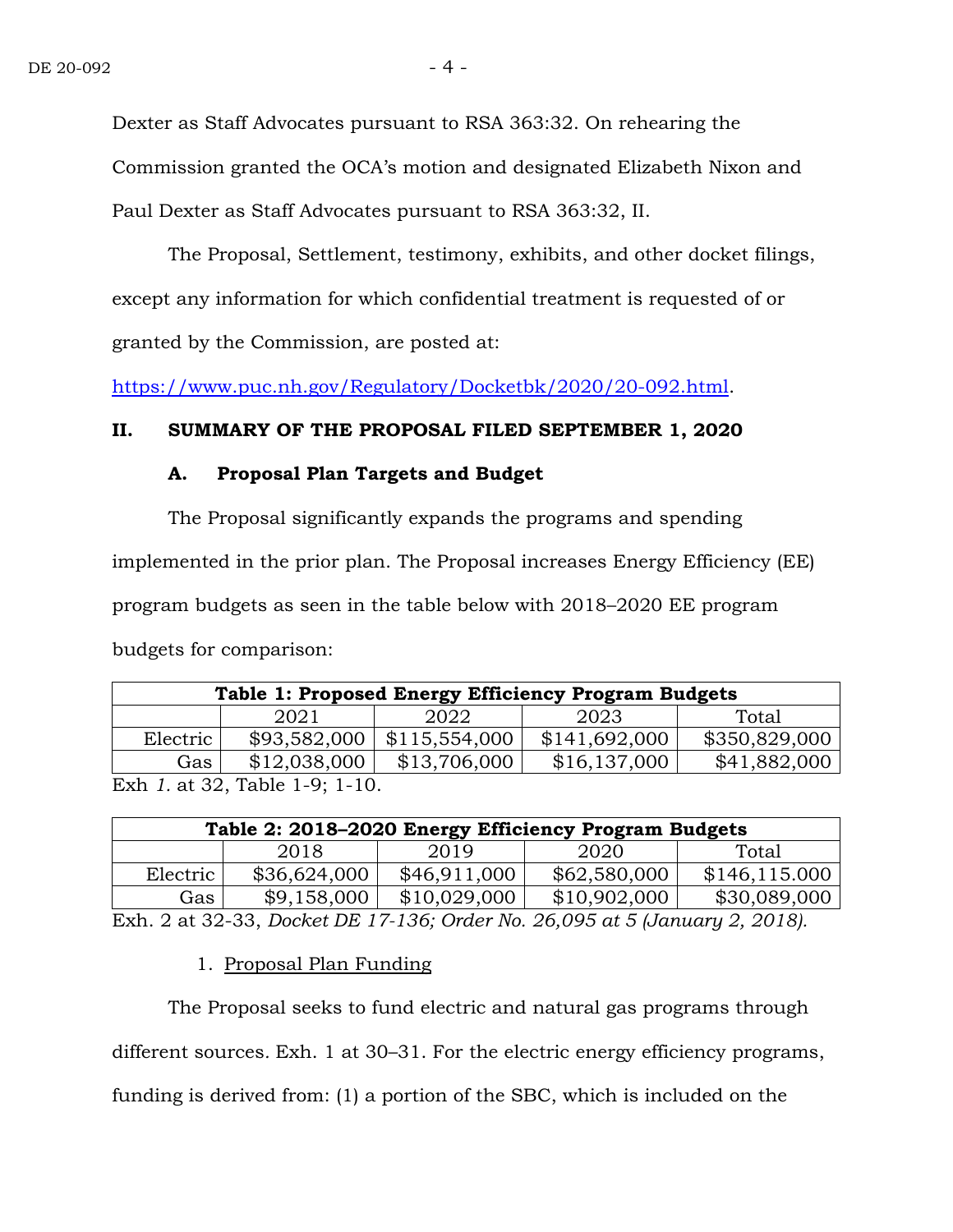electric bills of all customers receiving delivery service from a participating utility; (2) a portion of the Regional Greenhouse Gas Initiative (RGGI) auction proceeds; and (3) proceeds obtained by the Electric Utilities from their participation in the regional Forward Capacity Market (FCM). *Id.* In addition, under the Proposal, any unspent funds from prior program years are carried forward to future years, including interest at the prime rate. *Id.*

The Proposal seeks to fund natural gas energy efficiency programs from a portion of the Local Delivery Adjustment Clause (LDAC), which is included on the bills of all gas utility customers, as well as from any unspent funds from prior program years, which are carried forward to future years including interest at the prime rate. *Id.*

The Proposal significantly changed how the SBC and LDAC charges are calculated, allocated, and set, and has increased proposed rates for each year of the proposal. Under the Proposal, the Joint Utilities seek to review actual sales and revenues each year to determine whether the rates approved by the Commission for the following year should apply for collection of the approved budget. *Id.* at 37. Based on this reconciliation, the Joint Utilities request to adjust the charges by up to 10 percent of the approved rate without the need for Commission approval. *Id.* 

For the first time in the history of EE programs, the Proposal separates residential and commercial/industrial (C&I) EE program budgets for Electric Utilities and bases its proposed SBC rates applicable to those customer classes on their respective budgets. *Id.* at 38. Currently, the EE portion of the SBC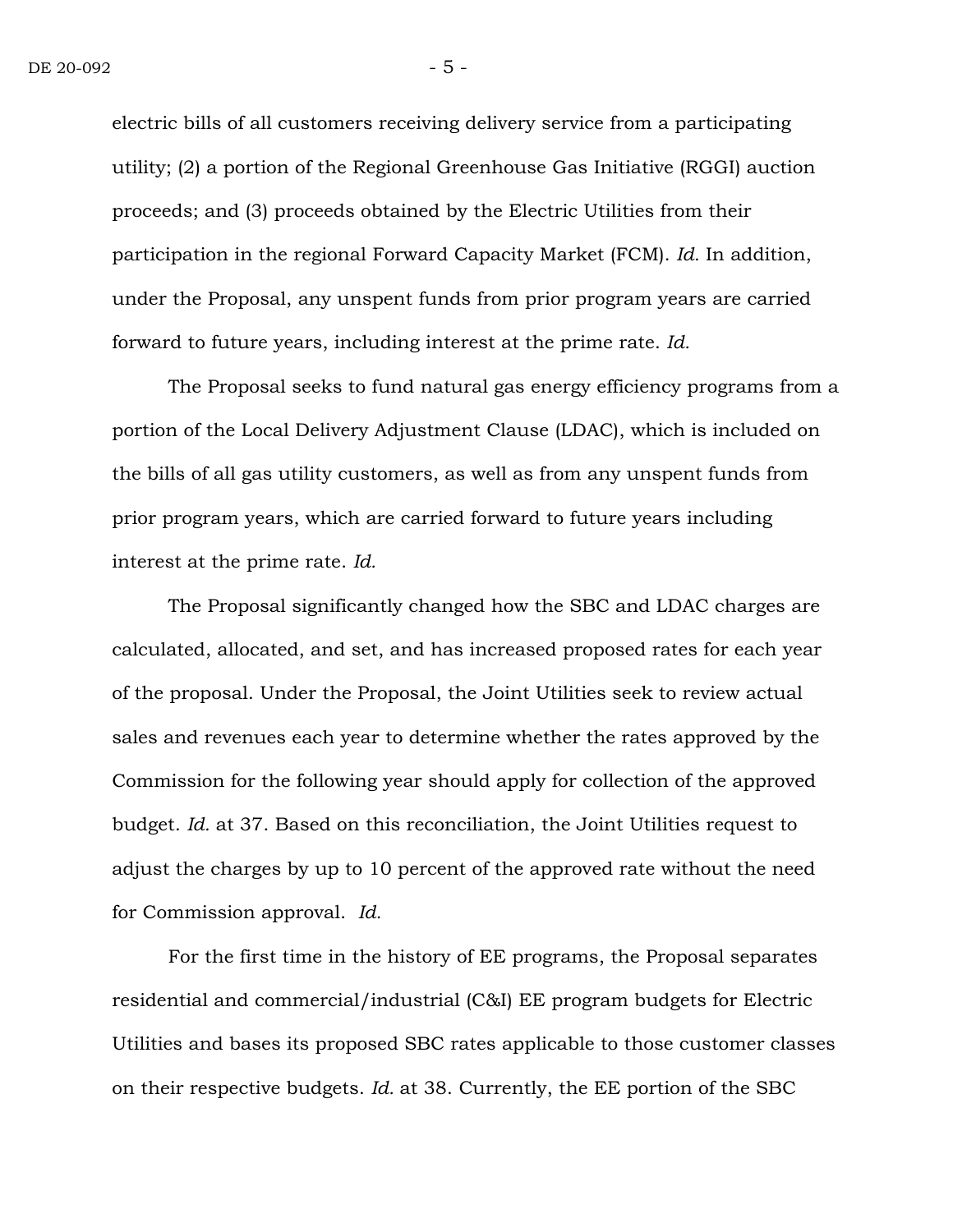charge is uniform between customer classes, however, the overall SBC charges are not uniform among utility service territories*.* The utilities' proposed EE portion of SBC rates are laid out in the tables below:

| Table 3: EE Portion of the Electric Utilities' SBC Rates (per kWh) |             |           |           |           |            |  |
|--------------------------------------------------------------------|-------------|-----------|-----------|-----------|------------|--|
|                                                                    |             | 2020      | 2021      | 2022      | 2023       |  |
|                                                                    | Residential | \$0.00528 | \$0.00651 | \$0.00646 | \$0.00673  |  |
| Eversource <sup>2</sup>                                            | C&I         |           | \$0.01029 | \$0.01498 | \$0.02062  |  |
| Liberty <sup>3</sup>                                               | Residential | \$0.00528 | \$0.00568 | \$0.00864 | \$0.00922  |  |
|                                                                    | C&I         |           | \$0.00561 | \$0.00843 | \$0.01061  |  |
| Unitil <sup>4</sup>                                                | Residential | \$0.00528 | \$0.00615 | \$0.00773 | \$0.00767  |  |
|                                                                    | C&I         |           | \$0.00867 | \$0.01070 | \$0.01333  |  |
| NHEC <sup>5</sup>                                                  | Residential | \$0.00528 | \$0.00838 | \$0.00873 | \$0.008530 |  |
|                                                                    | C&I         |           | \$0.00906 | \$0.01036 | \$0.01004  |  |

Exh. 4 at 8.

| Table 4: EE Portion of the Gas Utilities' LDAC Rates (per therm) |             |          |              |          |          |  |  |
|------------------------------------------------------------------|-------------|----------|--------------|----------|----------|--|--|
|                                                                  |             | 2020     | 2022<br>2021 |          | 2023     |  |  |
| Liberty <sup>6</sup>                                             | Residential | \$0.0640 | \$0.0831     |          |          |  |  |
|                                                                  | Commercial  | \$0.0426 | \$0.0441     |          |          |  |  |
| Unitil <sup>7</sup>                                              | Residential | \$0.0613 | \$0.0994     | \$0.0985 | \$0.1203 |  |  |
|                                                                  | Commercial  | \$0.0266 | \$0.0367     | \$0.0509 | \$0.0704 |  |  |

#### **B. Commercial and Industrial EE Programs**

The Proposal has four ratepayer-funded C&I EE programs: the Small Business Energy Solutions Program; the Municipal Program; the Large Business Energy Solutions Program; and Eversource's Large Business Energy Rewards Request For Proposals (RFP) Program. Exh. 1 at 52–53.

 $\overline{a}$ 

<sup>2</sup> Exh. 1 at 38.

<sup>3</sup> Exh. 1 at 725.

<sup>4</sup> Exh. 17 at 19.

<sup>5</sup> Exh. 1 at 773.

<sup>6</sup> Exh. 1 at 853–54.

<sup>7</sup> Exh. 1 at 925.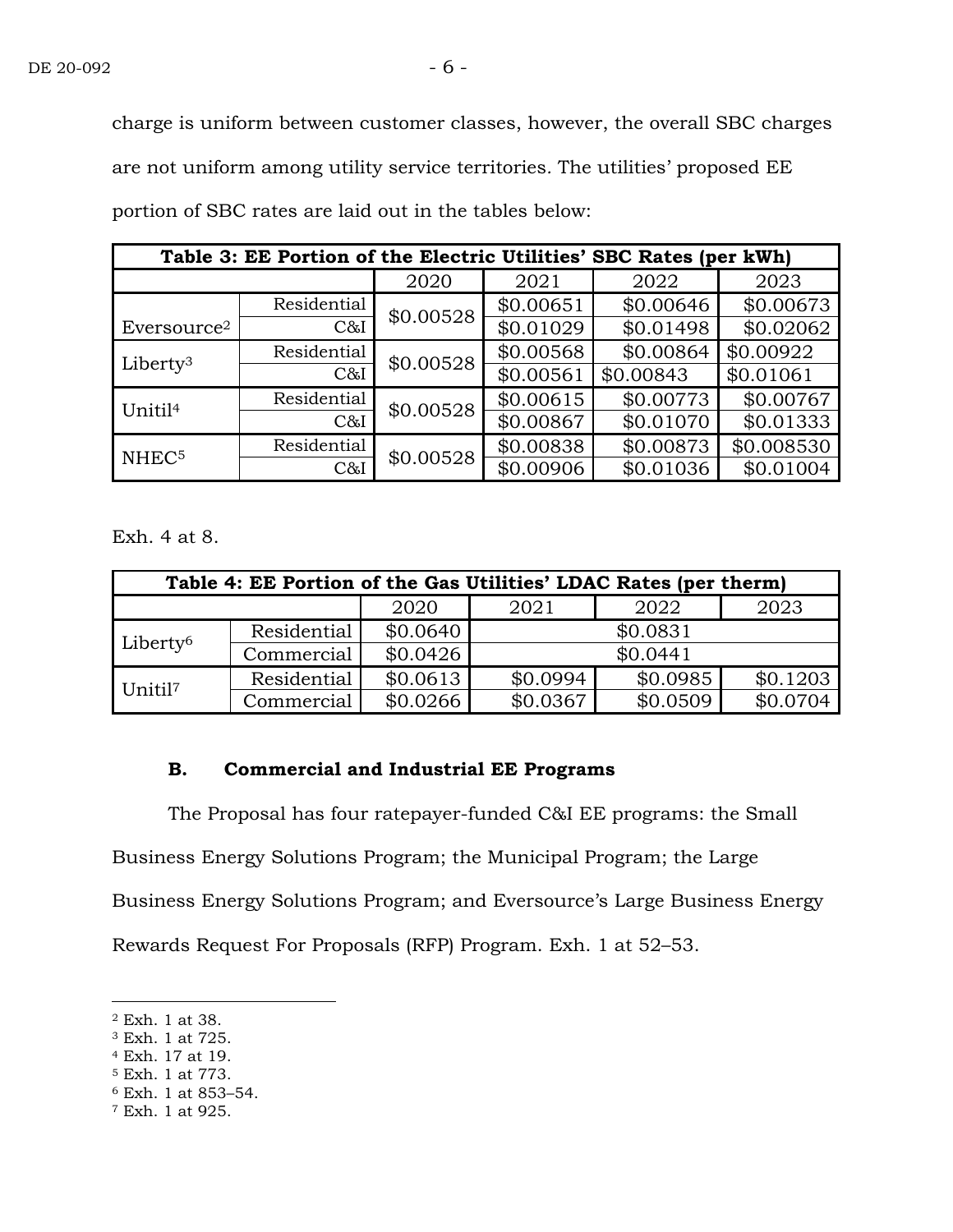#### 1. Small Business Energy Solutions Program

The Small Business Energy Solutions Program is described as a "retrofit and new equipment & construction initiative" providing incentives and technical expertise to small businesses. *Id.* at 52. The proposed 2021–23 electric budget is \$68,248,328, while for gas the proposed budget is \$7,810,522. *Id.* at 65.

#### 2. Municipal Program

The Municipal Program is described as providing "technical assistance and incentives to municipalities and school districts to help them identify energy-saving opportunities and implement projects." *Id.* at 52. The 2021–23 electric budget is proposed to be \$5,871,702. *Id.* at 76. According to the 2021– 23 Proposal, natural gas utilities also serve municipalities through the Small and Large Business Energy Solutions programs. *Id.* at 52.

#### 3. Large Business Energy Solutions Program

The Large Business Energy Solutions Program is described as offering "technical services and incentives to assist large C&I customers who are retrofitting existing facilities or equipment, adding or replacing equipment that is at the end of its useful life, or constructing new facilities or additions." *Id.* at 53. The proposed 2021–23 electric budget is \$105,736,654, while the proposed gas budget is \$10,160,707. *Id.* at 89.

#### 4. Eversource's Large Business Energy Rewards Program

Eversource's Large Business Energy Rewards RFP Program is described as encouraging "customers to propose energy efficiency projects through a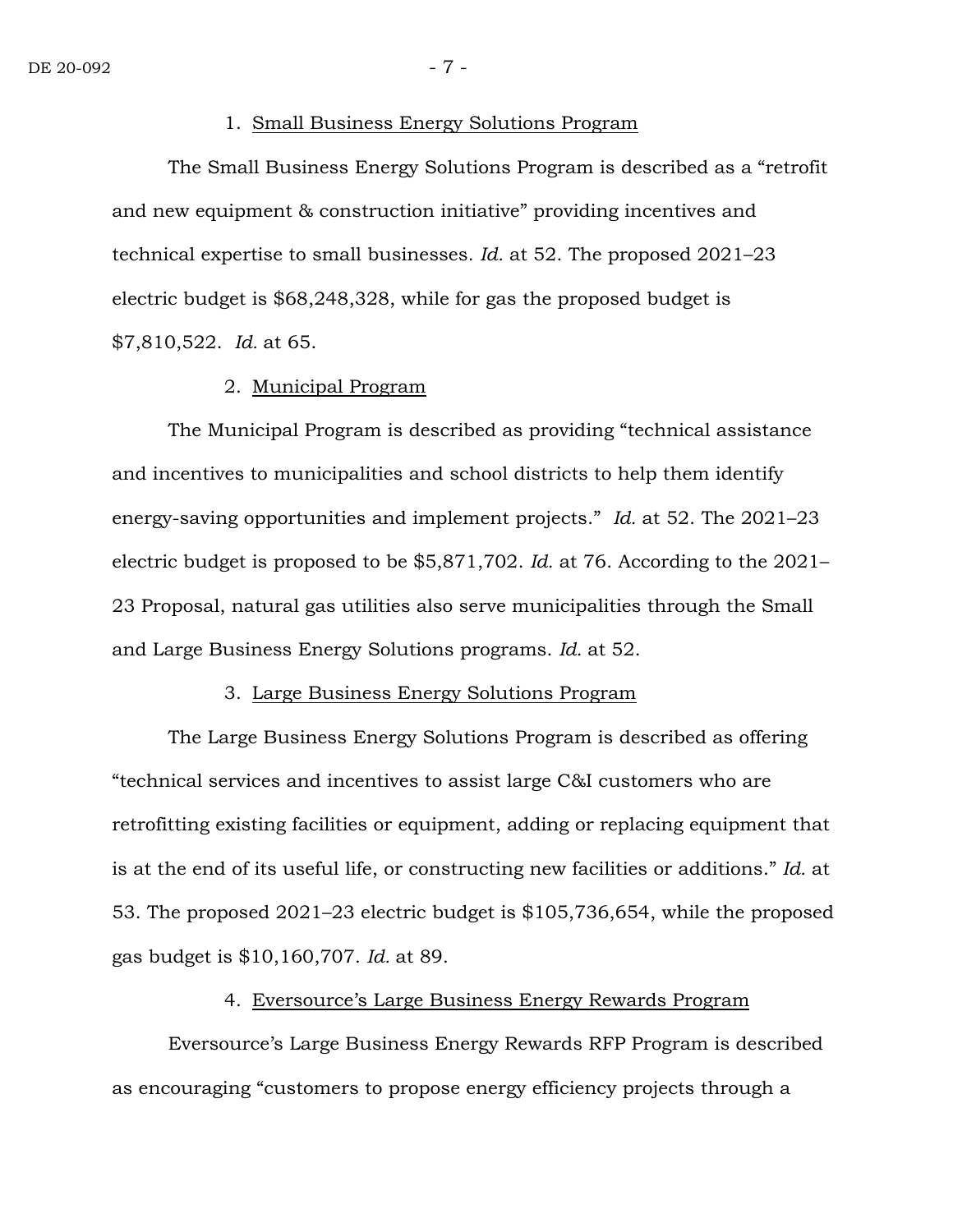competitive solicitation process." *Id.* at 53. The 2021–23 budget for this encouragement is \$17,781,164. *Id.* at 93.

#### **C. Residential EE Programs**

The Proposal has four Residential ratepayer funded programs: the ENERGY STAR© Homes Program; the ENERGY STAR© Products Program; the Home Energy Assistance Program (HEA); and the Home Performance ENERGY STAR© Program.

#### 1. ENERGY STAR© Homes Program

The ENERGY STAR© Homes Program is described as providing incentives and contractor support for residential single-family and multi-family new construction homes. *Id.* at 97. The proposed 2021–23 electric budget for this program is \$10,854,423, while the proposed gas budget for the same time period is \$4,762,071. *Id.* at 118.

#### 2. ENERGY STAR© Products Program

The ENERGY STAR© Products Program is described as helping residential customers overcome the extra expense of purchasing and installing ENERGY STAR-certified appliances, electronics, HVAC equipment and systems, hot water-saving equipment, and lighting. *Id.* at 97. The proposed 2021–23 electric budget for this program is \$31,627,751, while the proposed gas budget is \$4,906,684. *Id.* at 126.

#### 3. Home Energy Assistance (HEA) Program

The HEA Program is described as being a fuel-neutral weatherization program designed to reduce energy use from both electric and gas appliances, lighting,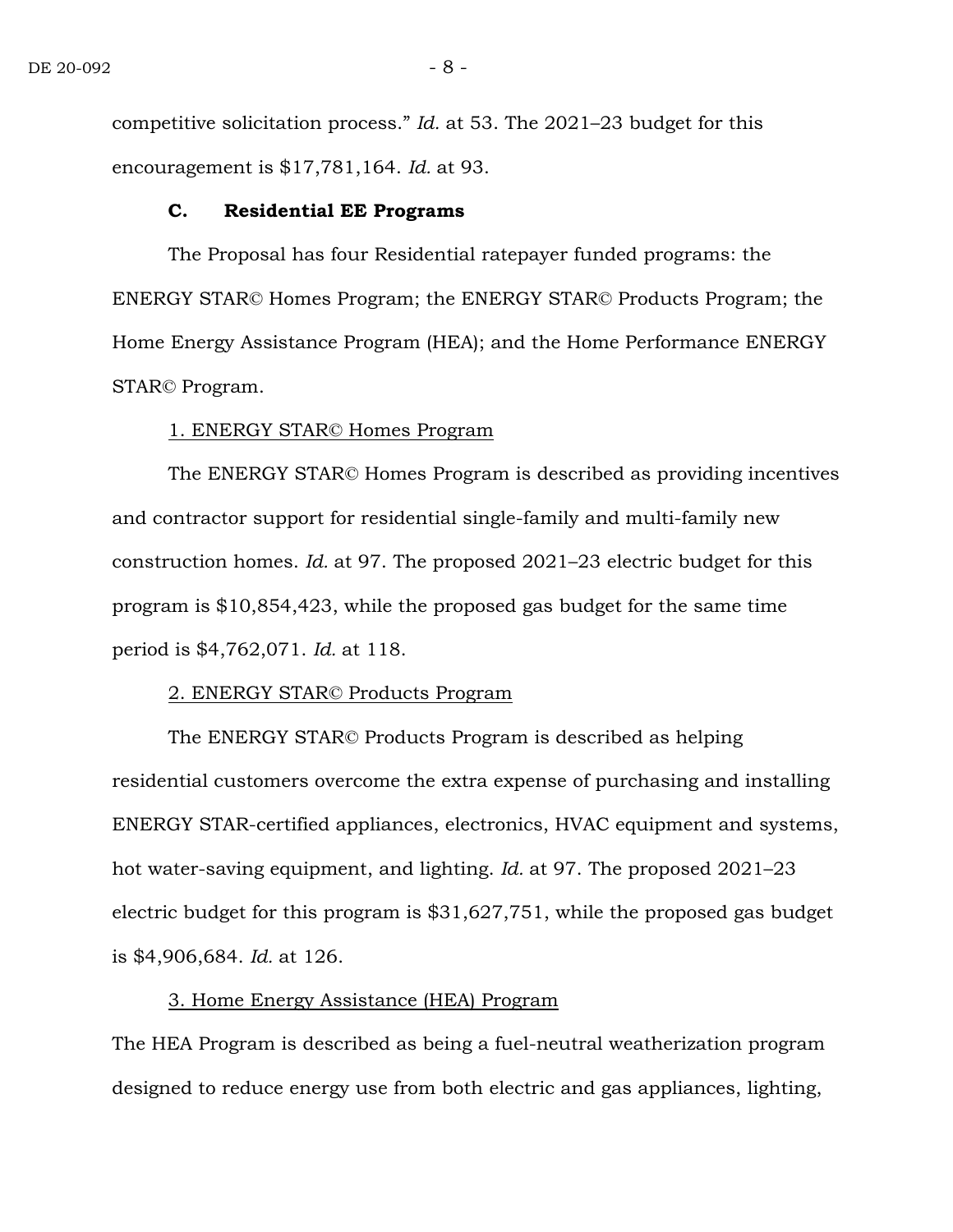and HVAC systems. The proposed 2021–23 electric budget for this program is \$69,854,034, while the proposed gas budget is \$7,136,139. *Id.* at 137. Under the Proposal, the per-project incentive cap would be more than doubled from \$8,000 to \$20,000. In addition, the Proposal would allow exceptions to that increased cap. *Id.* at 130.

#### 4. Home Performance ENERGY STAR© Program

The Home Performance ENERGY STAR© Program is described as providing "comprehensive energy-saving services at significantly reduced cost to customers' existing homes, and covers lighting improvements, space heating and hot water equipment upgrades, weatherization measures, and appliance replacements." *Id.* at 98. The 2021–23 proposed electric budget for this program is \$29,062,551, while the proposed gas budget is \$4,840,463. *Id.* at 148.

#### **D. Active Demand Reduction programs**

The proposed Active Demand Reduction (ADR) program is a ratepayerfunded program described as seeking "to reduce peak demand and capture benefits as quantified in the regional Annual Energy Supply Components ("AESC") study." *Id.* at 150. In the Proposal, program offerings include a residential Wi-Fi Thermostat offering from Eversource and Unitil Electric; a residential Battery Storage offering from Eversource; a C&I Load Curtailment from Eversource, Unitil Electric, and Liberty Electric; and a C&I Storage Performance offering from Eversource and Until Electric. *Id.* at 151. The 2021–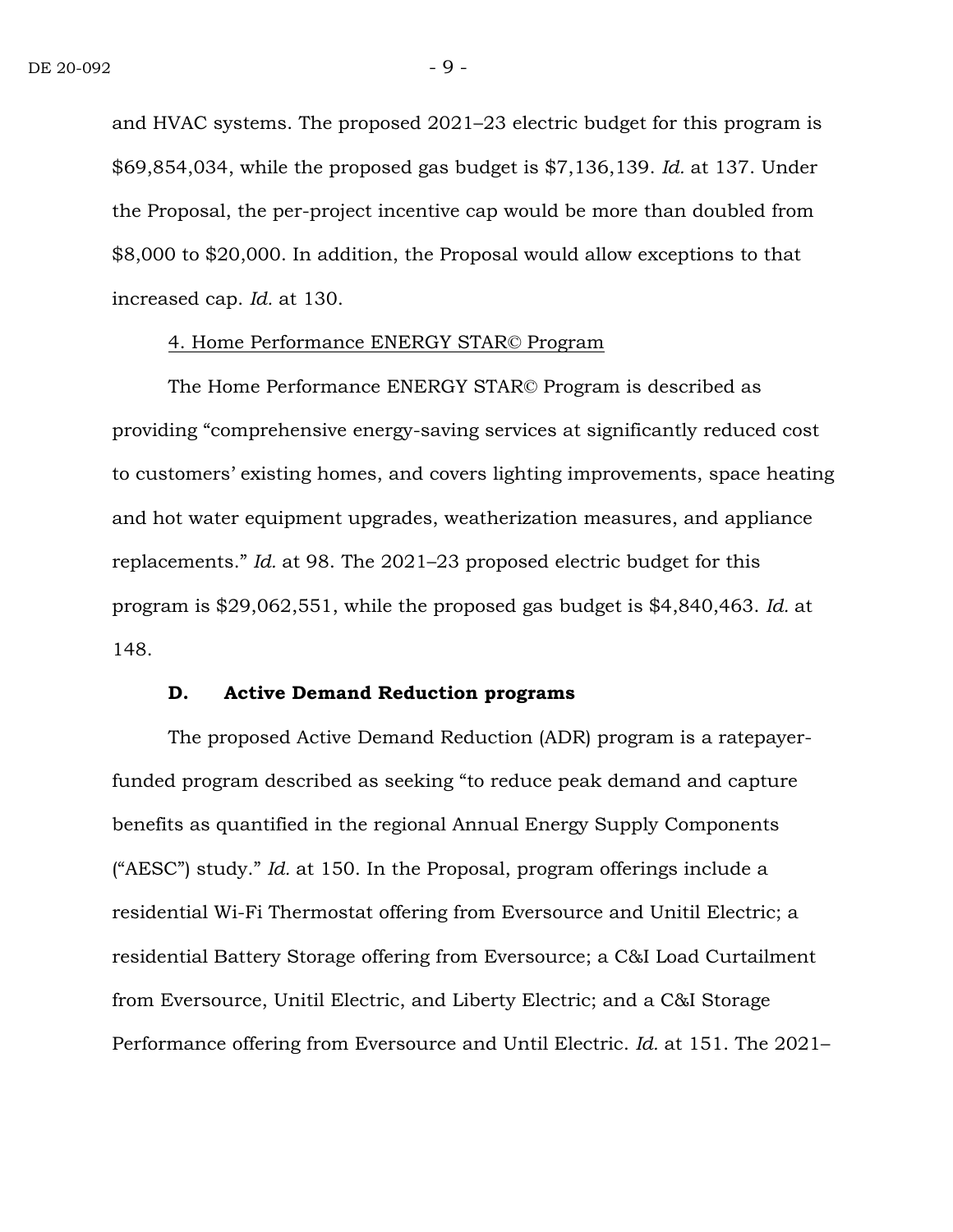23 proposed budget for ADR programs is \$626,372 for residential offerings, and \$4,775,494 for C&I offerings. *Id.* at 157.

#### **E. Behavioral-Based Strategies**

The Joint Utilities describe Behavioral-Based Strategies as being designed to make customers aware of their energy consumption to empower and motivate them to adopt energy-efficient behaviors or technologies. *Id.* at 150. The proposed strategies include providing Unitil Electric and Gas customers and Liberty Electric and Gas customers Home Energy Reports (HERs), with energy consumption information and energy-saving information. Over the triennium, the total budget proposal for the electric HER program is \$963,157, and the total budget proposal for the gas HER program is \$651,850. Id. at 585. In addition, Eversource proposed a Customer Engagement Initiative, which is a behavioral-based marketing strategy encouraging energy efficiency measures through other residential program offerings. *Id.* at 159-164. Finally, Liberty Gas proposes performing aerial infrared mapping to provide a visual profile of heat loss to help drive customer behavior changes and program participation. *Id.* at 165. The proposed budget for Liberty's aerial mapping is \$460,250 in 2021, \$271,428 in 2022, and \$262,884 in 2023. *Id.* at 861.

#### **F. Energy Optimization**

This proposed pilot program is described as minimizing "customers' total energy usage across all energy sources while maximizing customers' benefits" with a focus on conversions from gas heating systems to higher-efficiency heating systems consisting of cold climate air source heat pumps. *Id.* at 177.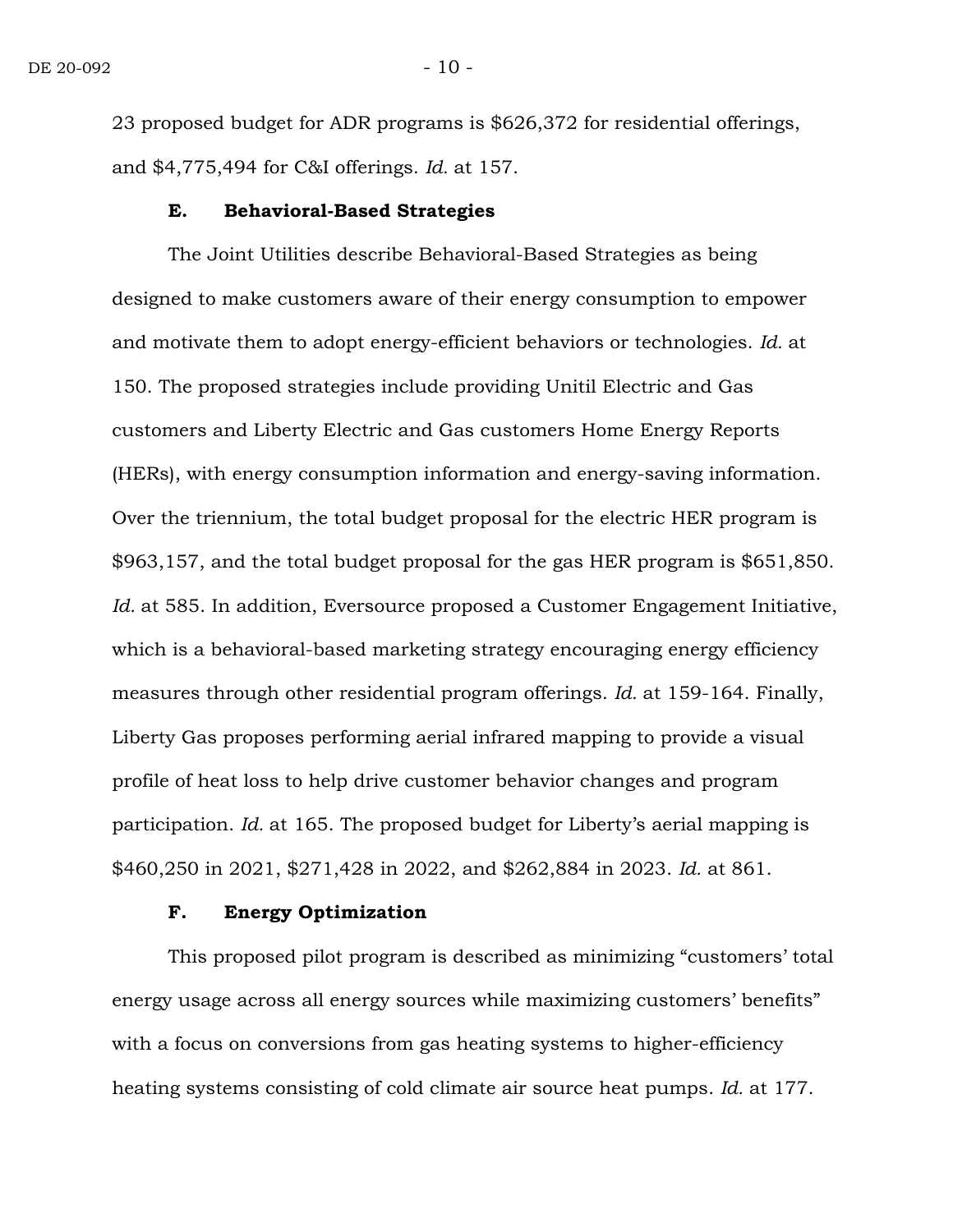The Joint Utilities claim the pilot is necessary to provide "a more comprehensive understanding and experience of the benefits of heat pumps to the electric system, as well as the impact on emissions from [greenhouse gases] and nitrogen and sulfur oxides." *Id*. Over the triennium, the total budget proposal for the Energy optimization Pilot is \$1,492,259. *Id.* at 585.

#### **G. Financing Mechanisms**

The Proposal has multiple financing mechanisms, including low-interest, zero-interest, and on-bill mechanisms. For C&I programs, all utilities offer zero percent on-bill financing to certain customers, and facilitate the use of thirdparty financing options. Eversource and the NHEC also offer tariffs to municipal customers that allow municipalities to repay upfront costs through charges that are less than or equal to the customer's estimated savings. *Id.* at 55–56.

For Residential programs, each of the Joint Utilities proposes varying amounts of on-bill financing for the Home Performance program. *Id.* at 101. Additionally, each of the Joint Utilities partners with third-party lenders offering low-interest EE loans residential customers and zero-interest loans for moderate-income residential customers. *Id.* at 102–103.

#### **H. Benefit/Cost Screening**

Under the Proposal, the Joint Utilities propose using a new costeffectiveness screening framework for the EE programs. The framework consists of a complicated series of tests; a primary test, called the "Granite State Test," and two secondary tests: the "Utility Cost Test," and the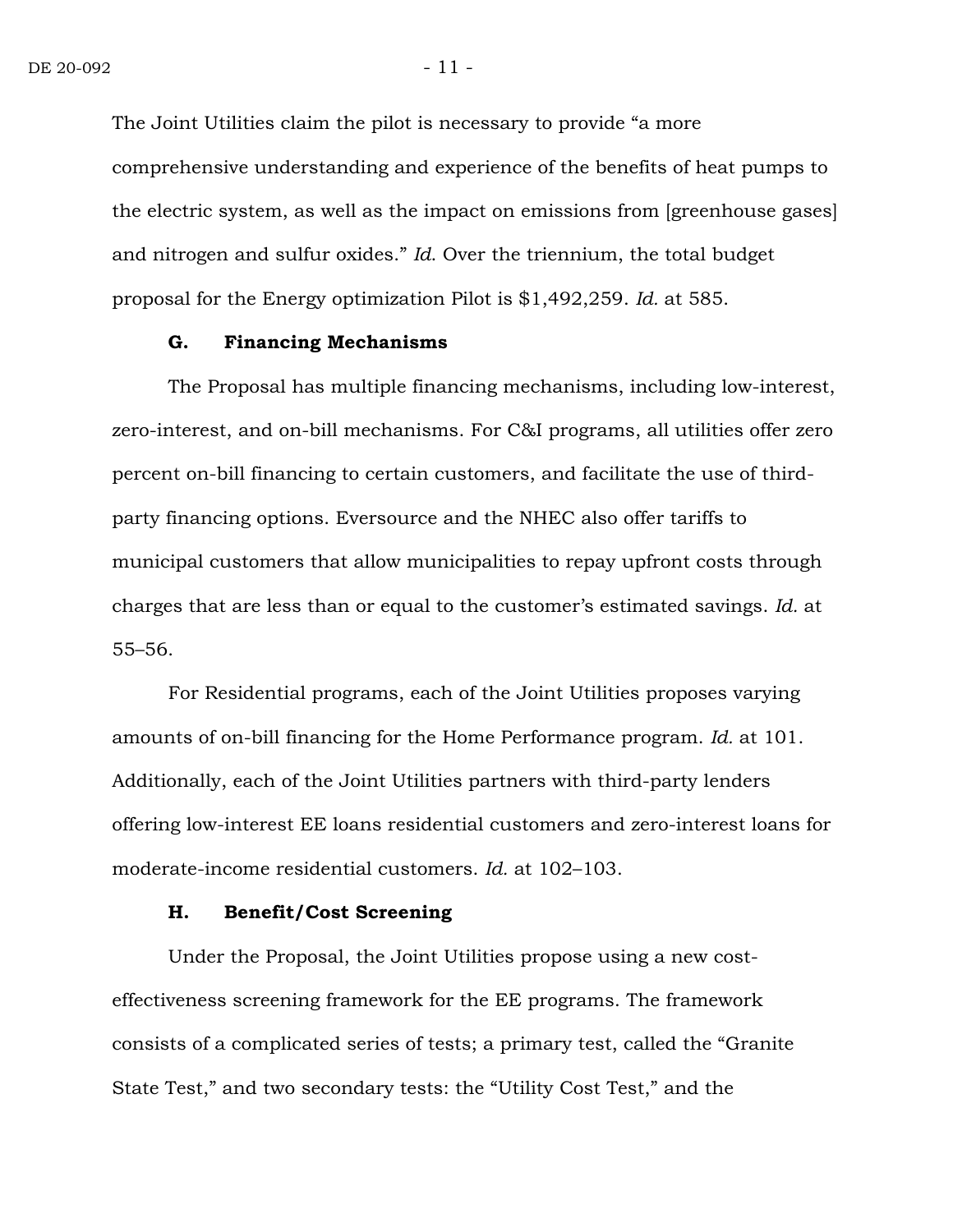$\overline{a}$ 

"Secondary Granite State Test." *Id.* at 209–211. Energy benefits are evaluated using the "Avoided Energy Supply Cost" (AESC) study. <sup>8</sup> *Id.* at 44–45. The Joint Utilities propose to file an informational report with information on the results of the AESC study update in 2021, which may result in proposed program changes. *Id.*

#### **I. Performance Incentive**

Under the Proposal, the Joint Utilities propose ratepayer-funded performance incentives for themselves of up to 6.875 percent of actual program expenditures. *Id.* at 218. Over the triennium, the total budget proposal for the electric program performance incentives is \$19,289,318, *id.* at 617, and the total budget proposal for gas program performance incentives is \$2,303,525, *id.* at 621. Additionally, the Proposal asks to transition the ADR offerings from demonstration projects to full programs, and include a performance incentive component for achievement of ADR goals at 5.5 percent of actual expenditures, with a threshold for savings and benefits components of 65 percent and maximum performance incentive level of 125 percent. *Id.* Over the triennium, the budget proposal's cap for performance incentives related to the ADR program is \$109,719 for Unitil Electric, *id.* at 792, \$574,198 for Liberty Electric, *id.* at 701, and \$902,775 for Eversource, *id.* at 633.

<sup>8</sup> The Commission notes that this study was not performed on a New Hampshire-specific basis and was, instead, performed across all New England States. An updated study is due to be released in 2021. *Id.* at 44–45.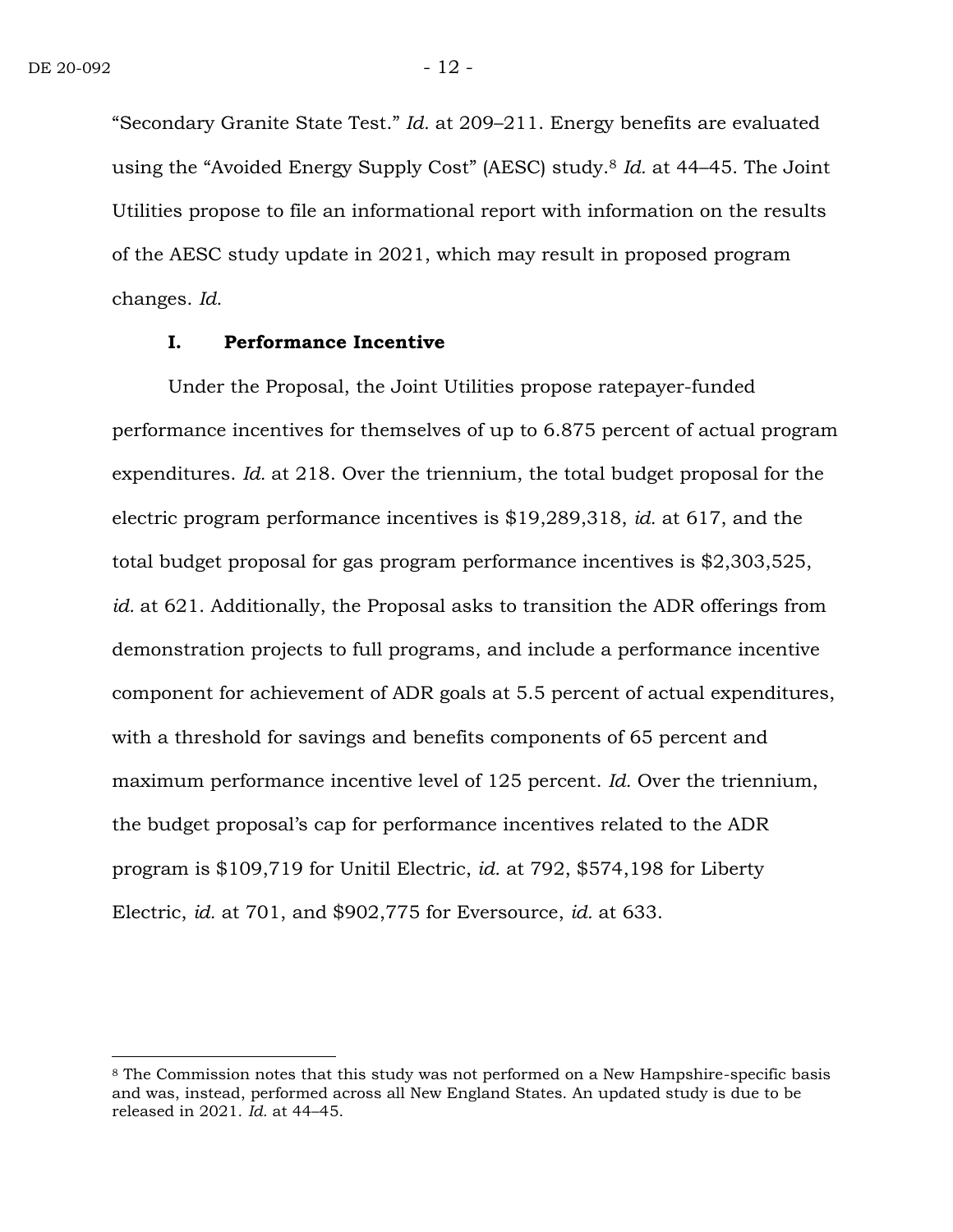#### **J. Lost Base Revenue**

The Proposal maintains the existing practice of allowing Joint Utilities that have not instituted decoupling to collect revenue lost due to decreased energy sales resulting from EE programs. *Id.* at 938–941. Electric utilities collect lost base revenue (LBR) as another component of the SBC, while gas utilities collect LBR as a component of the LDAC. NHEC does not collect LBR, and Liberty Electric only calculated a LBR charge for 2021, based on its intent to implement revenue decoupling in its general rate scheme. *Id.* The Joint Utilities proposed electric LBR rates for electric customers, per kWh, as follows:

| Table 5: Joint Utilities' LBR Proposals |            |           |           |  |  |  |  |
|-----------------------------------------|------------|-----------|-----------|--|--|--|--|
| 2021                                    | Eversource | Liberty   | Unitil    |  |  |  |  |
| Residential                             | \$0.00065  | \$0.00068 | \$0.00120 |  |  |  |  |
| C&I                                     | \$0.00091  | \$0.00068 | \$0.00129 |  |  |  |  |
| 2022                                    | Eversource | Liberty   | Unitil    |  |  |  |  |
| Residential                             | \$0.00102  | N/A       | \$0.00145 |  |  |  |  |
| C&I                                     | \$0.00159  | N/A       | \$0.00121 |  |  |  |  |
| 2023                                    | Eversource | Liberty   | Unitil    |  |  |  |  |
| Residential                             | \$0.00118  | N/A       | \$0.00186 |  |  |  |  |
| C&I                                     | \$0.00220  | N/A       | \$0.00130 |  |  |  |  |

*Id.* at 938, Table 3.

#### **K. Technical Reference Manual**

The Joint Utilities created a Technical Reference Manual (TRM) that documents how the Joint Utilities propose to calculate savings from the installation of EE measures by providing methods, formulas, and assumptions for estimating energy, peak demand, and other resource impacts from EE measures. *Id.* at 241. In the Proposal, the Joint Utilities will update the TRM on an annual basis, and in advance of any program plan or update filing. *Id.* at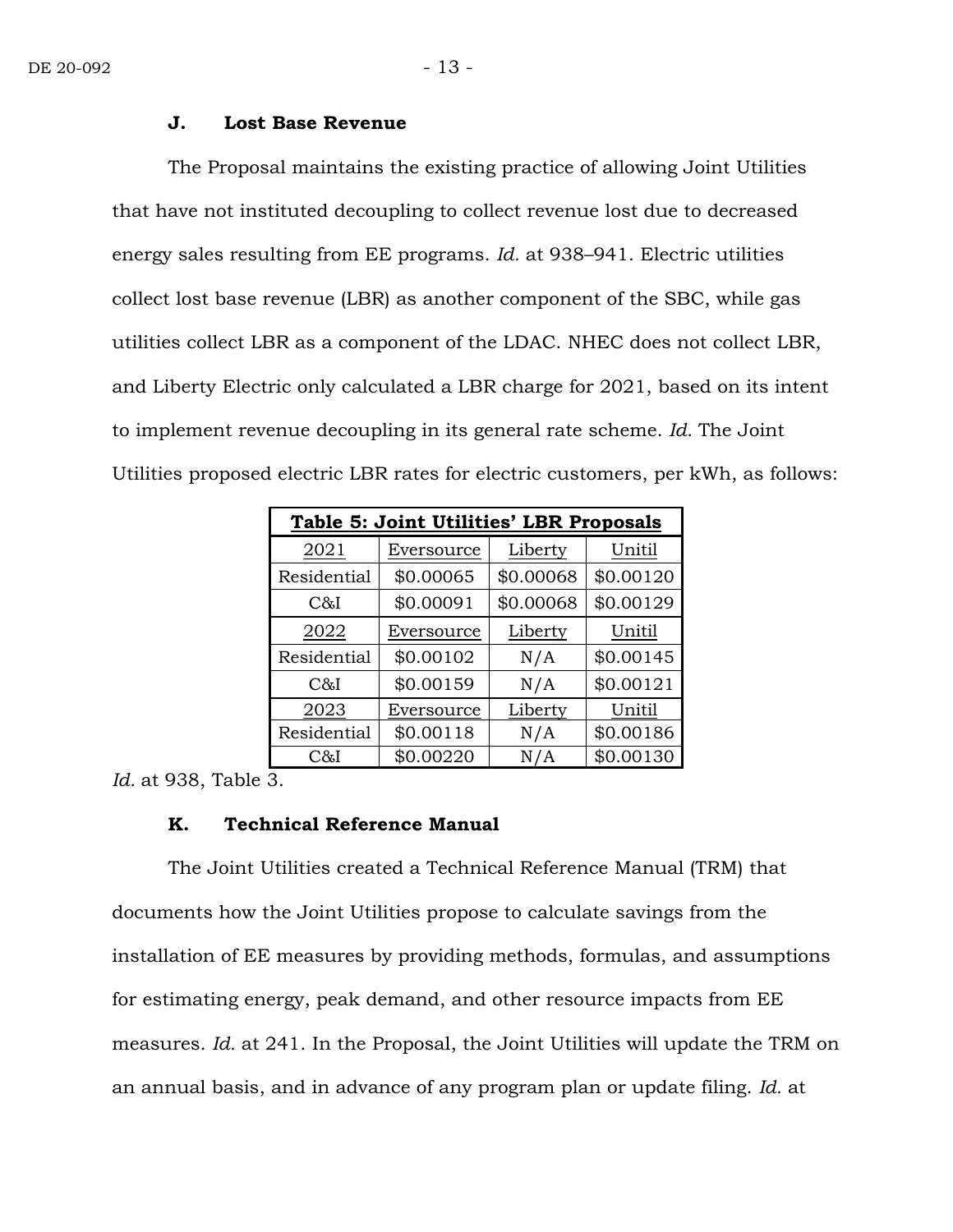219. Updates would take into account savings assumptions, incorporate results from New Hampshire evaluations, identify changes in federal equipment standards, reference neighboring states' evaluations, and update relevant savings algorithms. *Id.* The Joint Utilities propose to update the TRM in coordination with the Evaluation, Measurement, and Verification (EM&V) Working Group. *Id.* at 220.

#### **III. POSITIONS OF THE PARTIES**

The Proposal and Settlement Agreement address an array of programmatic topics including: the proposed plan targets and budgets; changes to the SBC and LDAC rates; modifications to plan programs and pilots; utility performance incentives; evaluation, measurement and verification (EM&V); savings assumptions; recovery of lost revenue; plan updates, reporting requirements, and mid-term modifications; and stakeholder involvement in future planning and review. The Settling Parties supported the Joint Utilities' continuing role as the program administrator, continuation of existing programs, and a three-year planning cycle. The Acadia Center and Department of Environmental Services did not join the Settlement Agreement. However, they expressed their support for the submitted Settlement Agreement in written correspondence and/or at the hearing. Exh. 15 at 1-3; 12/22/20 Tr. at 56. Energy opposed the Settlement.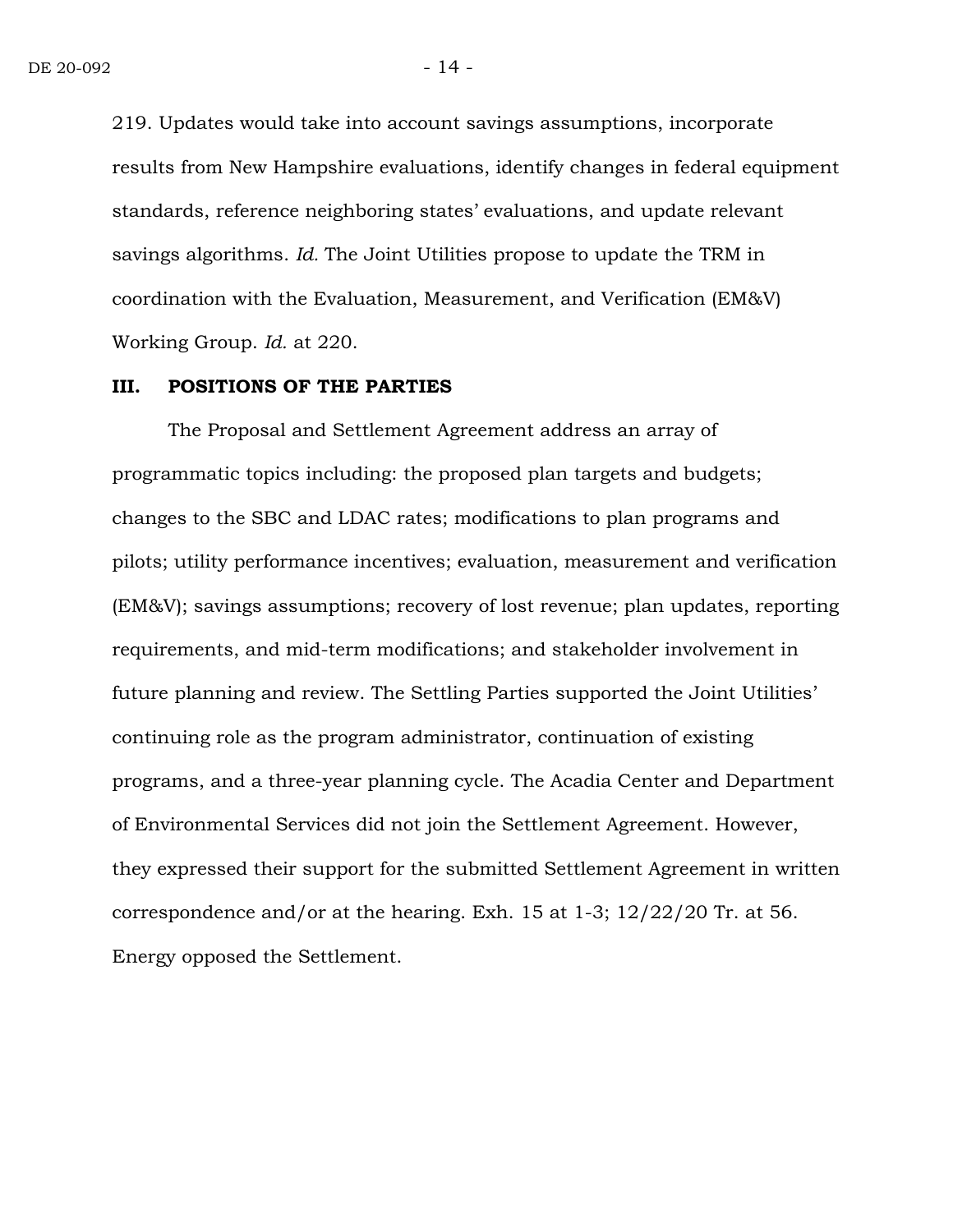#### **A. Plan Targets, Budgets, and Rates**

#### 1. Settlement Agreement

In the Settlement Agreement, the parties proposed electric energy savings targets of 4.5 percent of 2019 electric sales, which they estimate equates to cumulative annual MWh savings of 476,616 achieved from 2021–23. Exh. 14 at 4. The Settlement Agreement also proposes a gas energy savings target of 2.8 percent of sales, or an estimated 706,065 annual MMBtus from 2021–23. *Id.*

The Settlement Agreement modifies Eversource's budget as set forth in the Proposal from \$272.5 million to \$258.2 million by reducing the C&I budget by \$17.6 million, increasing the residential sector budget by \$7.4 million, and reducing the income-eligible program budget by \$4.1 million. *Id.* at 5. The table below shows the SBC rates proposed by the Settling Parties in their Settlement Agreement, as compared to the rates initially proposed by the Electric Utilities.

| Table 6: Proposal and Settlement Agreement SBC Rate Comparison (per kWh) |             |             |                        |               |             |              |             |
|--------------------------------------------------------------------------|-------------|-------------|------------------------|---------------|-------------|--------------|-------------|
|                                                                          |             | 2021        |                        | 2022          |             | 2023         |             |
|                                                                          |             | Proposal    | Settlement             | Proposal      | Settlement  | Proposal     | Settlement  |
|                                                                          |             |             | Agreement <sup>9</sup> |               | Agreement   |              | Agreement   |
| Eversource <sup>10</sup>                                                 | Residential | \$0.00866   | \$0.00986              | \$0.00898     | \$0.01070   | \$0.00941    | \$0.01185   |
|                                                                          | C&I         | \$0.01270   | \$0.01215              | \$0.01807     | \$0.01587   | \$0.02432    | \$0.01994   |
| Liberty <sup>11</sup>                                                    | Residential | \$0.00719   | \$0.00803              | No rate       | \$0.01014   | No rate      | \$0.01072   |
|                                                                          | C&I         | \$0.00712   | \$0.00836              | proposed      | \$0.00993   | proposed     | \$0.01211   |
| Unitil <sup>12</sup>                                                     | Residential | \$0.00885   |                        | \$0.01068     |             | \$0.01165    |             |
|                                                                          | C&I         | \$0.01146   | \$0.01145              | \$0.01341     | \$0.01340   | \$0.01613    | \$0.01612   |
| NHEC <sup>13</sup>                                                       | Residential | $$0.00838*$ | $$0.00761*$            | $$0.0087343*$ | $$0.00848*$ | $$0.008534*$ | $$0.00825*$ |
|                                                                          | C&I         | $$0.00906*$ | $$0.00818*$            | $$0.0103636*$ | $$0.01050*$ | $$0.010046*$ | \$0.01000   |

\* Rate reflects only the EE portion of the SBC rate.

 $\overline{a}$ 

<sup>9</sup> The Settlement Agreement requested 2021 rates be made effective as of January 1, 2021. Exh. 14 at 4

<sup>10</sup> Exh. 1 at 38, Exh 14 at 33.

<sup>11</sup> Exh. 1 at 725, Exh 25B at 1.

<sup>12</sup> Exh. 17 at 19, Exh 14 at 34.

<sup>13</sup> Exh. 1 at 773, Exh 14 at 35.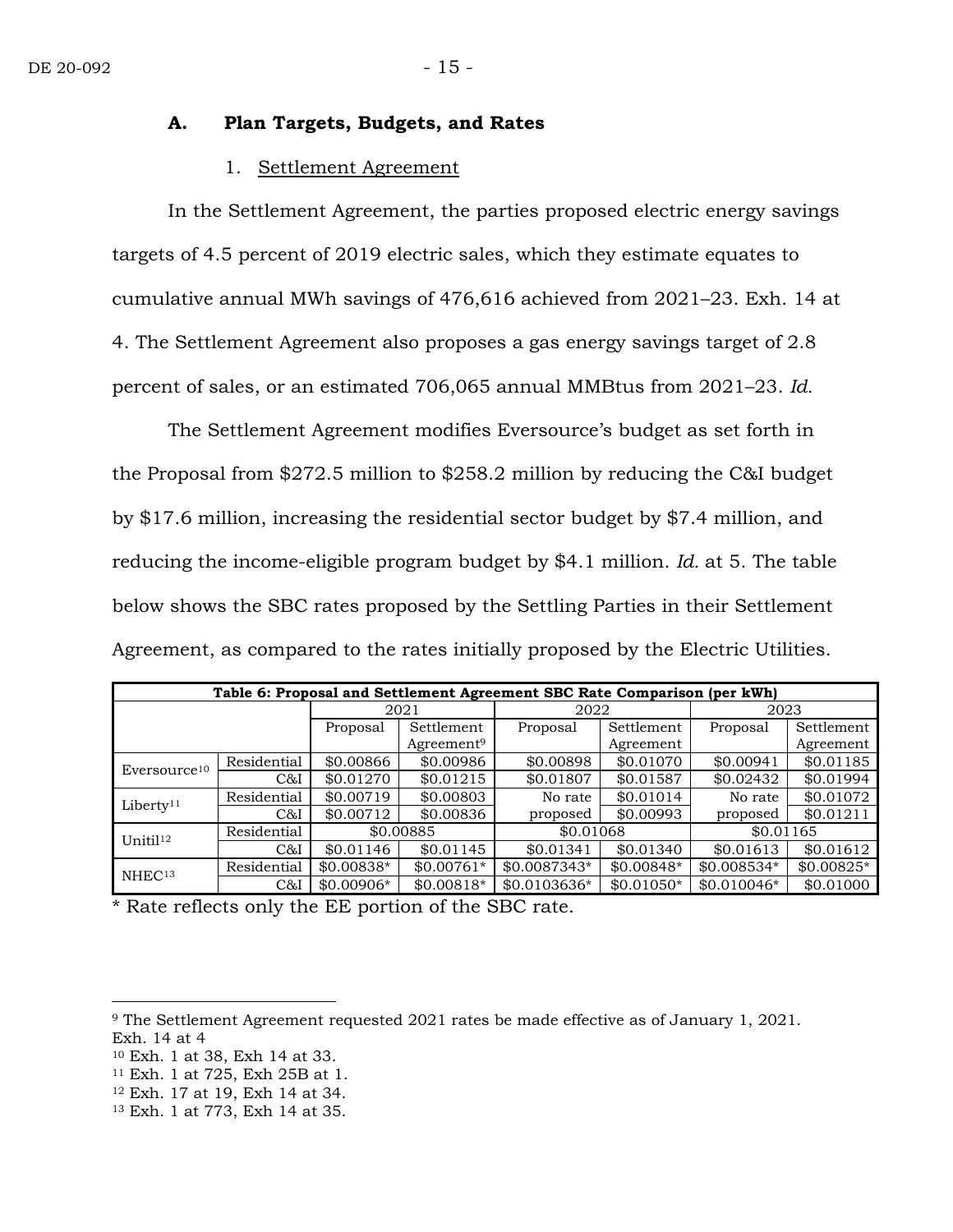$\overline{a}$ 

No Modifications to the LDAC rates proposed in the Proposal were included in the Settlement Agreement. Rather, the Settling Parties proposed that any necessary changes to account for collection adjustments or true-ups over the course of the 2021–23 triennium shall be filed for review and approval by the Commission. Exh. 14 at 13.

2. Energy

At the hearing, Energy expressed agreement with the Settlement's treatment of the funding structure, and with the requirement for Commission approval of any SBC or LDAC changes for over/under recoveries during the term. Exh. 8 at 32; Hearing Transcript of December 21, 2020 (12/21/20 Tr.) at 111–112.

Energy expressed concern that Eversource's C&I customers would experience rate and bill increases approximately twice that of other C&I customers. Exh. 8 at 35. Energy opined that the resulting C&I rates, with specific emphasis on Eversource's C&I Rate, would not be reasonable because they fail to embrace rate gradualism<sup>14</sup>. Energy further represented that the rates would not strike the proper balance between short-term impacts and long-term energy savings. 12/21/20 Tr. at 112–113, 127–128. Energy

<sup>&</sup>lt;sup>14</sup> "Rate gradualism" is the concept of progressively changing rates over time to mitigate shock to customers that has been cited to by this Commission on multiple occasions. *See, e.g., Development of New Alternative Net Metering Tariffs,* Order No. 26,026 at 33 (June 23, 2017). Gradualism was embraced by all parties to the settlement agreement approved by Order No. 25,932, which contained the provision that "The Settling Parties agree that the savings goals balance the goals of capturing more cost effective energy efficiency and benefits to ratepayers with the goal of gradually increasing funding for efficiency while minimizing the impacts on all ratepayers." Exh. 1 at 8, Docket DE 15-137.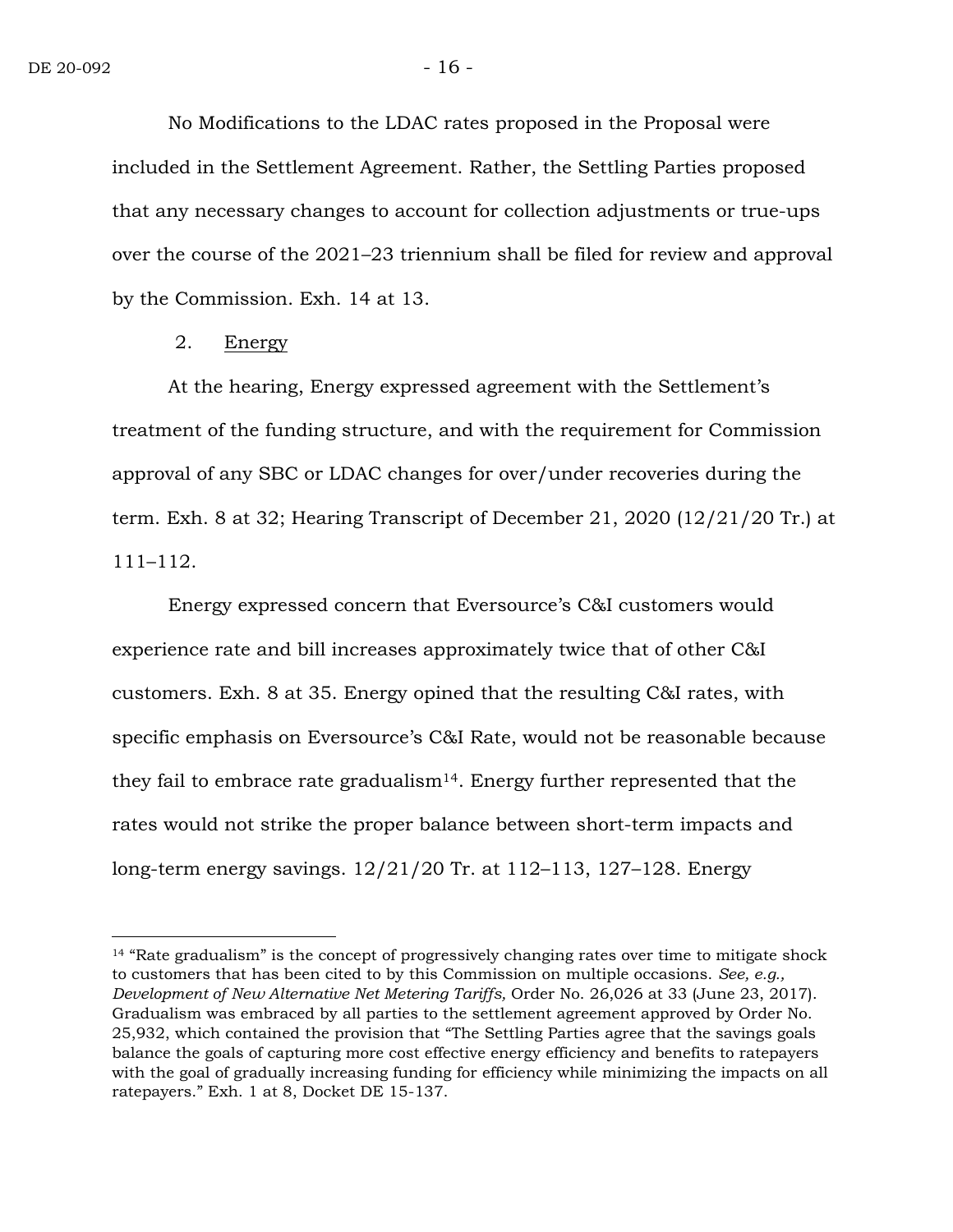$\overline{a}$ 

recommended revision of the customer budgets to better balance short-term rate impacts with the long-term goal of achieving cost-effective energy efficiency. Exh. 8 at 35. Energy also recommended that future SBC and LDAC rate changes should not be pre-approved. *Id.* at 36–37.

#### **B. Program Changes**

#### 1. Settlement Agreement

The Settlement Agreement proposes adjustments to certain programs. Exh. 14 at 14. The Settlement Agreement increases by 1,200 the number of ratepayer-funded electric baseboard to heat pump conversions. *Id.* In advance of implementing the proposed Energy Optimization pilot, the Joint Utilities propose soliciting feedback through the proposed Stakeholder Advisory Council,<sup>15</sup> making an informational filing with the Commission, and to EM&V working group oversight. *Id.* Prior to offering any electric vehicle managed charging measure as a part of active demand management, under the Settlement Agreement, the Joint Utilities would solicit feedback through the Stakeholder Advisory Council and make an informational filing with the Commission. *Id.* For Eversource, the Settlement Agreement proposes shifting funds from its RFP program to the Large Business Energy Solutions program. *Id.* at 15.

<sup>15</sup> The Stakeholder Advisory Council proposal is discussed in greater detail in Section H-1 below.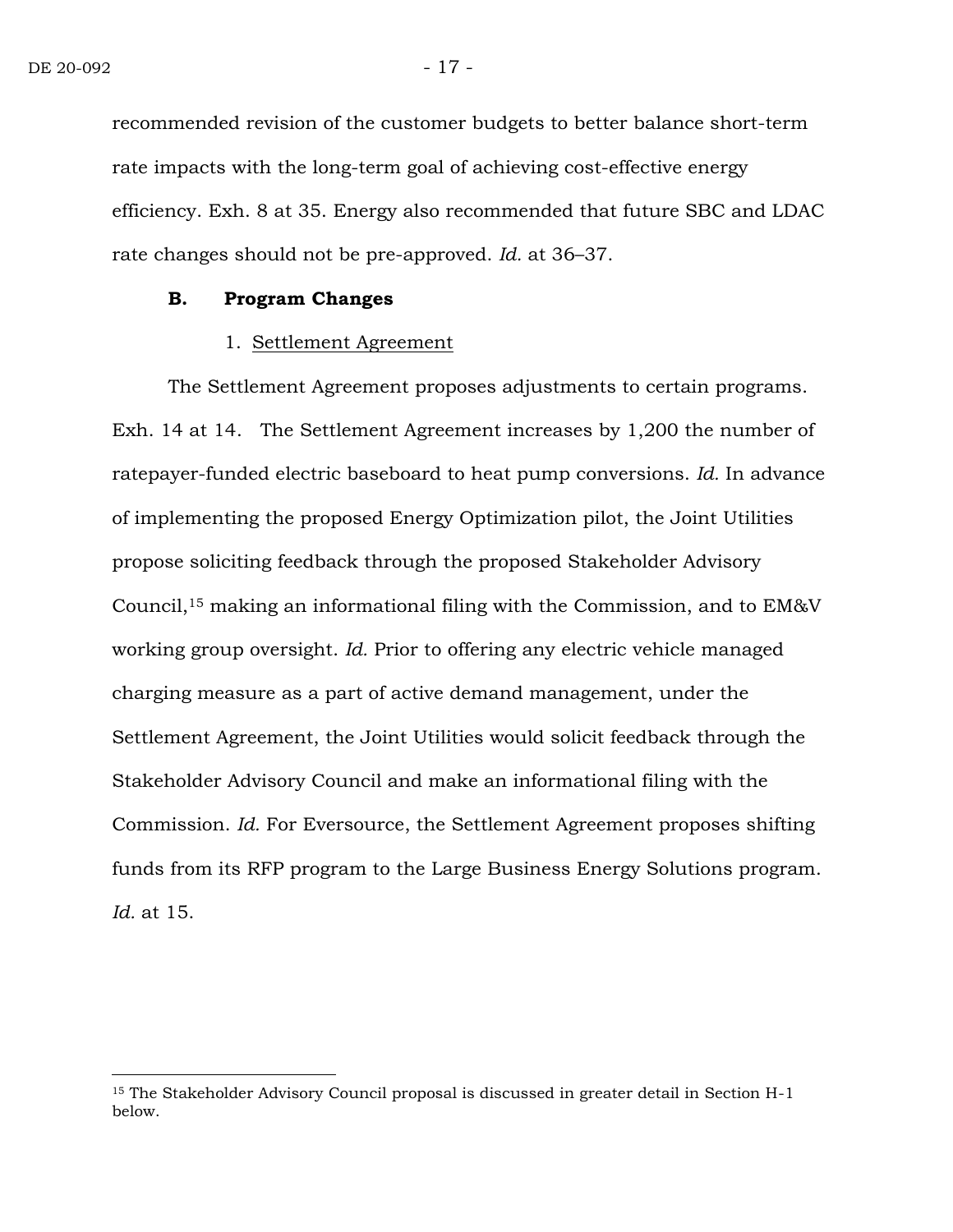#### 2. Energy

Energy proposed changes to ADR weighting, stating that it should be deducted from the Value/Net Benefits component and not diminish the weighting of summer and winter peaks. Exh. 6 at 11. Additionally, Energy recommended the Joint Utilities develop and propose a performance incentive based on a percentage of shared savings associated with the ADR pilot to encourage the use of ADR resources to target monthly peaks. *Id.* at 12.

Regarding the HER program, Energy recommended an independent evaluation be included in the EM&V plan in 2021. Exh. 7 at 5. Regarding Liberty Gas's AIM program, Energy recommended ample implementation time for customers to learn about the program and opt out. *Id.* at 7. Energy noted that Liberty's aerial infrared mapping is not cost effective in its first year. *Id.* at 8.

Regarding the HEA program, Energy expressed concern about the significant increased spending limit per household from \$8,000 to \$20,000, recommending a new cap at \$12,000. *Id.* at 10–11.

Energy also made recommendations relating to the Energy Optimization pilot, including that any customers installing heat pumps be included in the study so the relationship between reduced fuel use and increased electricity consumption can be evaluated. Energy recommended requiring the utilities to receive Commission authorization before moving from a pilot to a full program. Exh. 8 at 38. Regarding the ADR program, Energy recommended the utilities provide monthly peak load reduction data for pilots, that residential ADR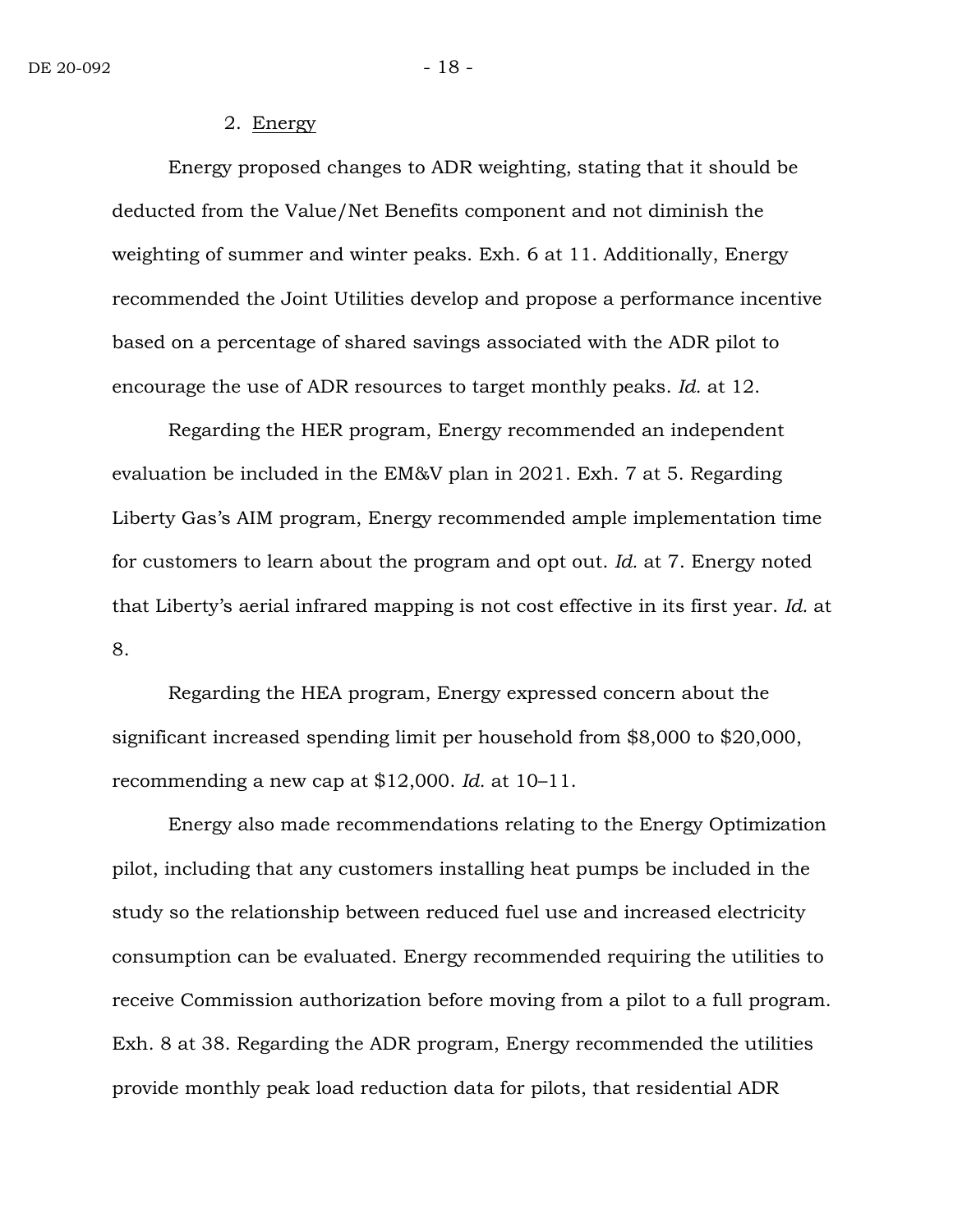programs and C&I battery storage and thermal programs remain pilots, and that utilities be required to seek Commission approval to add new technologies (such as electric vehicles) to ADR programs. *Id.* at 39.

#### **C. Performance Incentives**

### 1. Settlement Agreement

The Settlement Agreement did not modify the performance incentive framework presented in the 2021–23 Proposal.

#### 2. Energy

Energy expressed concern with the Proposal's performance incentive methodology. Exh. 6 at 5. Energy opposed changing the minimum threshold percentage requirement for the Lifetime Savings component, Annual Savings component, and the Value Savings component from 75 percent to 65 percent. Id. Energy also recommended the performance incentive specific to Eversource for the SmartStart Program be eliminated or phased out based on the maturity of the program and the potential for double counting of benefits. *Id.* at 13.

#### **D. Evaluation, Measurement, and Verification**

#### 1. Settlement Agreement

The Settling Parties proposed that the Evaluation, Measurement, and Verification ("EM&V") working group authorized in connection with the 2018- 2021 triennium should continue through 2023. Exh. 14 at 9. The Settling Parties stated the working group should consist of representatives of the Joint Utilities, Energy representatives, a consultant chosen by Energy (paid for out of EERS funds), and include a representative of other stakeholders as chosen by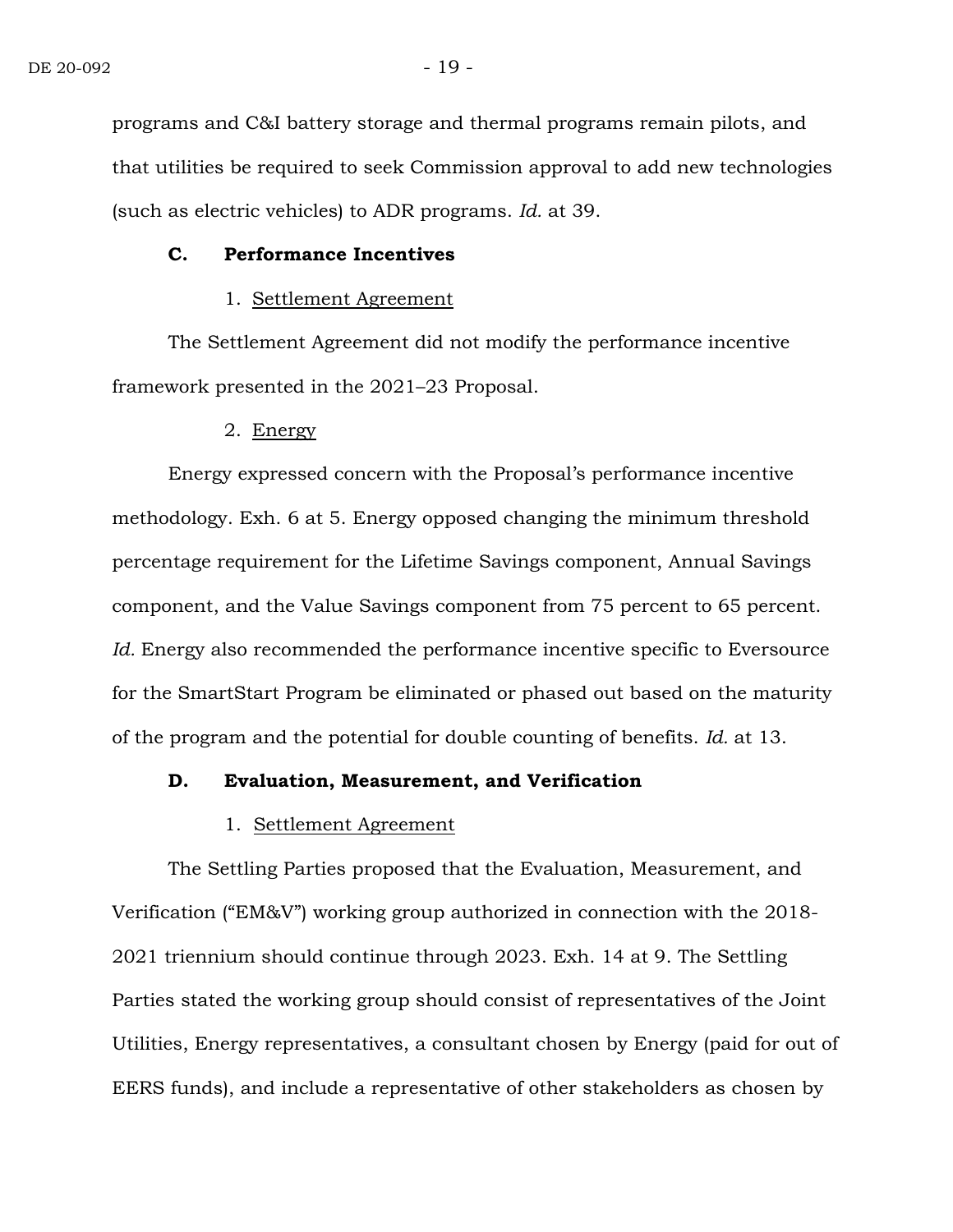the Stakeholder Advisory Council (which the Settlement Agreement recommends forming). *Id.* The EM&V working group would be require hiring a consultant that would guide, facilitate and help bring to consensus the entire working group. Hearing Transcript of December 14, 2020 (12/14/20 Tr.) at 22. In the event the EM&V working group is unable to reach consensus on any issues after consulting with the consultant, pursuant to the Settlement Agreement, any working group member could seek a Commission determination on a specific issue or refer policy matters (as opposed to technical matters) to the Stakeholder Advisory Council, which in turn could "address the issue as appropriate." Exh. 14 at 9.

#### 2. Energy

Energy recommended the EM&V Working Group use its consultant to resolve any disputes between the stakeholders, and if they do not agree with the consultant's resolution, the Commission should resolve remaining disputes. Exh. 8 at 40. Energy supported the settlement provisions relating to the EM&V Working group, assuming Energy continues to have the right to supervise the billing of the EM&V consultant. 12/21/20 Tr. at 197–200. Energy supported the consultant's role in resolving non-consensus issues, but recommended the Commission not adopt the ten-day period proposed in the Settlement Agreement. *Id.*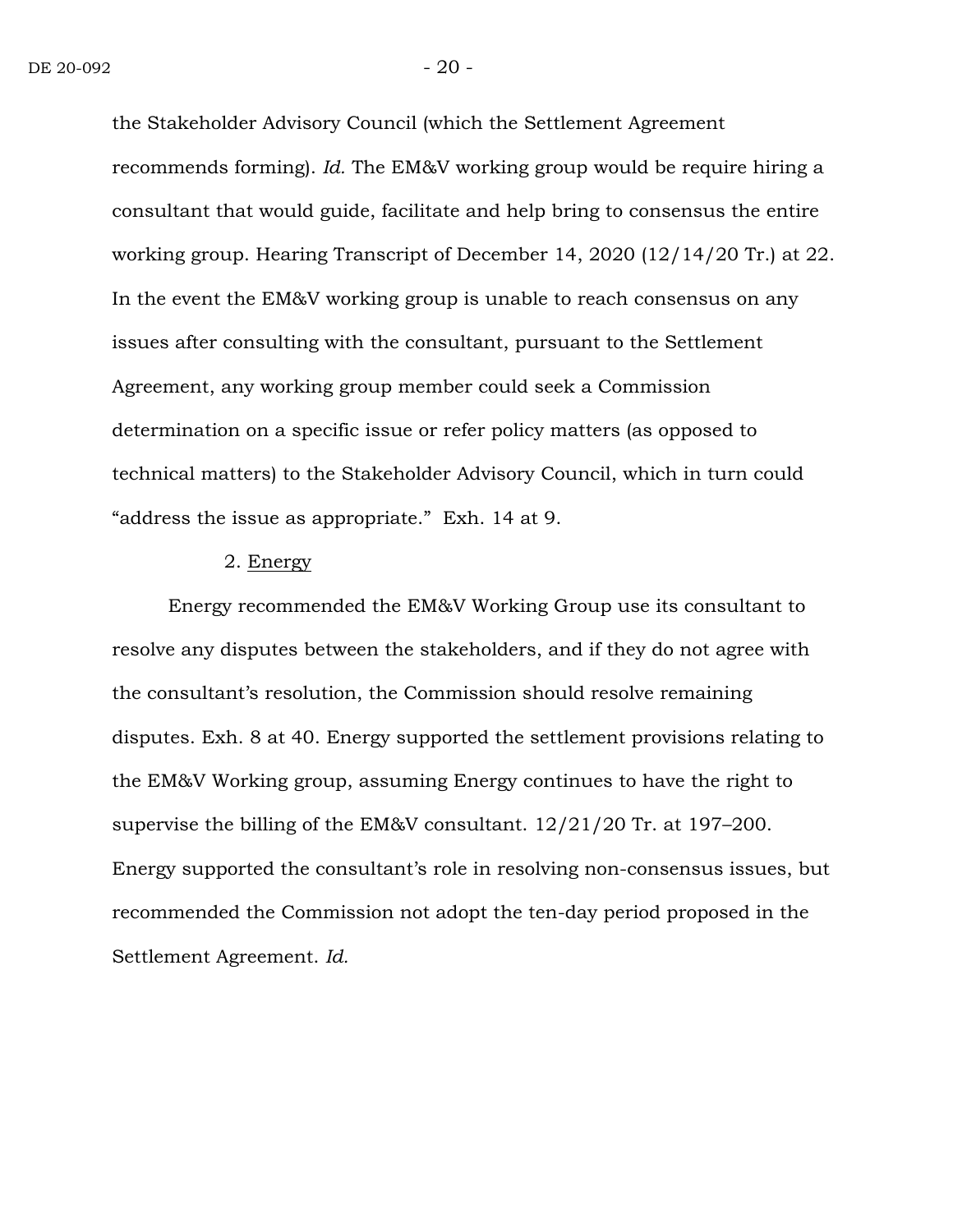# **E. Savings Assumptions**

#### 1. Settlement Agreement

The Settlement Agreement proposes a Non-Energy Impacts adder for the secondary cost-effectiveness test. Exh. 14 at 6. For natural gas utilities, the adder is for residential and C&I sectors. *Id.* For electric utilities, the adder would be 25 percent for the residential sector (excluding the income-eligible program), and 10 percent for the C&I sector. *Id.*

Net-to-gross adjustments are used to account for the fact that some customers would have implemented EE measures without incentives or make EE investments due to the influences of the program without directly participating in programs. The Settlement Agreement proposes applying a netto-gross factor to C&I lighting of 94 percent in 2021, 89 percent in 2022, and 84 percent in 2023. *Id.* at 7. The EM&V working group would also be charged with identifying additional measures to which net-to-gross factors should be applied. *Id.*

Realization rates are used to account for the difference between predicted and actual energy savings. The Settlement Agreement proposes applying new realization rates to certain programs. Under the Settlement Agreement, realization rates would be set at 90 percent for C&I, custom large business, small business, and municipal program electric non-lighting measures; and 87 percent for C&I custom large business and small business program gas measures. *Id.* at 8. Additionally, a New Hampshire-specific C&I impact evaluation of the Large Business Energy Solutions program would be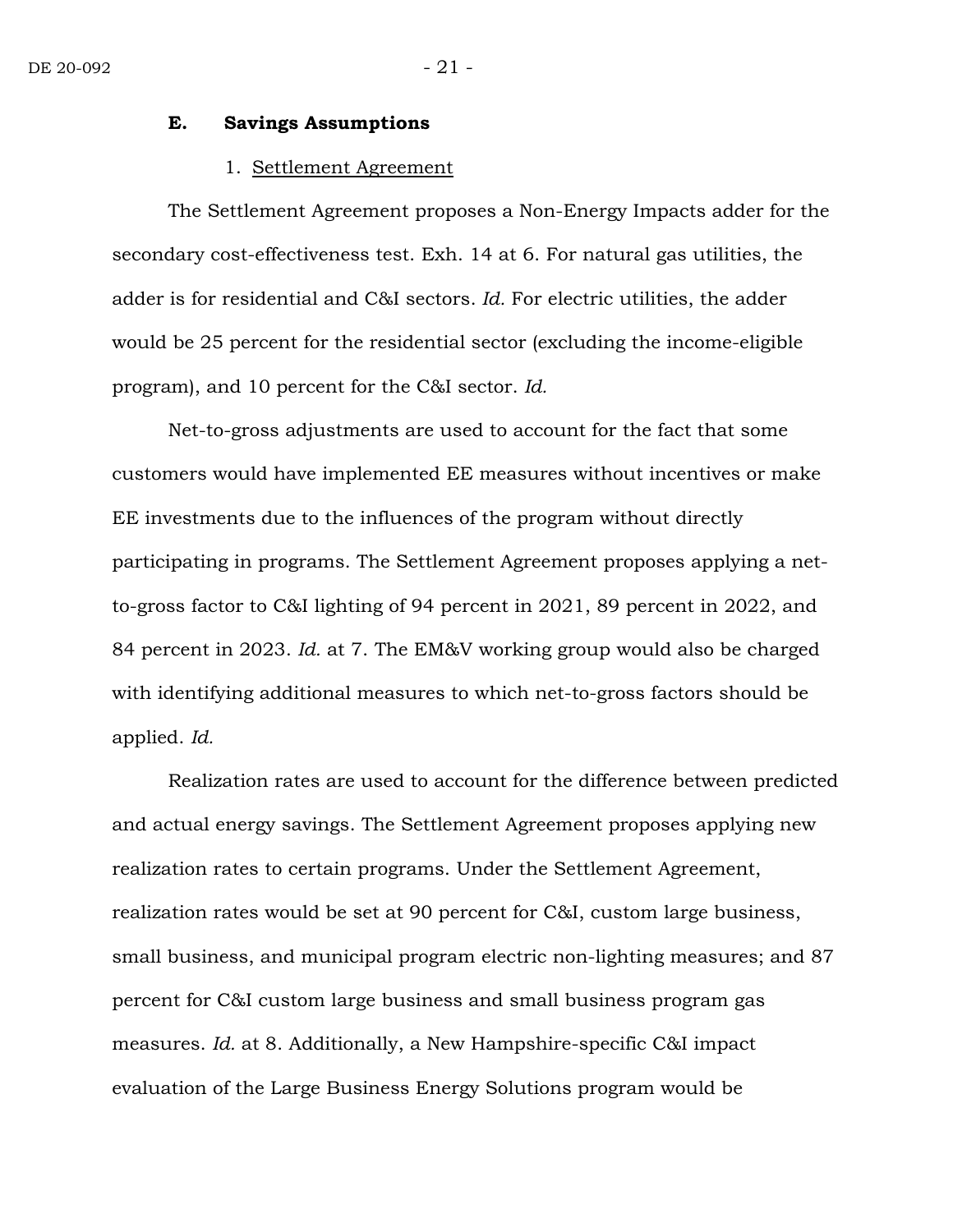completed by the end of the first quarter of 2022, and a C&I custom impact evaluation would be completed triennially. *Id.*

The Settling Parties propose applying the 2018 AESC values to 2021 and the 2021 AESC values to 2022 and 2023. *Id.* at 12. Under the Settlement Agreement, the Joint Utilities would file amended attachments and benefit cost models to account for the AESC update by September 1, 2021. *Id.*

#### 2. Energy

For Non-Energy Impacts in the "Secondary Granite State Test," Energy recommended the gas utilities use a 15 percent adder for residential and C&I programs (excluding the low-income programs), and that the electric utilities use a 25 percent adder for residential programs (excluding the low-income programs) and a 10 percent adder for C&I. Exh. 8 at 31–32. At hearing, Energy expressed agreement with the settlement's treatment of non-energy impacts. 12/21/20 Tr. at 111–112.

Energy agreed with the Settlement Agreement's treatment of net savings assumptions, with an exception for a subset of C&I lighting. 12/21/20 Tr. at 129. Energy recommended incorporation of a net savings figure for C&I downstream lighting offerings, such as non-networked TLEDs, that is similar to the midstream lighting offerings. Exh. 8 at 22–23.

Energy recommended that a realization rate of 85 percent for C&I custom gas programs and 85 percent for C&I custom non-lighting electric programs be applied for planning purposes until the completion of the large C&I impact evaluation planned for 2021–23 can be completed. *Id.* at 24–25.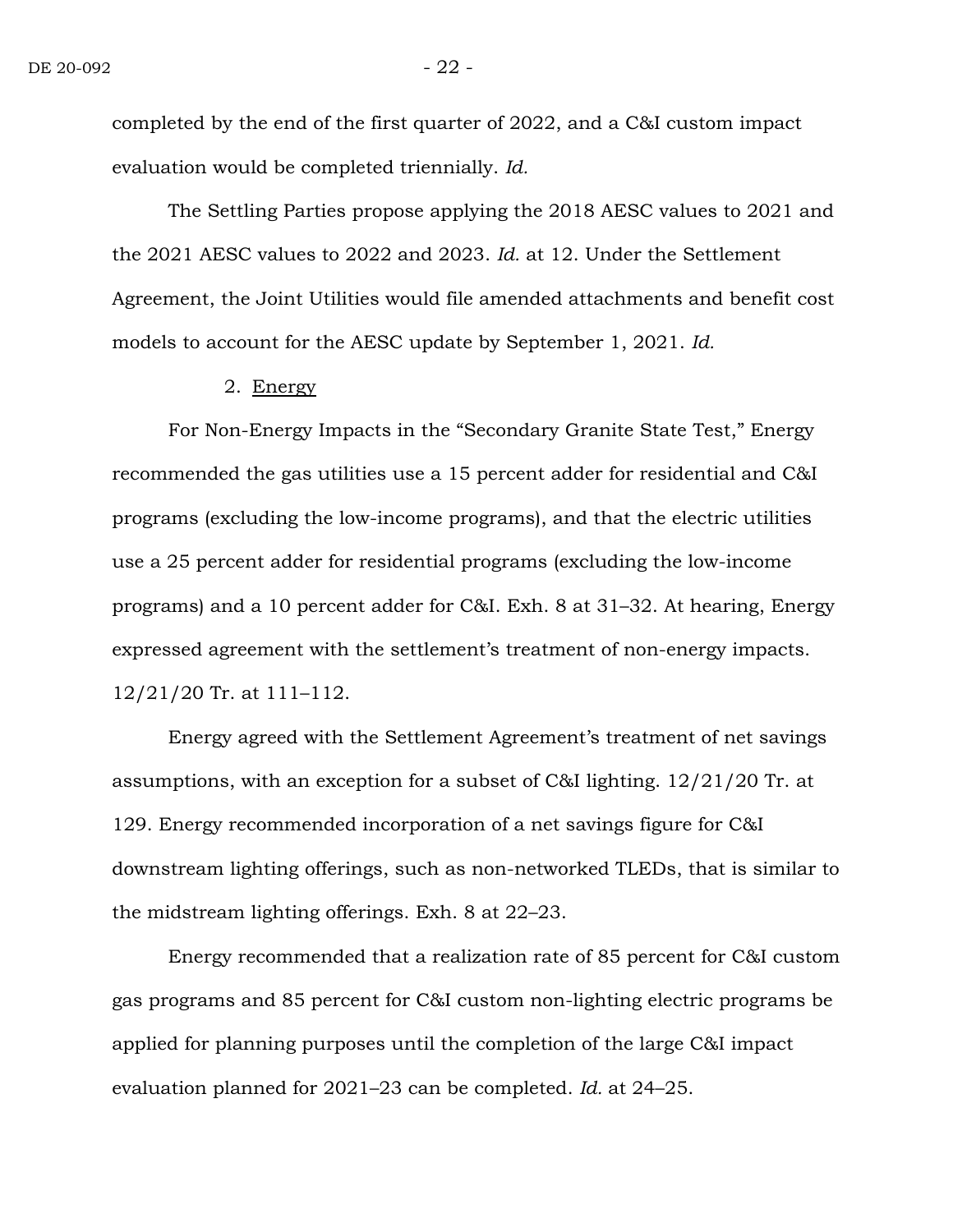Energy recommended the Commission consider a transition to the use of industry standard practice (ISP) baselines, as informed by the results of the pending evaluation. Exh. 8 at 23. At hearing, Energy expressed agreement with the settlement's treatment of the pending ISP evaluation. 12/21/20 Tr. at 111– 112.

Energy advocated for an evaluation of the HER and AIM programs. Exh.

7 at 13. Energy expressed support at hearing for the Settlement Agreement's

treatment of the planned behavioral program evaluations. 12/21/20 Tr. at

111–112.

#### **F. Lost Base Revenue**

### 1. Settlement Agreement

The Settling Parties proposed a method for calculating planned and

actual Lost Base Revenue (LBR) with six criteria. The utilities collecting LBR

shall:

- 1) employ the terminology set forth in the LBR working group report of August 29, 2018;
- 2) adhere to a quarterly reporting requirement;
- 3) apply 100 percent of the calculated monthly savings using the paid date;
- 4) cease accruing lost base revenues in the first month following the effective date of any decoupling mechanism;
- 5) use the average distribution rate in effect at the time of the triennial plan filing, or as updated by Commission order during the term, for planning purposes, while using the actual rate in effect at the time of the reconciliation filing for reconciliation purposes; and
- 6) determine carrying costs on LBR over and under recoveries using the prime rate, compounded monthly.

Exh. 14 at 10.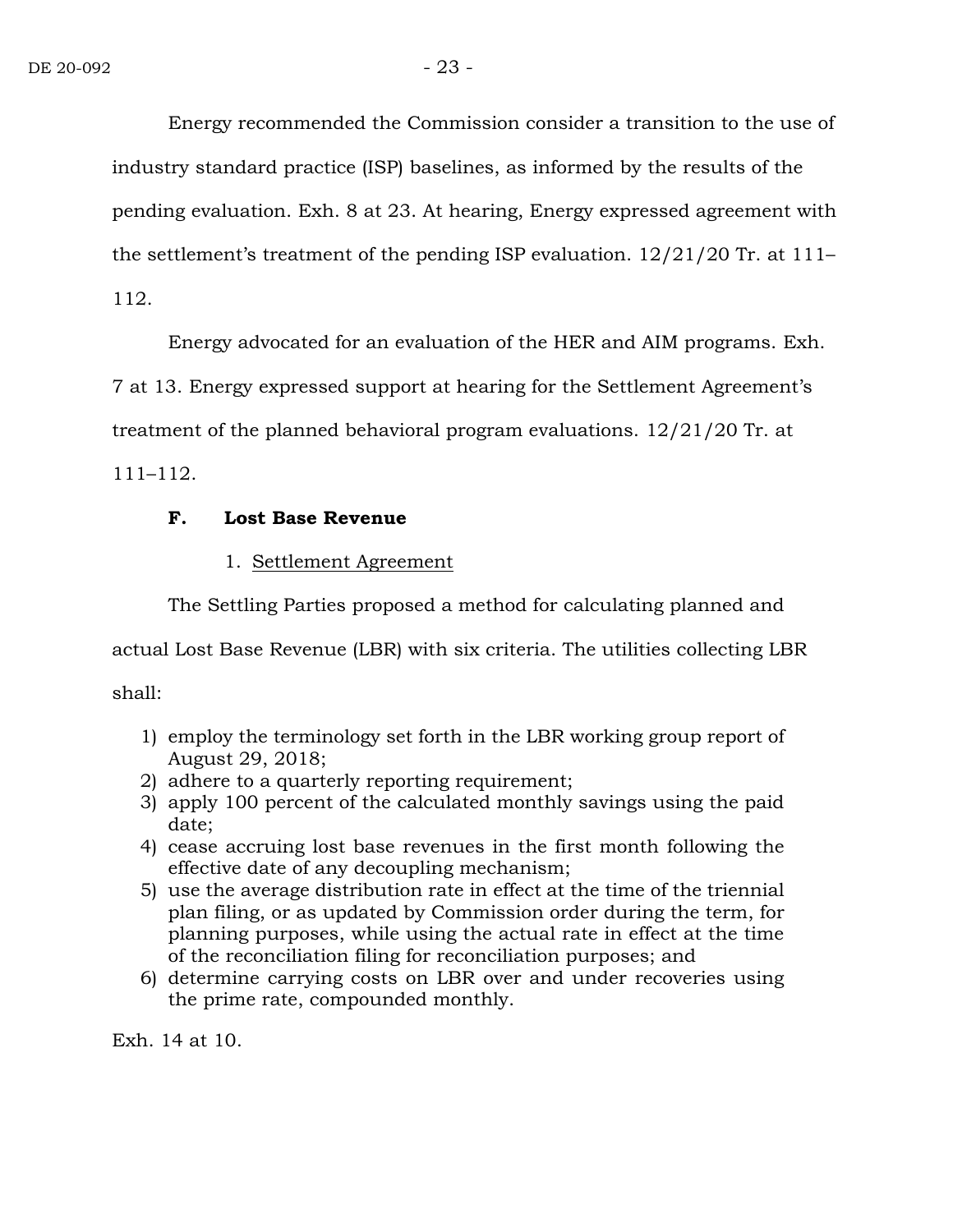2. Energy

Energy highlighted inconsistencies in the approaches taken by different utilities in calculating LBR during the first month of a new measure's installation and recommended one-half of the calculated monthly savings be used consistently in such circumstances. Exh. 8 at 15–16. In cases where decoupling has not been implemented, Energy recommended installations installed prior to and during the test year should not be factored into the LBR. *Id.* at 16. Energy recommended that for planning purposes in calculating LBR the utilities use the distribution rate in effect at the time of the filing and for reconciliation purposes the utilities use the rates in effect for the installation period. *Id.* Energy recommended that the utilities use and apply the prime interest rate to the cumulative LBR balance. *Id.* Energy also incorporated recommendations made in an LBR working group report supporting the utilities plan to use average distribution rates calculated by sector and further recommended that for EE measures that increase electric energy usage be subtracted from LBR. *Id.* Last, Energy opined that ADR program results should not be included in LBR calculations because the purpose of the ADR program is to reduce peak load and shift load, not reduce distribution or customer peaks. *Id.* at 16–17.

#### **G. Plan Updates, Reporting, and Mid-Term Modifications**

#### 1. Settlement Agreement

The Settlement contained modifications to the updating, reporting, and mid-term modification terms contained in the 2021–23 Proposal. Exh. 14 at 11.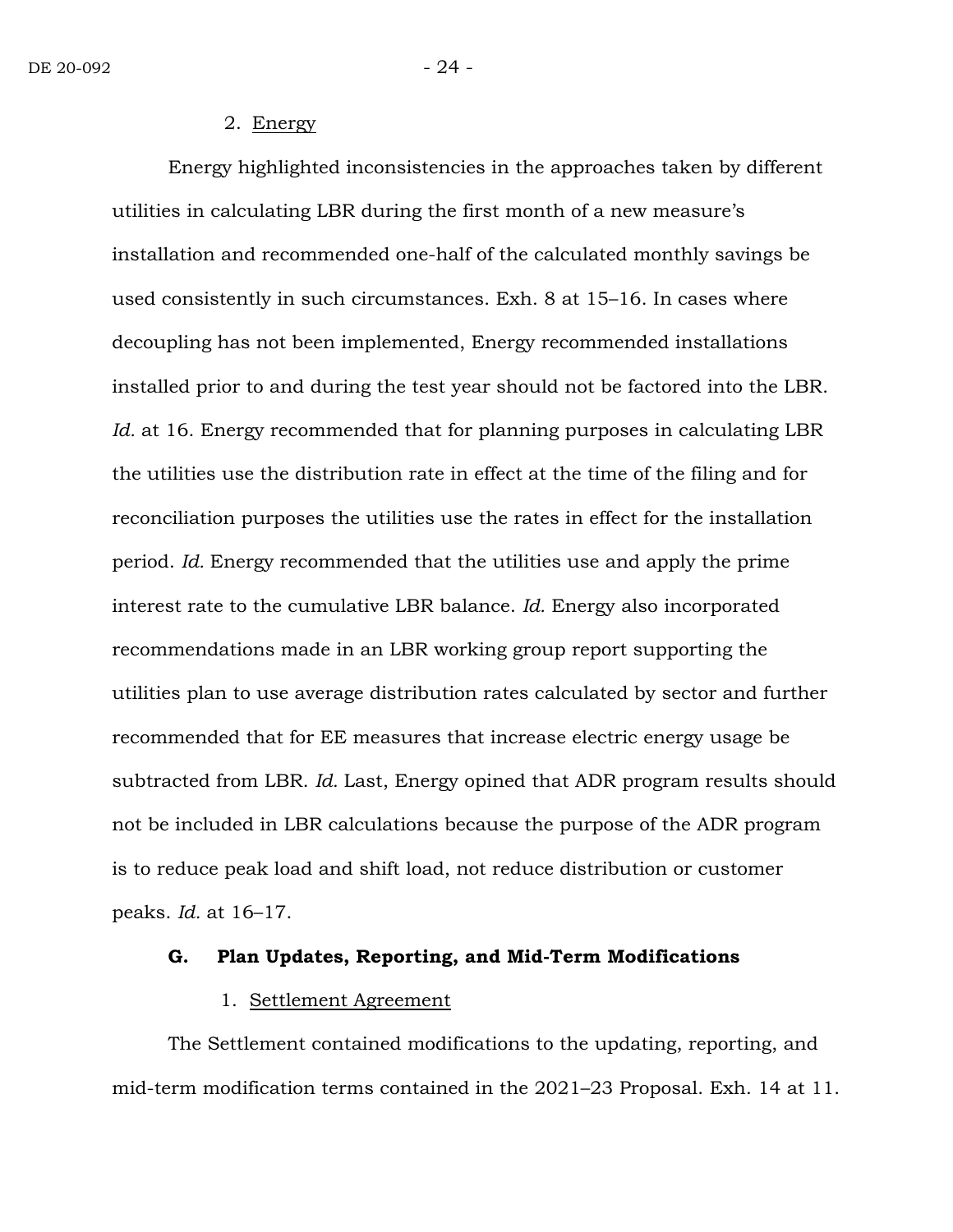As a preliminary matter, the Settling Parties state that Commission approval of the 2021–23 Proposal shall constitute the adoption of a plan for the entire three years. *Id.* The Settling Parties proposed that certain mid-term modification triggers and review and oversight by the Commission contained in the 2021–23 Proposal be removed and transferred to the Stakeholder Advisory Council. *Id.*

#### 2. Energy

Energy recommended greater oversight by the Commission than the Settlement Agreement provides. Regarding planning structure, Energy recommended the utilities file with the Commission any changes to savings and cost-effective analysis based on recent studies or changes in assumptions, including filing updates resulting from the anticipated spring 2021 AESC study update within a few months of the completion of the study. Exh. 8 at 35–36. Energy further recommended that the utilities file annual updates to the costeffectiveness analysis when assumptions change, and that the notification requirements remain the same as in the 2018–20 plan. *Id.* at 36–37. Lastly, regarding future planning, Energy recommended that the planning and stakeholder engagement structure used to develop plans and plan modifications should allow full and forthright participation of all potential participants in the litigated process, including Energy. *Id.* at 40. Energy recommended that the next three-year plan be proposed by April 1, 2022, and presented to the Commission no later than July 1, 2023. *Id.*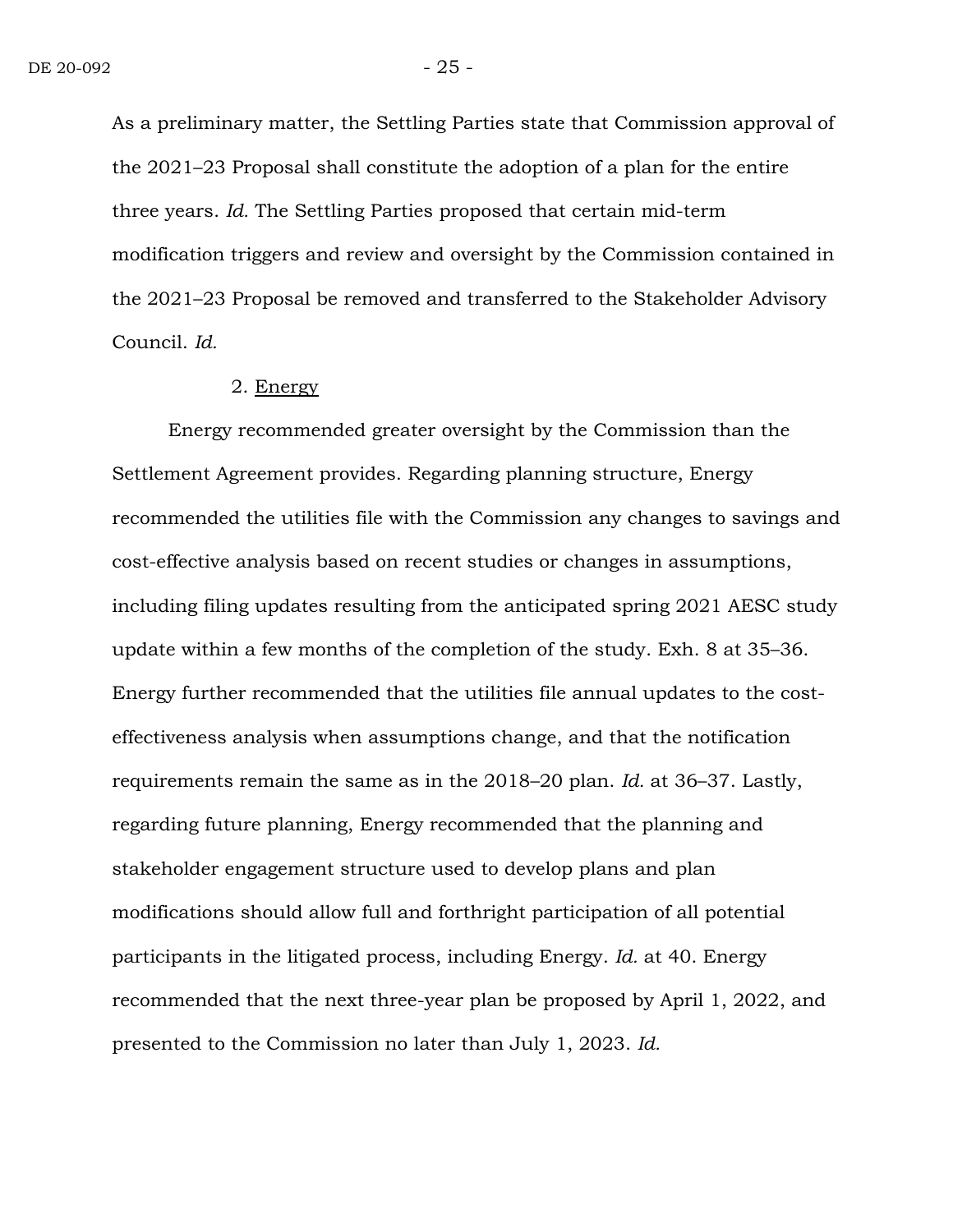## **H. Planning and Review - Stakeholder Advisory Council**

#### 1. Settlement Agreement

The Settlement Agreement proposed a Stakeholder Advisory Council to serve as the stakeholder forum throughout the implementation of the 2021–23 Proposal and as the stakeholder forum associated with planning additional ratepayer-funded programs beginning in 2024. Exh. 14 at 15*.* The initial members of the Stakeholder Advisory Council would consist of a representative of each of the Joint Utilities, Commission Staff now with the Department of Energy, the Office of the Consumer Advocate, and each intervenor in Docket DE 20-092. *Id.* The Stakeholder Advisory Council would make decisions on leadership and operation by consensus, and admit new members under identified circumstances. *Id.* at 16. The Stakeholder Advisory Council would be require hiring an outside facilitator, contracted with by a utility for up to \$150,000 per year, which cost would be recovered as an administrative EERS program expense and ultimately from ratepayers. *Id.* The Settlement Agreement establishes a timeline for the development of the ratepayer funding programs beginning in 2024, with a goal to present a final plan to the Commission in 2023, and, if an increase to the SBC charge is to be pursued, presentation of such increases to the Commission during the second half of 2022 for introduction at the legislature in 2023. *Id.*

#### 2. Energy

Energy supported the proposed Stakeholder Advisory Council but noted that such groups have been overseen by the Commission in the past, and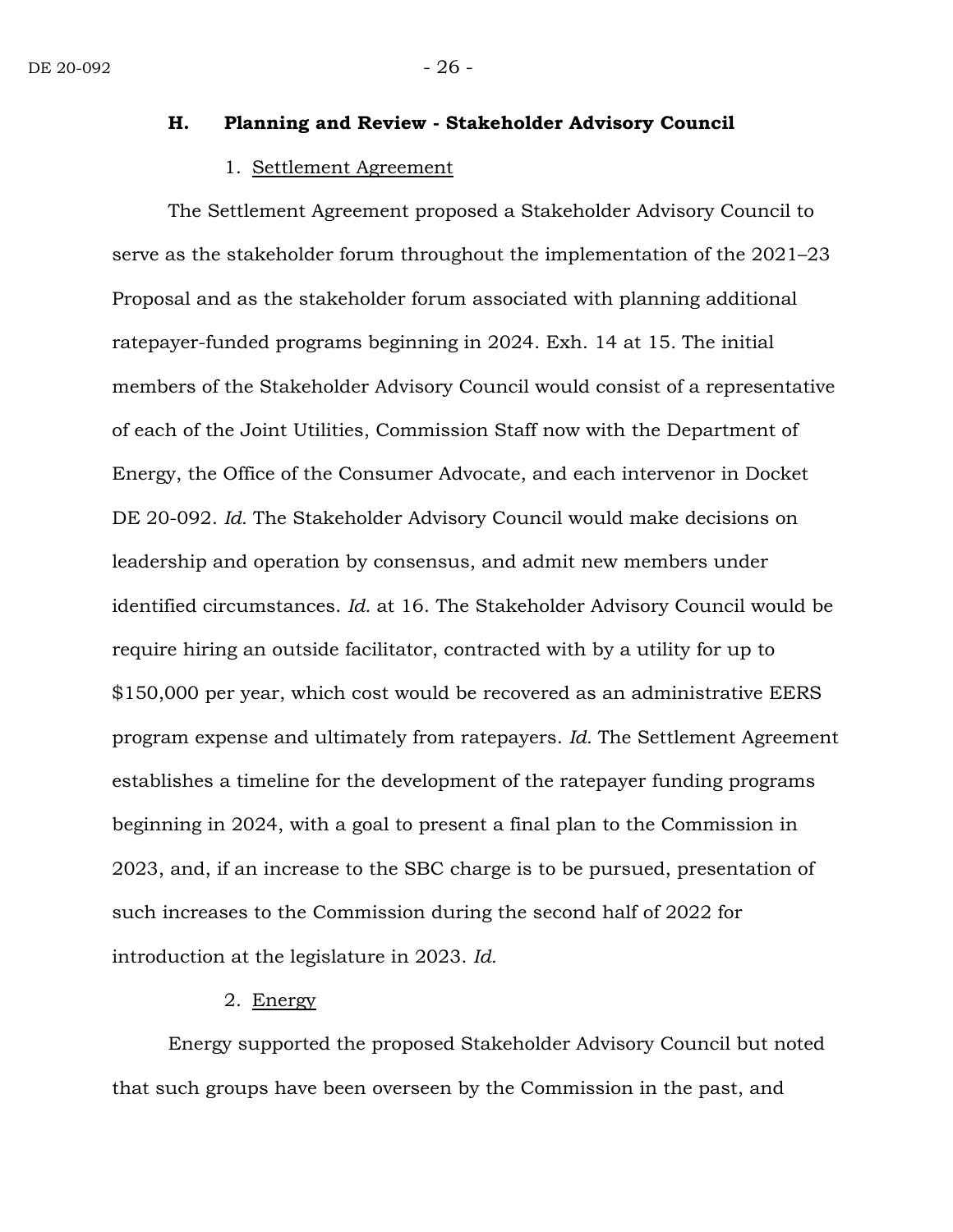recommended the Commission oversee the Council as a part of the instant docket. 12/21/20 Tr. at 146–147. Energy supported the hiring of an outside consultant. *Id.* at 147–148.

#### **IV. COMMISSION ANALYSIS**

Energy efficiency plays a role in reducing consumption of electricity and gas. However, as the Commission held at the outset of restructuring, "the most appropriate policy is to stimulate, where needed, the development of market based, not utility-sponsored and ratepayer-funded, energy efficiency programs." *Electric Utility Restructuring*, Order No. 22,875 at 79 (March 20, 1998). *See also,* Order 23,574 at 10-11 (November 1, 2000) ("[t]he benefits of a retail electric market will not be fulfilled without a competitive wholesale market and a vibrant, unsubsidized energy efficiency market"); Order 25,059 at 10 (December 31, 2009) ("a transition from utility-sponsored to market-based demand-side management programs is an important policy objective"). The Proposal and Settlement before us present a stark contrast to those long-held tenets, instead proposing nearly four hundred million dollars of ratepayerfunded energy efficiency that is entirely utility-sponsored.

As explained in greater detail below, the record presented in this docket does not establish by a preponderance of the evidence that the proposed increases are just, reasonable, and in the public interest. In fact, the record does not even establish by a preponderance of the evidence that the EE program spending and related rates at their current levels are just, reasonable and in the public interest. Based upon the record and applicable law, the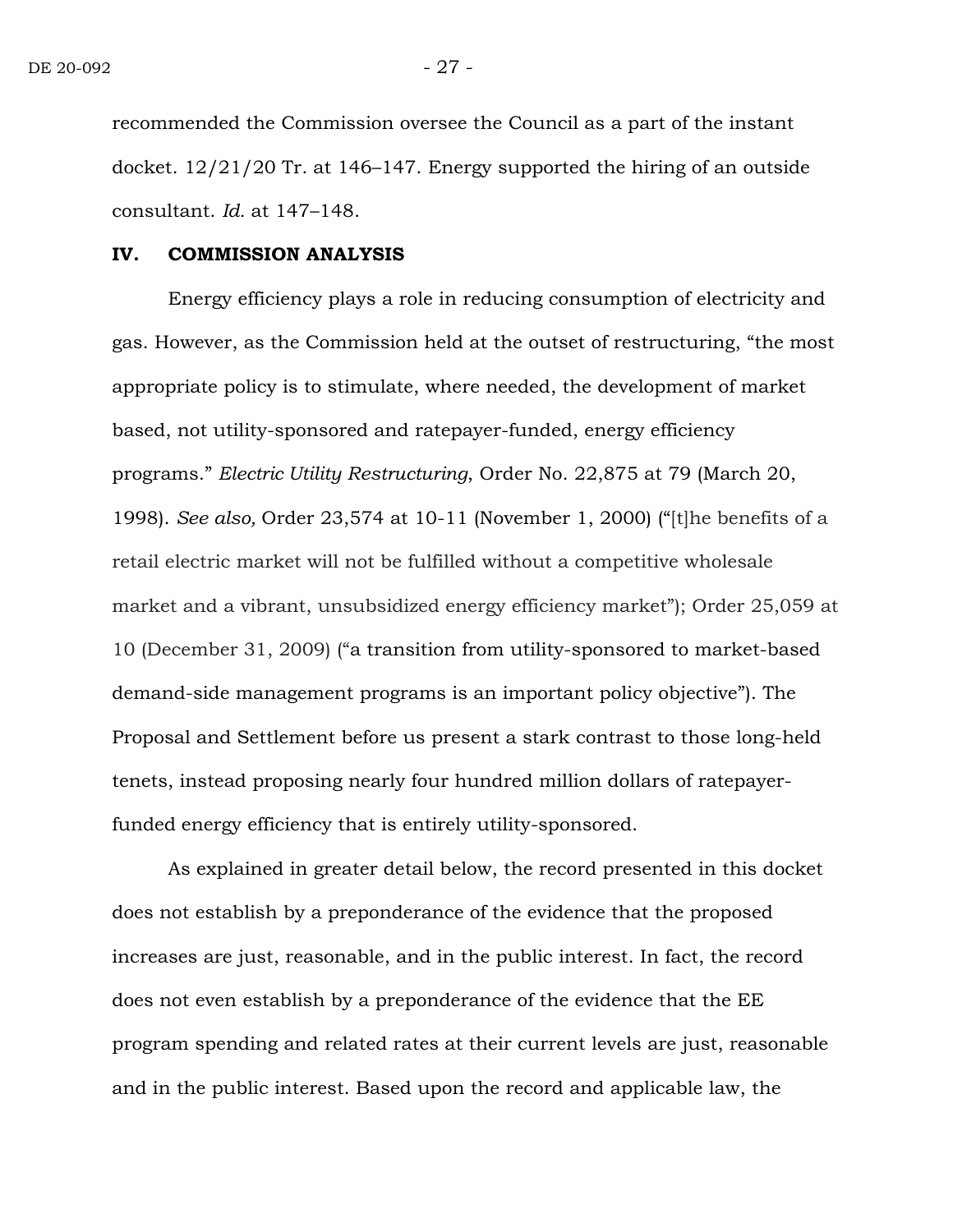Commission cannot conclude that the 2021–2023 Triennial Energy Efficiency Plan Proposal of the Joint Utilities, as well as the Settlement Agreement filed by the parties relating to the approval of that Proposal is just, reasonable and in the public interest. Specifically, the Commission has determined that, under the standards laid out below, the Settling Parties have not met their burden to prove by a preponderance of the evidence that the Settlement Agreement or Proposal meet applicable standards with respect to (1) the proposed EE program spending and resulting rate increases, (2) benefit-cost testing, (3) the LBR calculation, (4) the Performance Incentives, (5) the year-to-year budget carryforwards, (6) HEA program caps, (7) Behavioral Strategies, (8) EM&V, (9) the proposed Stakeholder Advisory Council, and (10) Commission oversight of the programs. The Commission, therefore, rejects the Settlement Agreement and Proposal in their entirety other than as specifically set forth herein and directs the Joint Utilities to prepare and submit a proposal of EE programs ("Program Proposal") including only programs that are consistent with this order.

#### **A. Standard of Review**

We review EERS triennial plans for conformity with the laws underlying the establishment of an EERS. The Commission has historically relied upon its authority in RSA 374:2 (public utilities to provide reasonably safe and adequate service at just and reasonable rates); RSA 378:7 (Commission required to determine and fix the utility's just and reasonable or lawful rates); RSA 378:28 (permanent utility rates shall only include a just and reasonable return on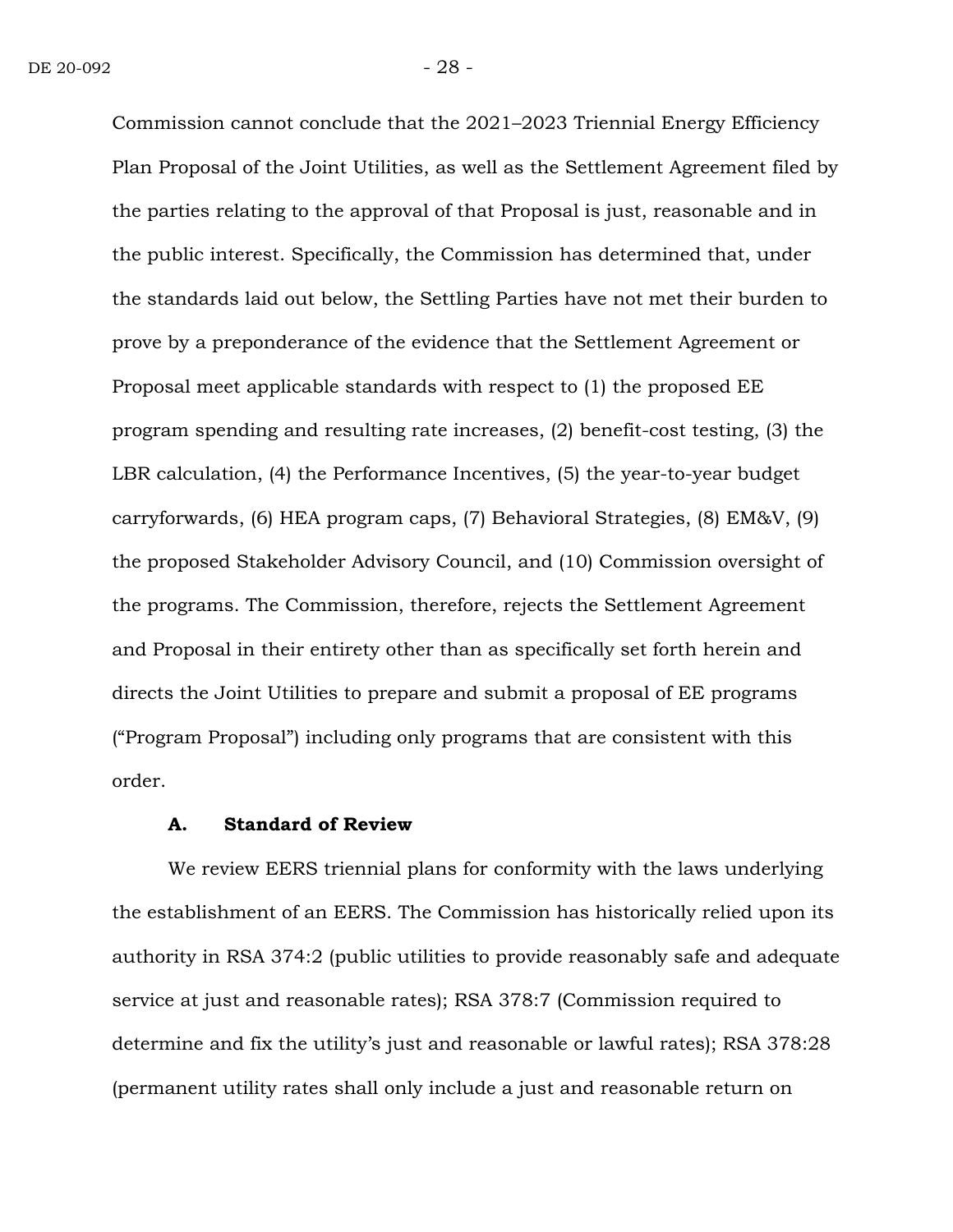plant, equipment, or capital improvements which the PUC finds are prudent, used, and useful); RSA 374:1 and RSA 374:4 (Commission required to keep informed of utilities' operations and their provision of safe and adequate service); RSA 374-F:3, X (restructured electric market should "reduce market barriers to investments in energy efficiency and provide incentives for appropriate demand-side management and not reduce cost-effective customer conservation" and "utility sponsored energy efficiency programs should target cost-effective opportunities that may otherwise be lost due to market barriers"); RSA 378:38 (electric and natural gas utilities are required to file least cost integrated resource plans); RSA 378:39 (utilities required to prioritize energy efficiency and other demand-side management resources when supply or resource options have equivalent financial costs). *See* Order No. 26,095 at 17 (January 2, 2018).

The applicable standard of review for a settlement agreement, pursuant to N.H. Admin. R., Puc 203.20(b), is whether the settlement results are just and reasonable and serve the public interest. Because it must review any settlement agreement for compliance with this standard, the Commission's role is distinct from that of the adjudicator in typical civil litigation. Even when all parties join a settlement agreement, the Commission cannot approve it without independently determining that the results comport with the applicable underlying standards. *EnergyNorth Natural Gas Inc. d/b/a National Grid NH*, Order No. 25,202 at 18 (March 10, 2011). Underlying standards in this matter include RSA 374-F:3, VI; RSA 374-F:3, X; RSA 125-O:23; and RSA 374:2.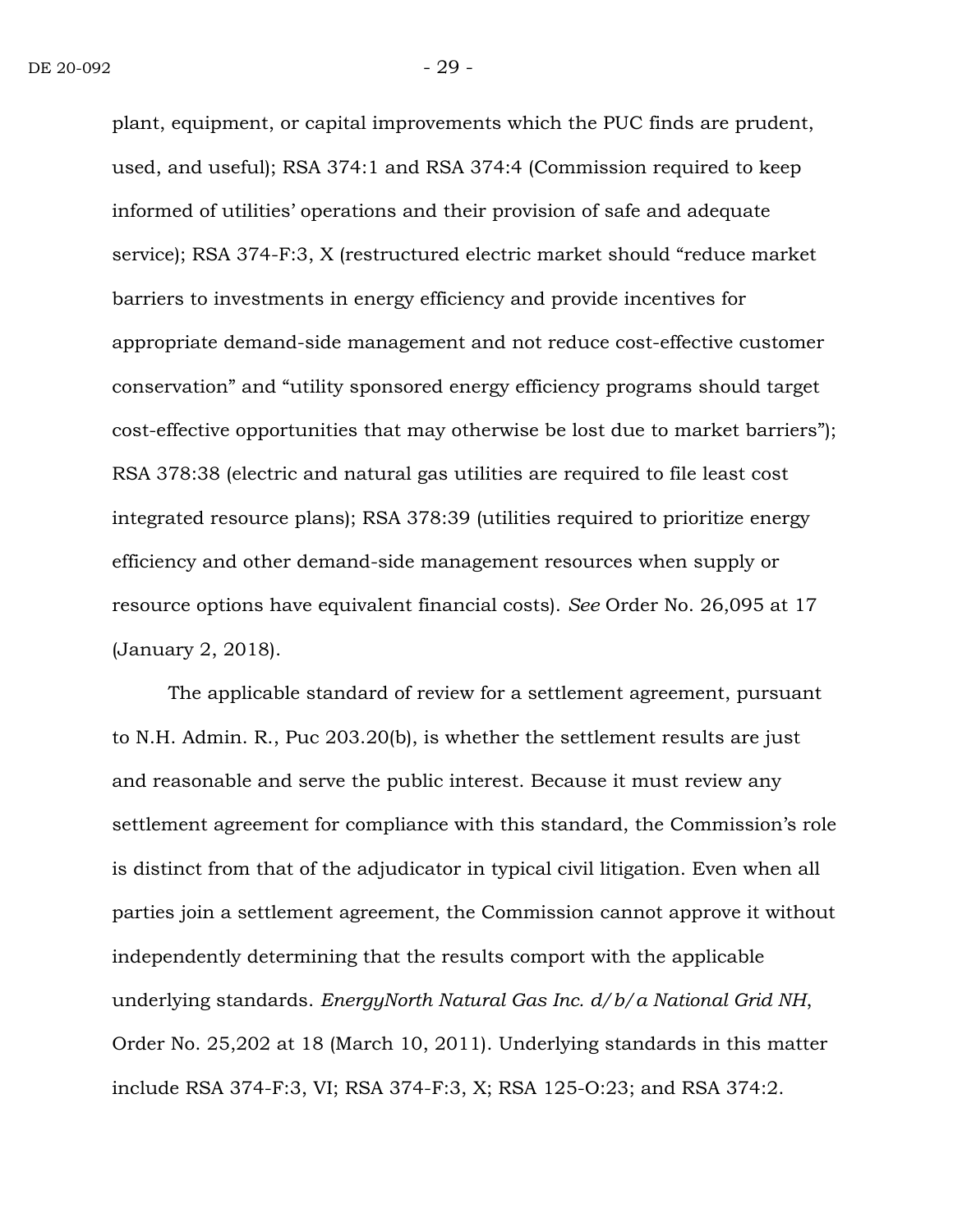When the Commission rejects a settlement agreement, it may order the settling

parties to renegotiate those provisions that fail to meet the standard, or it may

reach its own conclusion as to those matters and issue a final order pursuant

to RSA 363:17-b.

#### Legal basis for EERS Framework

RSA 374-F:3, VI, requires benefits for all consumers, and authorizes the

SBC in furtherance thereof:

Restructuring of the electric utility industry should be implemented in a manner that *benefits all consumers equitably and does not benefit one customer class to the detriment of another*. Costs should not be shifted unfairly among customers. A nonbypassable and competitively neutral system benefits charge applied to the use of the distribution system *may* be used to fund public benefits *related to the provision of electricity*. Such benefits, *as approved by regulators*, may include, but not necessarily be limited to, programs for low-income customers, energy efficiency programs. . . [P]rior approval of the New Hampshire general court shall not apply to the energy efficiency portion of the system benefits charge if the increase is authorized by an order of the [public utilities] commission to implement the 3-year planning periods of the Energy Efficiency Resource Standard framework established by commission Order No.  $25,932...$ 

(Emphasis added). Order No. 25,932 (August 2, 2016) is a 65-page order that establishes an EERS "framework within which the Commission's energy efficiency programs shall be implemented" Order No. 25,392 at 1. Among other things, Order 25,392's framework requires the Commission's advance approval of program spending. *Id.* at 59. It further requires that such spending will only be approved to the extent that it is just, reasonable, and least cost. *Id.*

RSA 374-F:3, VI gives the Commission broad discretion regarding

approval of the benefits to be provided by the SBC, including energy efficiency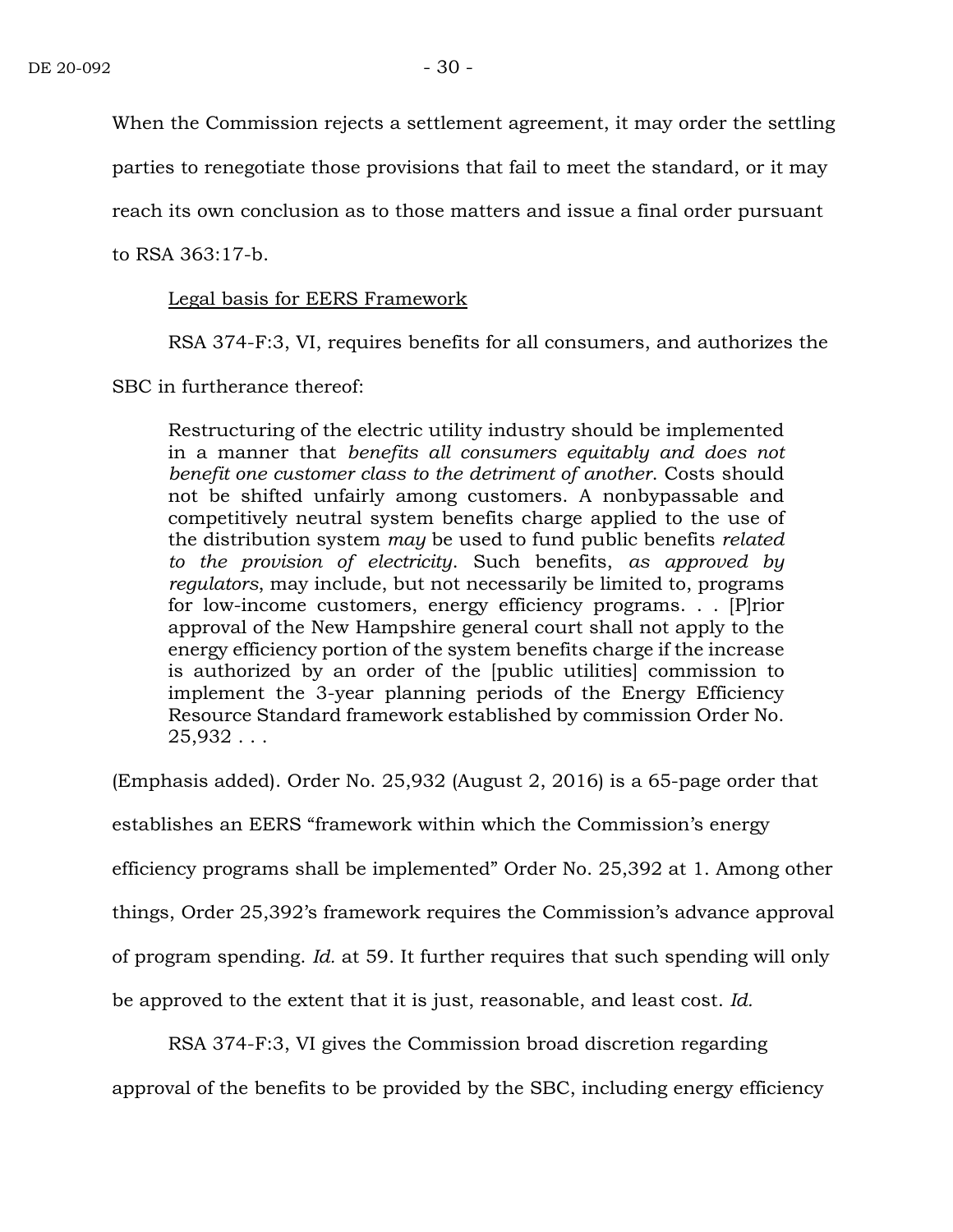programs. This statutory framework and the Commission's subsequent orders clearly establish the Commission's regulatory role in approving any proposed EERS programs. Regardless of any agreement that may be reached by the parties to a Commission proceeding, RSA 374-F:3, IV requires an independent review by the Commission to ensure that proposed programs are just, reasonable, and least cost. Order 25,392 identified both avoided energy supply and cost-effectiveness tests to inform whether the total costs of energy efficiency are less than the costs of supply. *Id.* at 50–51.

RSA 374-F:3, X, provides specific guidance relating to energy efficiency:

Restructuring should be designed to *reduce market barriers* to investments in energy efficiency and provide incentives for appropriate demand-side management and not reduce cost-effective customer conservation. Utility sponsored energy efficiency programs *should target cost-effective opportunities that may otherwise be lost due to market barriers*.

(Emphasis added). RSA 125-O:23, directs that certain RGGI auction proceeds be used for specific low-income and municipal energy efficiency programs, with the remainder to all-fuels energy efficiency programs "distributed among residential, commercial, and industrial customers based upon each customer class's electricity usage to the greatest extent practicable." RSA 374:2, requires that all charges demanded by a utility be just, reasonable, and lawful.

Finally, the Commission has long held that gradualism is "an important principle in sound ratemaking." *Dev. of New Alternative Net Metering Tariffs &/or Other Regul. Mechanisms & Tariffs for Customer-Generators*, Order No.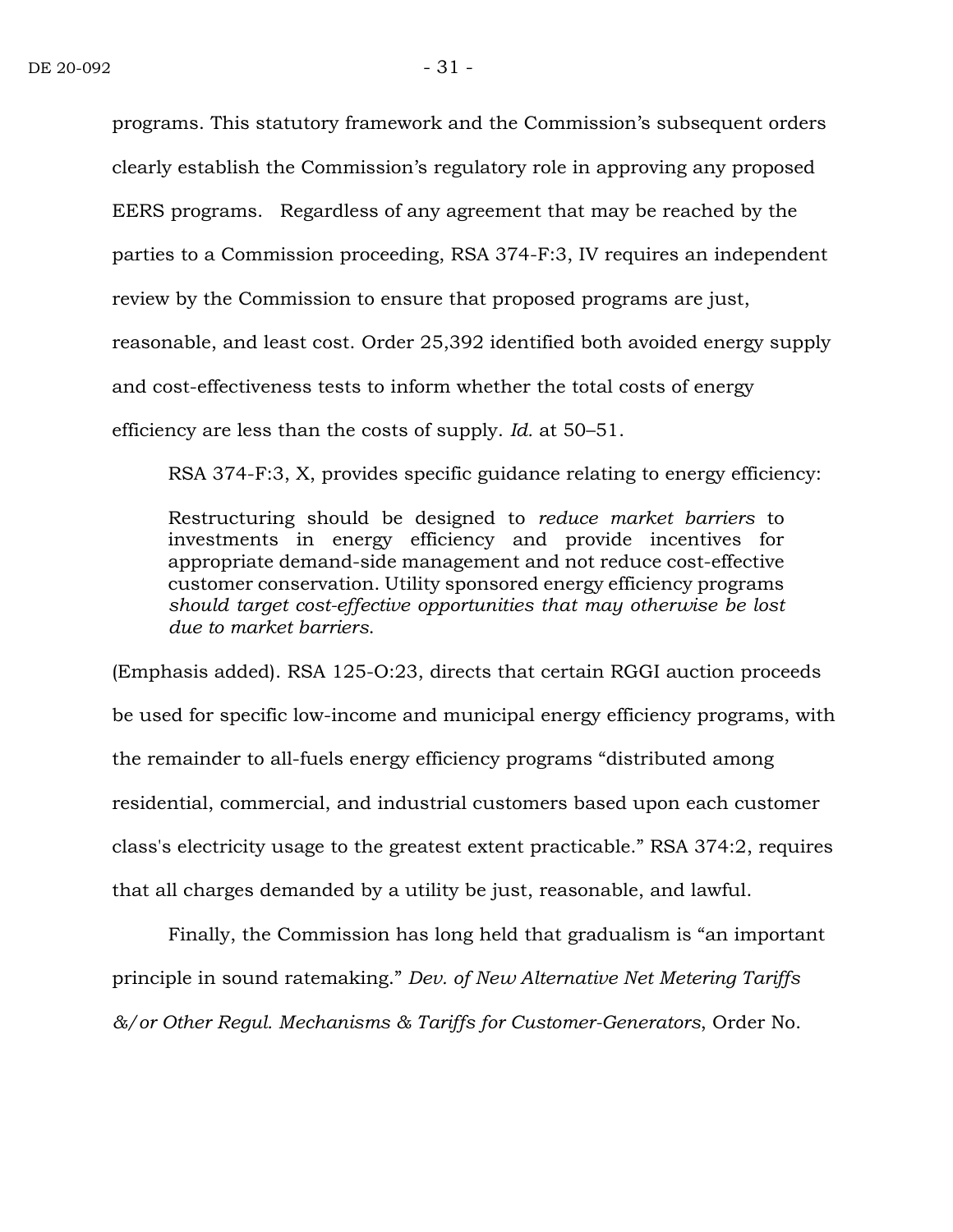26,029 at 53 (June 23, 2017); *accord Hampstead Area Water Co.*, Order No. 24,626 at 8 (May 26, 2006).

#### **B. Application to the Proposal and Settlement Agreement**

We find that the Settling Parties failed to establish that the 2021–23 Proposal as modified by the Settlement Agreement: 1) provides benefits to all consumers and does not benefit one customer class to the detriment of another pursuant to RSA 374-F:3, VI; 2) is consistent with Order 25,932's substantive framework; 3) reduces market barriers consistent with RSA 374-F:3, X; 4) has fuel-neutral energy efficiency programs that are evenly allocated among residential and C&I customer classes pursuant to RSA 125-O:23; and 5) results in just, reasonable and lawful charges under RSA 374:2 that are least cost and in the public interest. We therefore reject the Settlement Agreement and Proposal as set forth herein.

We are mindful of the policy goals of the statutory requirements, including RSA 374-F:3, X, summarized and elaborated by the Commission in Order 23,574 (November 1, 2000). In that order, the Commission cited to order 22,875 for the propositions that:

The most appropriate policy is to stimulate, where needed, the development of market-based, not utility sponsored and ratepayer funded, energy efficiency programs, a principle that the Legislature incorporated into RSA 374-F.

 $\left[\ldots\right]$ 

We believe that efforts during the transition toward market-based DSM programs should focus on creating an environment for energy efficiency programs and services that will survive without subsidies in the future.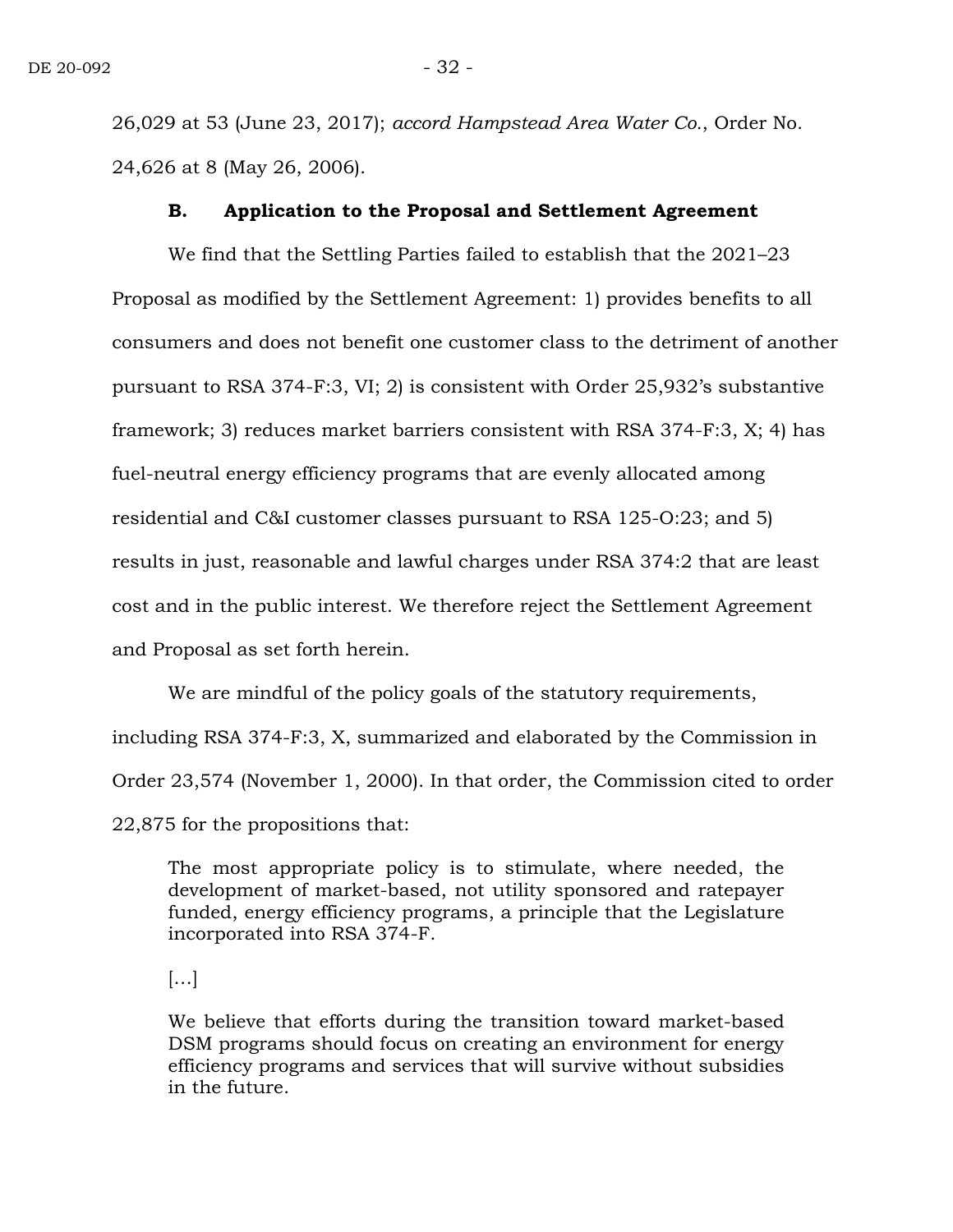$\overline{a}$ 

Order 23,574 at 10-11 (November 1, 2000). We agree that "the benefits of a retail electric market will not be fulfilled without a competitive wholesale market and a vibrant, unsubsidized energy efficiency market." *Id.* at 11.

The evidentiary record in this matter established that residential electric non-participant utility customers will not receive economic benefits commensurate with the costs they would be required to pay. Exh. 4 at 37, 39, 43. Non-participant small C&I customers are, similarly, not expected to see benefits commensurate with the costs they would be required to pay. *Id.* at 38, 40, 44. The large difference in proposed SBC rates for residential and C&I customers highlights the fact that C&I customers fund programs that produce the majority of lifetime kWh savings, while residential customers fund a suite of programs that do not produce the same economic benefits to ratepayers.<sup>16</sup> This appears to be due in part to the residential suite of programs containing all fuel-neutral EE programs, where most of the projected benefits do not relate to electric energy consumption.<sup>17</sup> Exh*.* 1 at 28, Table 1-4.

The evidentiary record in this matter also fails to establish that the suite of EE program offerings is least cost. The Joint Utilities do not demonstrate the selected energy efficiency programs were evaluated on a similar basis to supply-side resources or market purchases. Rather, the market potential study

<sup>16</sup> *See* Exh. 1 at 584 (Proposal's residential program budget of \$141,398,758 projected lifetime savings of 741,591,853 kWh, as compared to Proposal's C&I program budget of \$179,856,684 projected lifetime saving of 5,631,884,304 kWh).

<sup>17</sup> Pursuant to RSA 125-O:23, RGGI auction proceeds are directed to low-income fuel neutral programs, such as HEA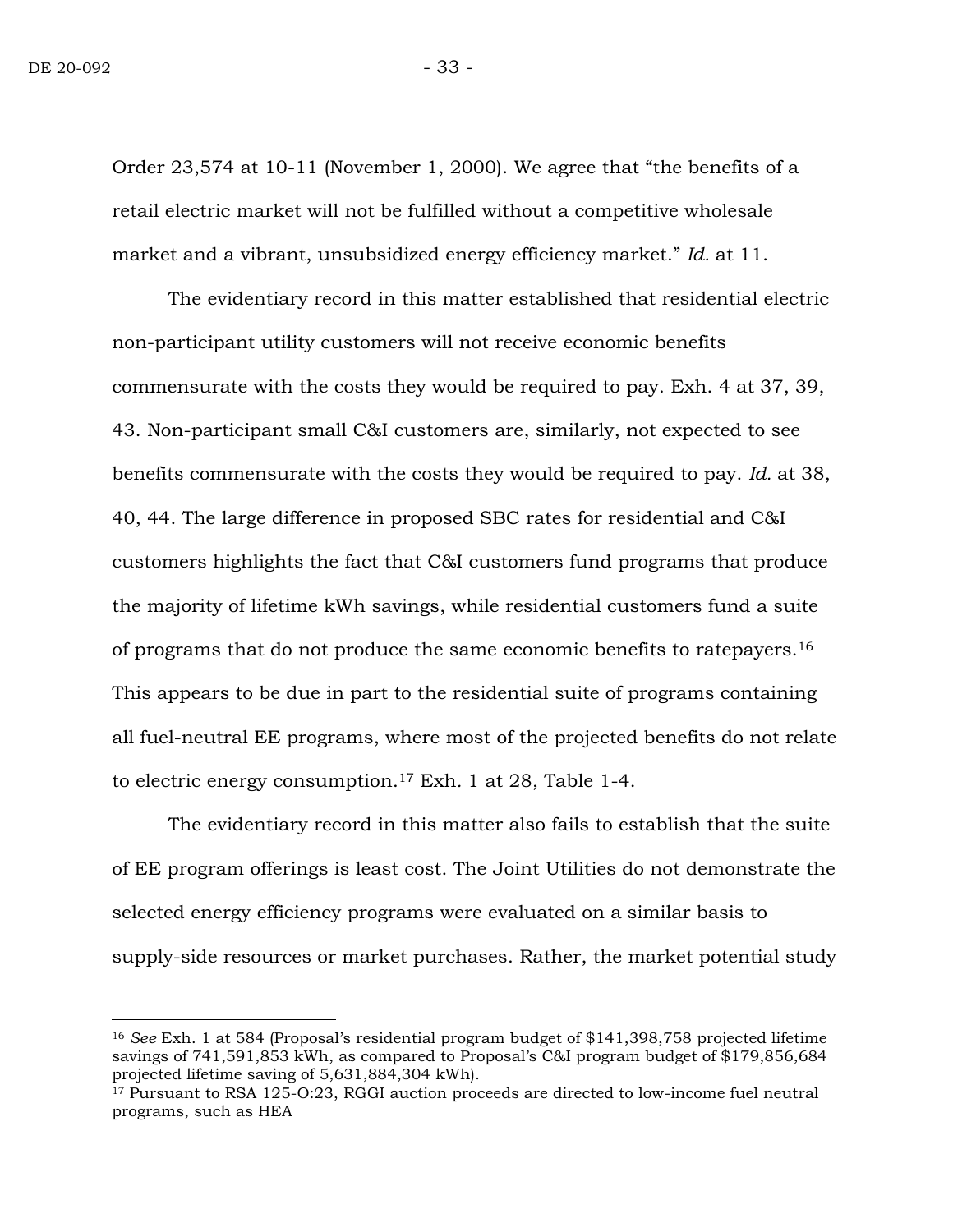required Order 25,932 to be utilized in the Joint Utilities' future Least Cost Integrated Resource Plans was introduced into evidence as a part of Exhibit 36, and was referenced during testimony multiple times for the proposition that higher savings scenarios would occur under higher spending modes. Hearing Transcript of 12/10/20, a.m., at 60, 78–79, 82; 12/16/20 Tr. at 67, 76–77. Because the record does not contain direct comparisons of cost of energy savings to supply alternatives, or information on how the program portfolios were maximized to achieve economic benefits, we find that the least cost showing requirement in from Order 25,392's framework has not been adequately demonstrated, and that the market potential study does not, on its own, justify an escalation in EE programing.

#### **C. Application to EE Portion of SBC rates**

We have carefully reviewed the proposed spending plans and the modeling assumptions provided in support of the proposed nearly \$400,000, 000 in spending. As Energy pointed out, the transition to an EERS in 2018 resulted in rapidly increasing budgets and rates with significant rate impacts to ratepayers. *See* Exh. 8 at 10. In 2017, the Energy Efficiency portion of the SBC charge was 0.198 cents/kWh. Upon implementation of the EERS, in 2018, the rates jumped to 0.275 cents/kWh, .373 cents/kWh in 2019, and 0.528 cents/kWh in 2020, a 167% increase in only 3 years. In the current Proposal, the proposed rates surge further to 1.259 cents/kWh for C&I customers and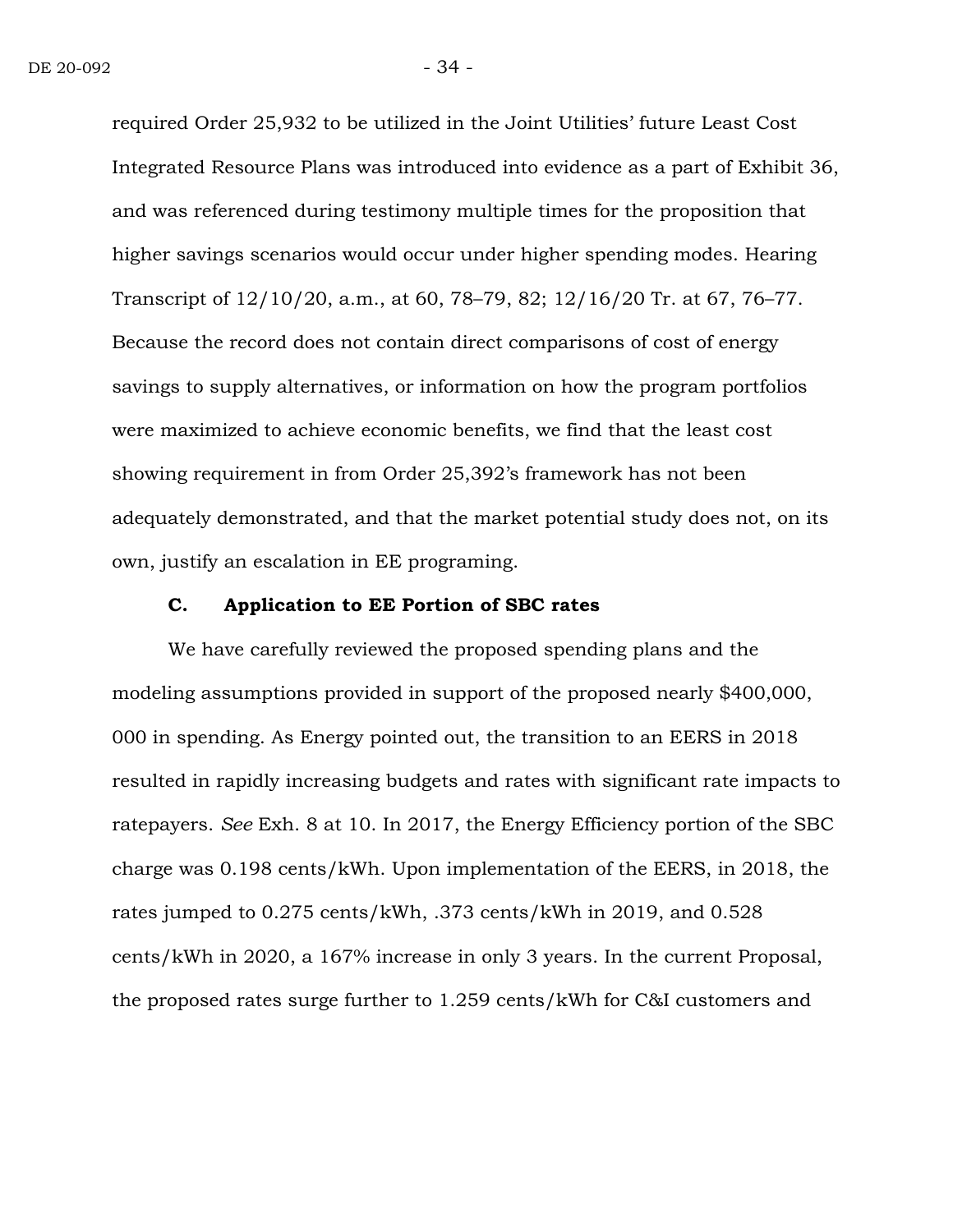$\overline{a}$ 

.863 cents/kWh for residential customers by 2023, representing cumulative



536% and 336% increases since 2017, respectively. 18

We find that such drastic increases, unequally allocated between rate classes, are not reasonable and are inconsistent with the principle of gradualism in ratemaking. The Settling Parties have, moreover, failed to show that these increases provide equitable benefits to all consumers. The focus and intent of RSA Ch. 374-F and least cost planning is the minimization of consumer costs for energy supplies and services. *See Appeal of Algonquin Gas Transmission,* 170 N.H. 763, 774 (2018) ("Pursuant to its plain language, and reading the statute as a whole, we discern that the primary intent of the legislature in enacting RSA chapter 374-F was to reduce electricity costs to consumers.")

<sup>&</sup>lt;sup>18</sup> The EE portion of the SBC charge was same across all utilities until 2020. The proposed Triennial EE portion of the SBC charges are for the first time different across the electric utilities. The noted 2023 EE portion of the SBC charges is the simple average of the EE portions of the SBC charges proposed by the electric utilities in the Proposal as modified by the Settlement Agreement. The cumulative growth rates for the 2021-23 Triennial years are shown in green bars to differentiate them from growth rates that are historical.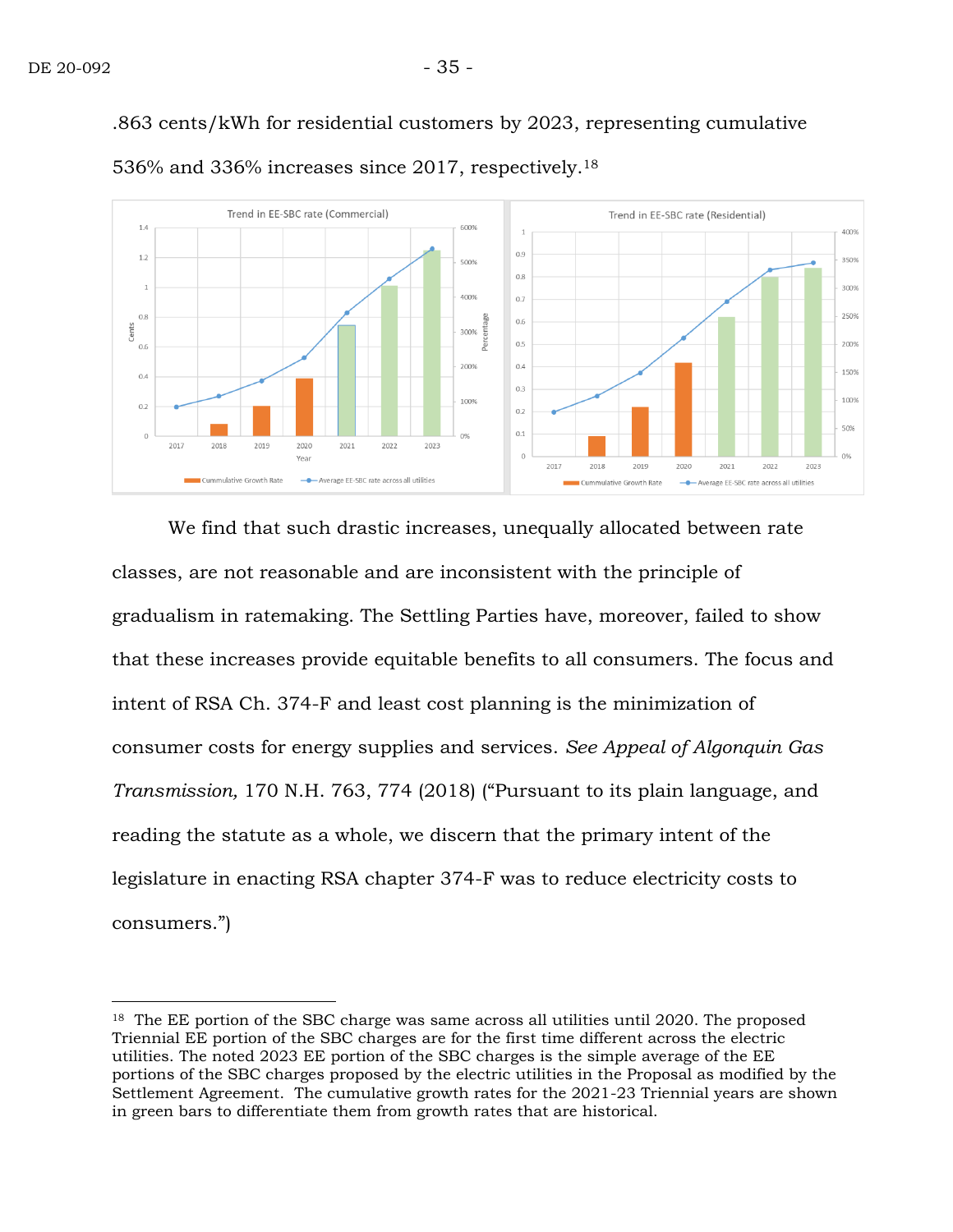As already noted above, the Commission is obligated under RSA 374-F:3, VI to conduct its own independent analysis of EE programs, regardless of what the parties may have agreed to. Because the Settling Parties have failed to demonstrate by a preponderance of the evidence that their proposed increases are reasonable, just, and in the public interest, the Commission authorizes energy efficiency program spending at an overall level consistent with the 2018–20 Plan. While the overall level of the 2021–23 plan will be similar to the 2018–20 plan, consistent with the Commission's longstanding preference for gradualism in ratemaking, the rates set by the Commission below will descend gradually year-on-year until they return to a reasonable level, and transition toward market-based programs following the schedule laid out below.

In addition, the Settling Parties failed to establish that the proposed different SBC rates for residential and C&I rate classes are appropriate, and do not unreasonably benefit one class at the expense of the other. As a result, the Commission sets maximum SBC rates that are the same across residential and C&I rate classes, as has always been the case. The Commission hereby sets the maximum Energy Efficiency portion of the SBC rate for all rate classes to 0.528 cents/kWh in 2021, 0.373 cents/kWh in 2022 and 0.275 cents/kWh in 2023. To the extent any of the Joint Utilities lack sufficient Commission-approved programs to fund with SBC rates, they shall reduce their charged SBC rates accordingly.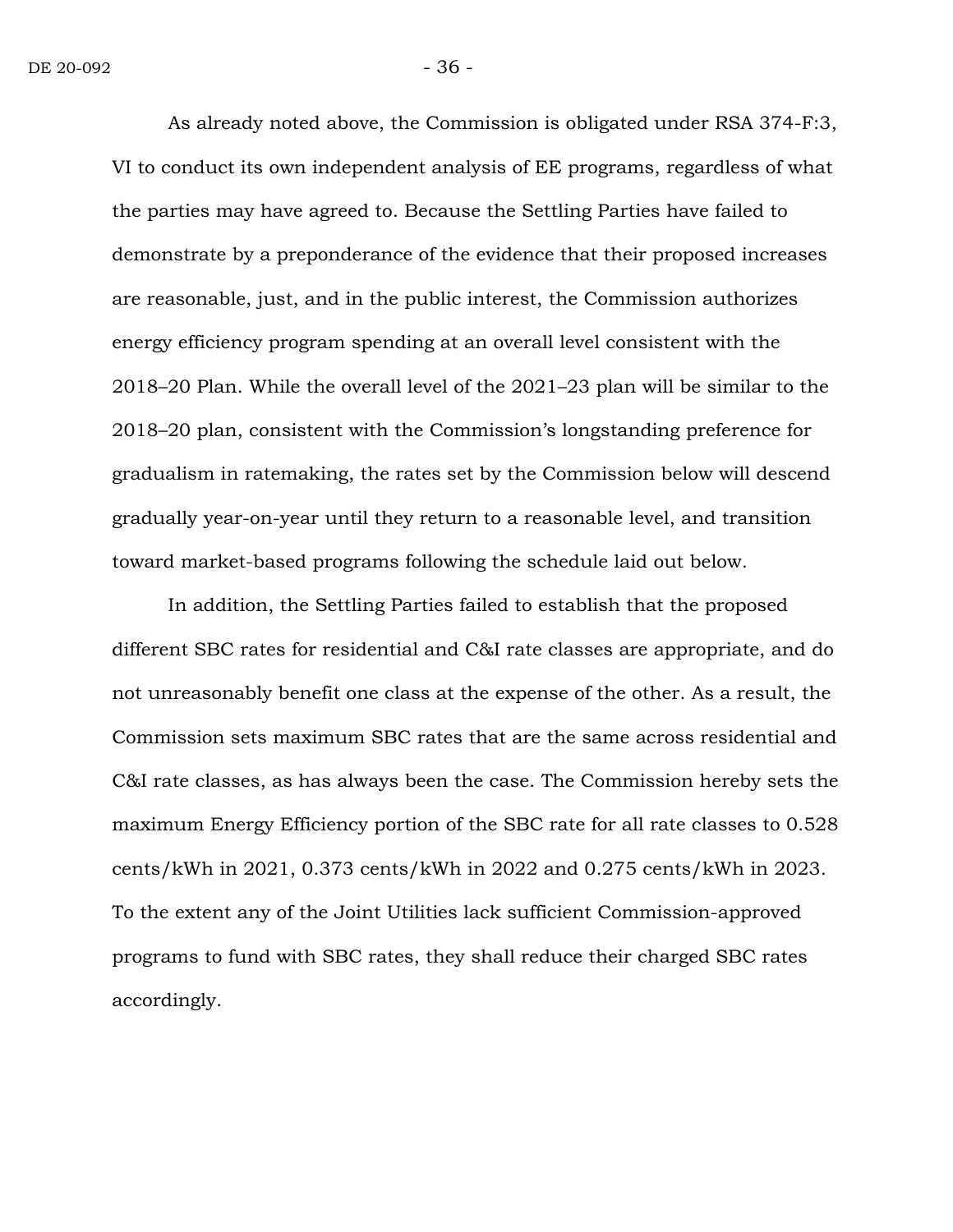$\overline{a}$ 

#### **D. Application to EE Portion of LDAC rates**

The LDAC rates in the 2021–23 Proposal were implemented pursuant to Order Nos. 26,419 (October 30, 2020), 26,420 (October 30, 2020), and 26,421 (October 30, 2020) before hearings began in this matter, subject to reconciliation following a decision here. The Joint Utilities asserted in the 2021–23 Proposal that "the LDAC rate itself is considered and approved in Liberty Gas's and Unitil Gas's utility-specific cost-of-gas filings." 2021–23 Proposal at 37. We disagree with the Joint Utilities' assertion that the EE portion of the LDAC is considered and approved in cost-of-gas filings. Cost of Gas proceedings are expedited dockets with a primary purpose of reviewing changes to commodity costs. The utility request and ultimate determination by the Commission regarding the EE portion of the rates is made in this docket. A reduction to LDAC charges in this docket could be reconciled through subsequent cost-of-gas filings. We note that the EE charge (EEC) within the LDAC is traditionally updated in COG filings for effect on November 1 of each year, therefore EEC rates are not implemented on a calendar year basis.

The average LDAC rates across utilities, while not rising as rapidly as the SBC rates, still shows high growth from 2017, cumulatively 79% for Residential and 80% for C&I since 2017. <sup>19</sup>

<sup>&</sup>lt;sup>19</sup> The yearly figures in the graphs are the simple averages of the EECs for EnergyNorth and Northern for the respective years. The 2022 figures are shaded in yellow as they represent proposed EECs by the Gas Utilities for effect November 1, 2021, in DG 21-130 and DG 21-131.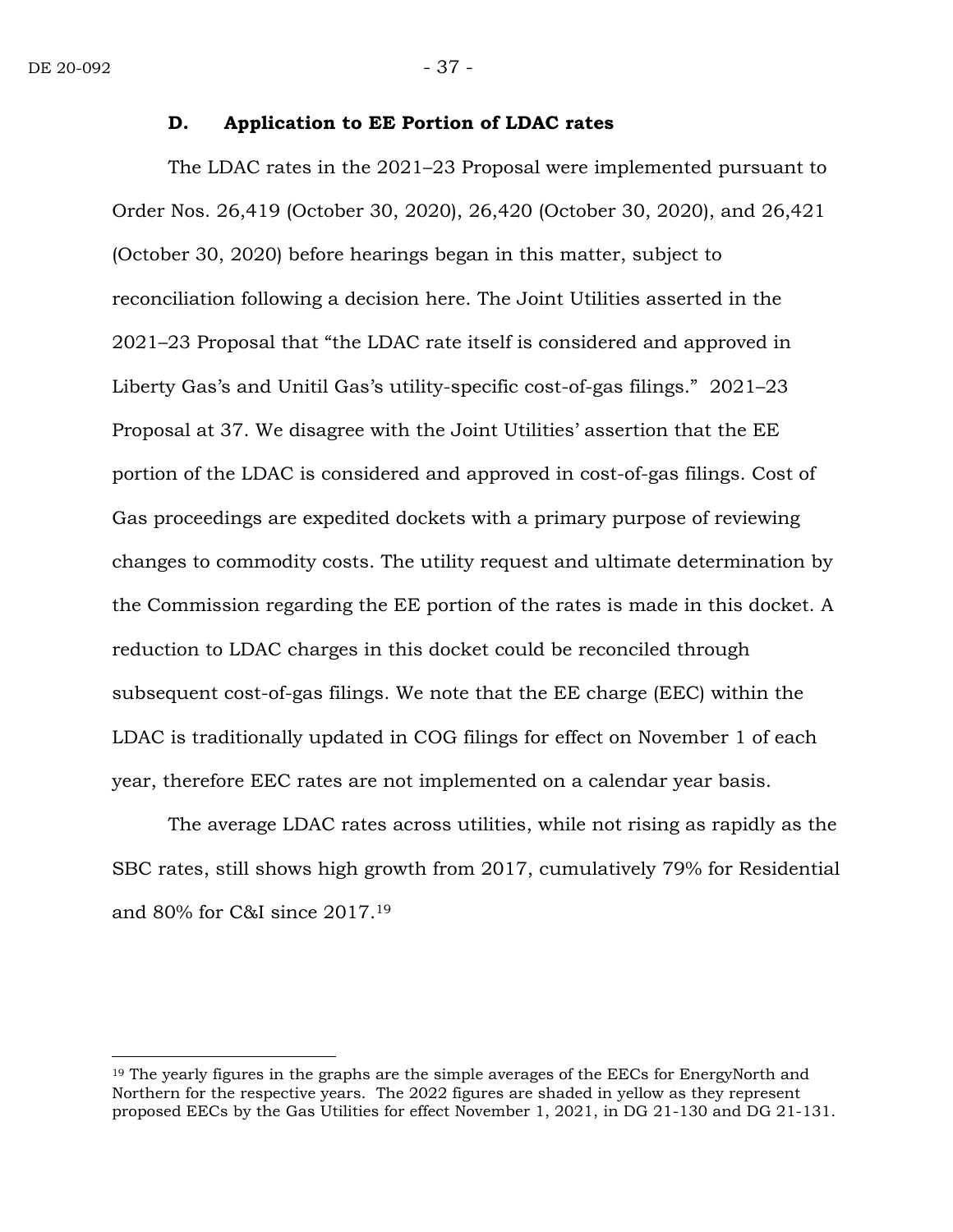

As with the SBC rates, we find that such large increases are not supported by the record, are not reasonable, and are inconsistent with the principles of gradualism in ratemaking.

Keeping in line with the established principles of just and reasonable rates, including gradualism, the Commission sets the maximum EE portion of the LDAC rate for the Gas Utilities at a level consistent with the prior Triennial Plan. We set the rates for December 1, 2021 through October 31, 2023, on a downward trend to more reasonable rates. Beginning December 1, 2021, the maximum EE portion of LDAC rates for the Gas Utilities is hereby set at \$0.0476 per therm for Residential customers and \$0.0326 for C&I customers. Beginning Nov 1, 2022, the maximum EE portion of LDAC rates for the Gas Utilities are set at \$0.0475 per therm for Residential customers and \$0.0258 for C&I customers. To the extent either of the Gas Utilities lack sufficient Commission-approved programs to fund with LDAC rates, they must reduce their charged LDAC rates accordingly.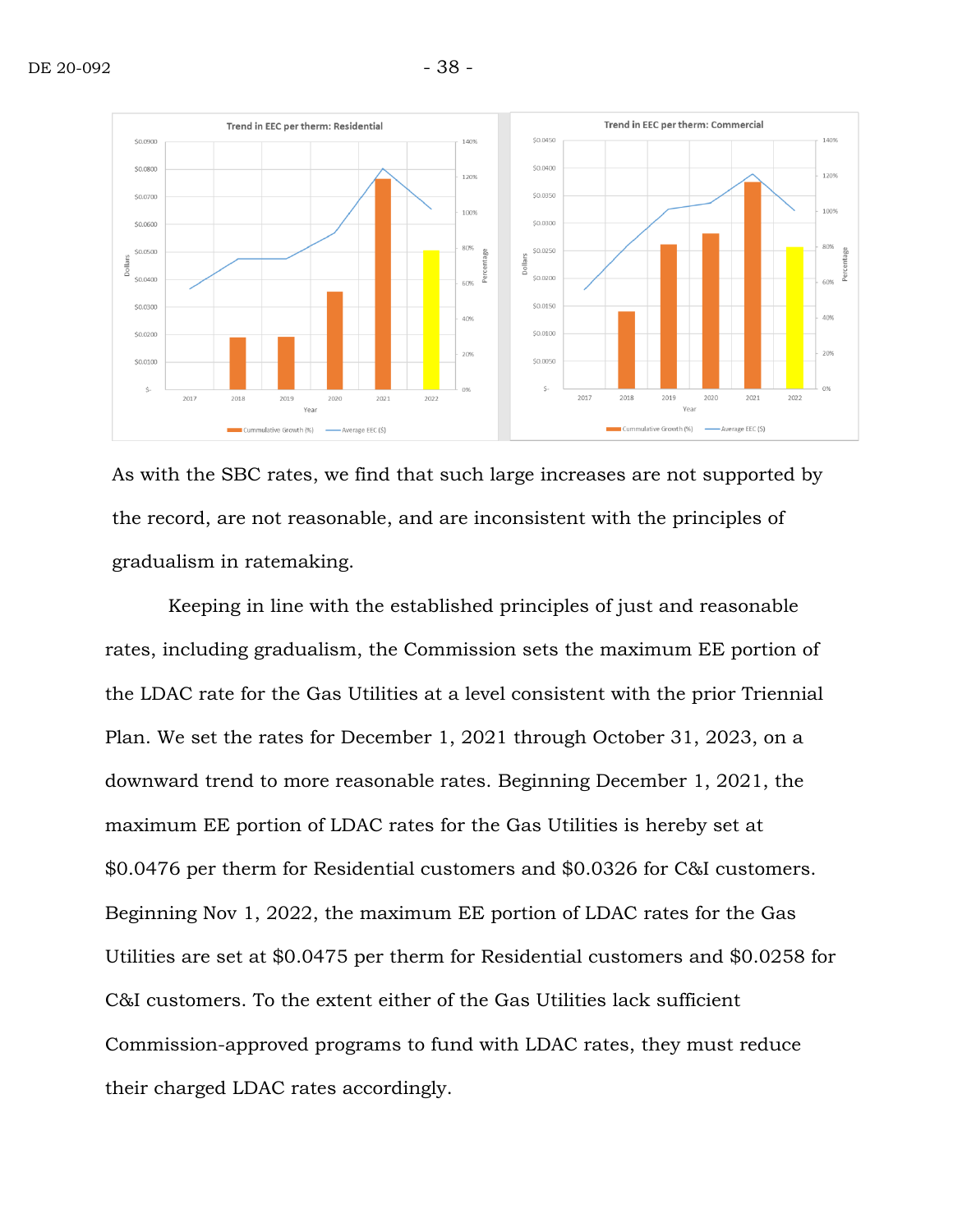$\overline{a}$ 

#### **E. Benefit-Cost Testing**

The Commission finds the "Granite State Test" is overly dependent upon subjective factors such that any desired outcome could potentially be obtained from its application. As such, it cannot be solely relied upon for benefit-cost testing. Further, the Granite State Test and its growing complexity cannot be expected to be reasonably understood by the general public. At the level of spending that is contemplated, the ratepayers are entitled to a fully objective and understandable measure of the cost-effectiveness of the proposed programs. Going forward, including for identification of programs to be submitted in the Program Proposal as directed by this order, the Parties are therefore also required to calculate and report benefit-cost using the Total Resource Cost (TRC) test that was historically used until the Granite State Test was recently established.

#### **F. Lost Base Revenue**

The Commission has weighed the evidence presented by the Settling Parties and by Energy with respect to LBR and finds that, as the Settling Parties agree, the utilities collecting LBR should apply consistent methods for calculating planned and actual LBR. We note that the Settlement Agreement incorporates several of Energy's recommendations,<sup>20</sup> and we approve those

<sup>20</sup> Exh. 14 at 10 lists six methods the Settling Parties agree to implement to calculate planned and actual LBR: "(1) employ the terminology set forth in the LBR working group report of August 29, 2018 to ensure that the methods used for actual LBR collections are consistent, (2) continue to file quarterly reports with the Commission, using a consistent format, (3) apply 100 percent of the calculated monthly savings using the paid date, which is on average two months after the install date, to account for the fact that not all installations are made on the first day of each month; (4) cease accruing lost base revenues in the first month following effective date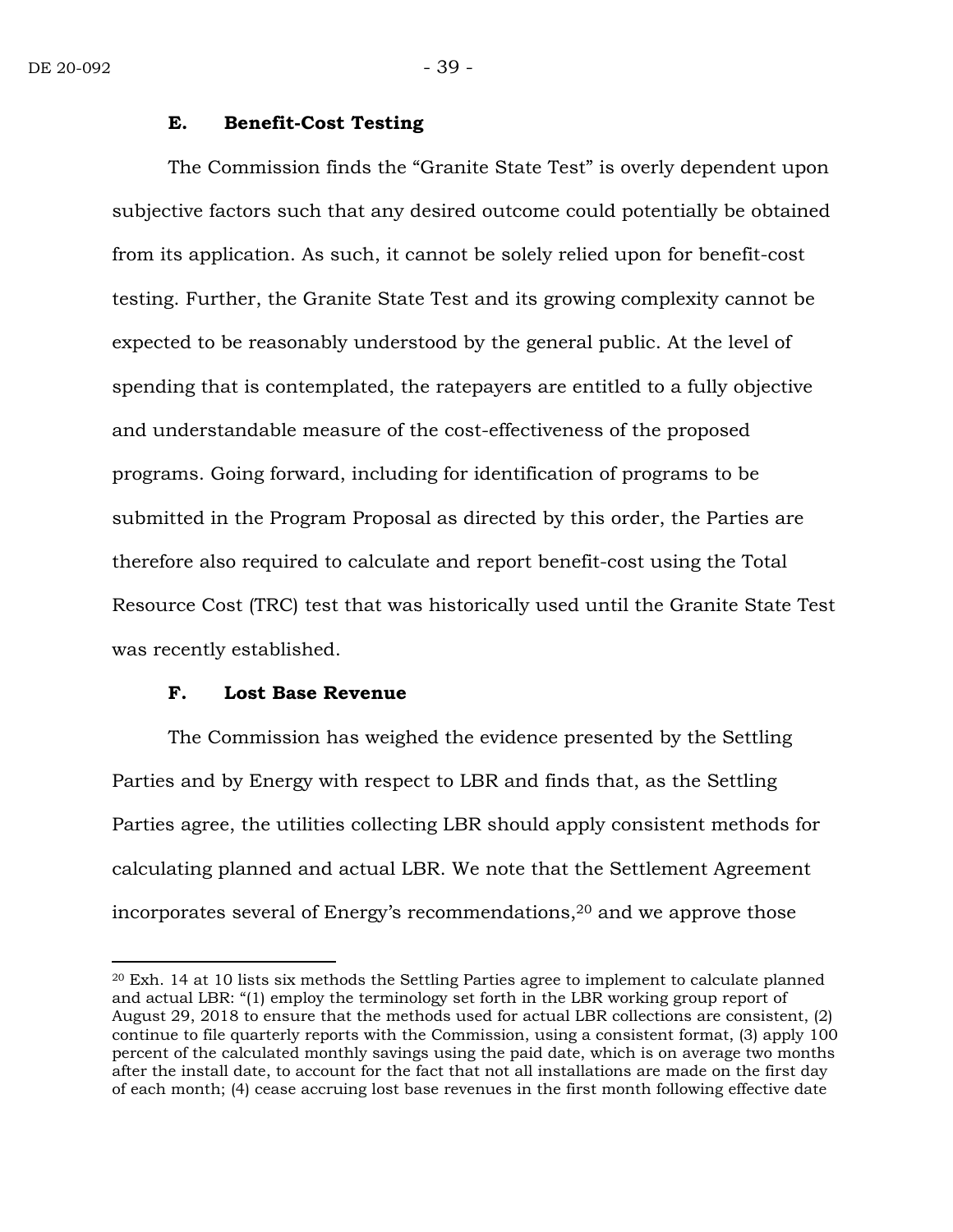provisions of section F of the Settlement Agreement that are not inconsistent with Energy's recommendations, and further direct that LBR should: (1) include consistent calculation of LBR during the first month of a new measure's installation based on one-half of the calculated monthly savings; (2) where LBR is collected following a rate case where decoupling is not implemented, installations prior to and during the test year should not be factored into the LBR; (3) relating to average distribution rates used in calculating LBR, the distribution rate in effect at the time of the filing should be used, and for reconciliation purposes, the utilities should use the rates in effect for the installation period; (4) set and apply the prime interest rate to the cumulative LBR balance; (5) be consistent with the utilities plan to use average distribution rates calculated by sector; (6) discount "found revenues" from EE measures that increase electric energy usage, and (7) ADR program results should not be included in the LBR calculation as the purpose of that program is to reduce peak load and shift load, not reduce distribution or customer peaks.

#### **G. Performance Incentives**

 $\overline{a}$ 

The Commission initially allowed performance incentives on a *temporary* basis for:

> …utility-sponsored programs that would either not be provided by the market or programs that will help the

of any decoupling mechanism approved by the commission, (5) use the average distribution rate in effect at the time of the triennial plan filing, or as updated by Commission order during the term, for planning purposes, while using the actual rate in effect at the time of the reconciliation filing for reconciliation purposes, and (6) determine carrying costs on LBR over and under recoveries using the prime rate, compounded monthly."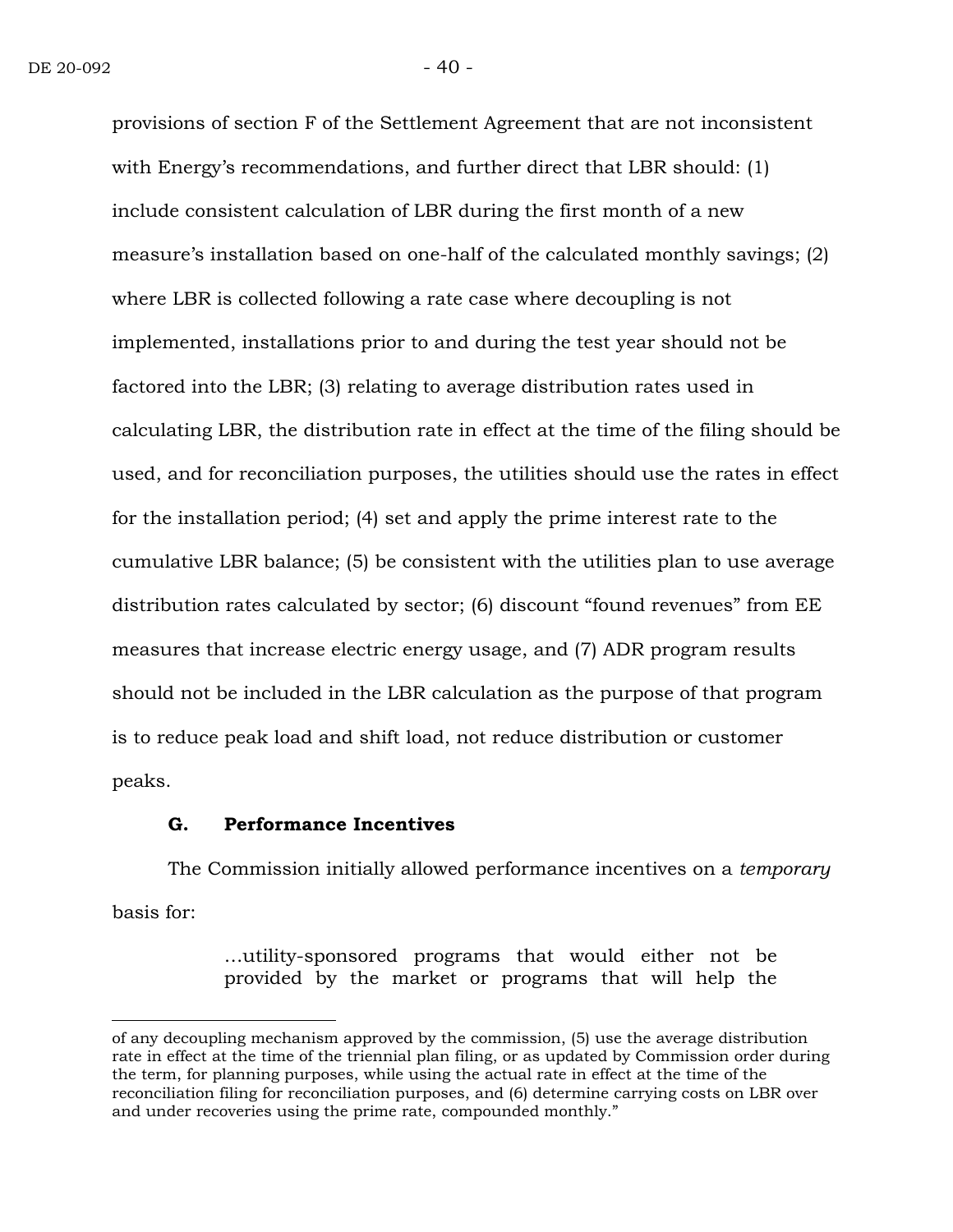$\overline{a}$ 

transition to non-subsidized energy efficiency programs. The utility must demonstrate that the program for which it seeks incentive payments offers customers extraordinary benefits and will enhance the move toward either non-subsidized DSM programs or market-based energy efficiency. These benefits should be over and above what would accrue to ratepayers with prudent utility management.

Order No. 23,574 at 20 (November 1, 2000). Upon reviewing the record, the Commission has determined, taking into account the implementation of rate mechanism options including Decoupling, LBR, and LRAM, as well as the maturity of programs that yield measurable savings, that Performance Incentives are no longer just and reasonable and in the public interest in the context of ratepayer funded EE.

Because the parties have not demonstrated that the existing Performance Incentives meet the applicable standards, including RSA 378:7, 378:28, 374- F:3, and 378:39, we order that the Performance Incentives be eliminated effective December 31, 2021. We direct that the Performance Incentive funding that would have otherwise accrued to the utilities shall be redirected in its entirety to fund additional Energy Efficiency programs. As indicated in the 2021–23 Proposal, the original performance incentive budget for this triennium was in excess of \$20,000,000, we therefore expect this directive to result in significant increased funding for EE programs. As indicated above, the utilities already receive LBR. LRAM, or Decoupling, and receive administrative costs<sup>21</sup>

 $21$  Internal utility costs associated with program design, development, regulatory support, and quality assurance (including employee labor, benefits, expenses, materials, and supplies); external costs associated with program administration (including contractors and consultants used in support of program design, development, regulatory support, and quality assurance);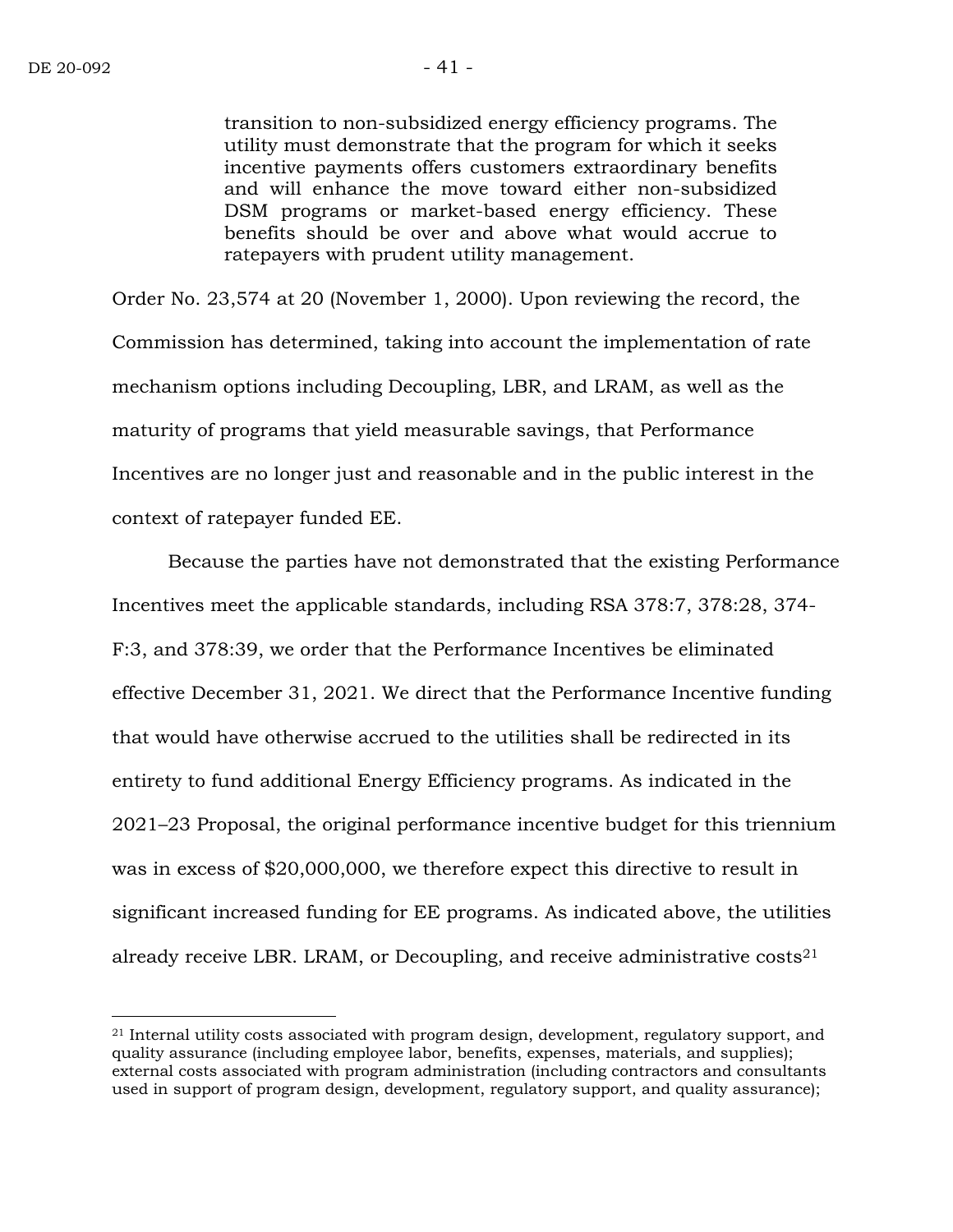$\overline{a}$ 

and are thus sufficiently compensated. As a result of eliminating the cost, management, administration, and complexity of the Performance Incentive, the benefits will accrue to the ratepayer.

#### **H. Year-to-Year Budget Carryforwards**

Year-to-year budget carryforwards do not properly balance the ratepayer's interest in paying the lowest rates possible because they result in ratepayer funds being held without commensurate benefits accruing to ratepayers in a timely manner. We therefore do not agree with the Settling Parties that benefits accrue to the public by its continuation. In fact, quite the opposite, year-to-year budget carryforwards result in ratepayer funds being held by Joint Utilities instead of being returned to the ratepayer. 22

Where the actual amount collected is greater than the amount spent during any given year, the difference shall be returned to the ratepayer via bill credit by March 31 of the following year, where there is not a specific statutory obligation to carry forward funds. The Utility's shall submit a report in the instant docket by March 31 following the program year showing any carryforward. If the Utility has spent more than the budget, or actual amount

service costs such as technical audits, employee and contractor labor to install measures, expenses, materials, and supplies; internal implementation services costs associated with delivering programs to customers (including labor, benefits, expenses, materials, and supplies); marketing, advertising, trade shows, toll-free numbers, and NHSaves website costs; and evaluation costs for EM&V activities including labor, benefits, expenses, materials, supplies, consultants, contractors, and tracking systems. Exh. 1 at 33.

 $22$  We note the Joint Utilities' rebuttal testimony states that uniform funding rates between sectors and utilities would likely result in larger annual carryforwards. S*ee E*xh.13 at 17. Any increased likelihood of potential carryforwards resulting from more uniform EE charges does not displace our conclusion that ratepayer funds should be returned to ratepayers in a timely manner.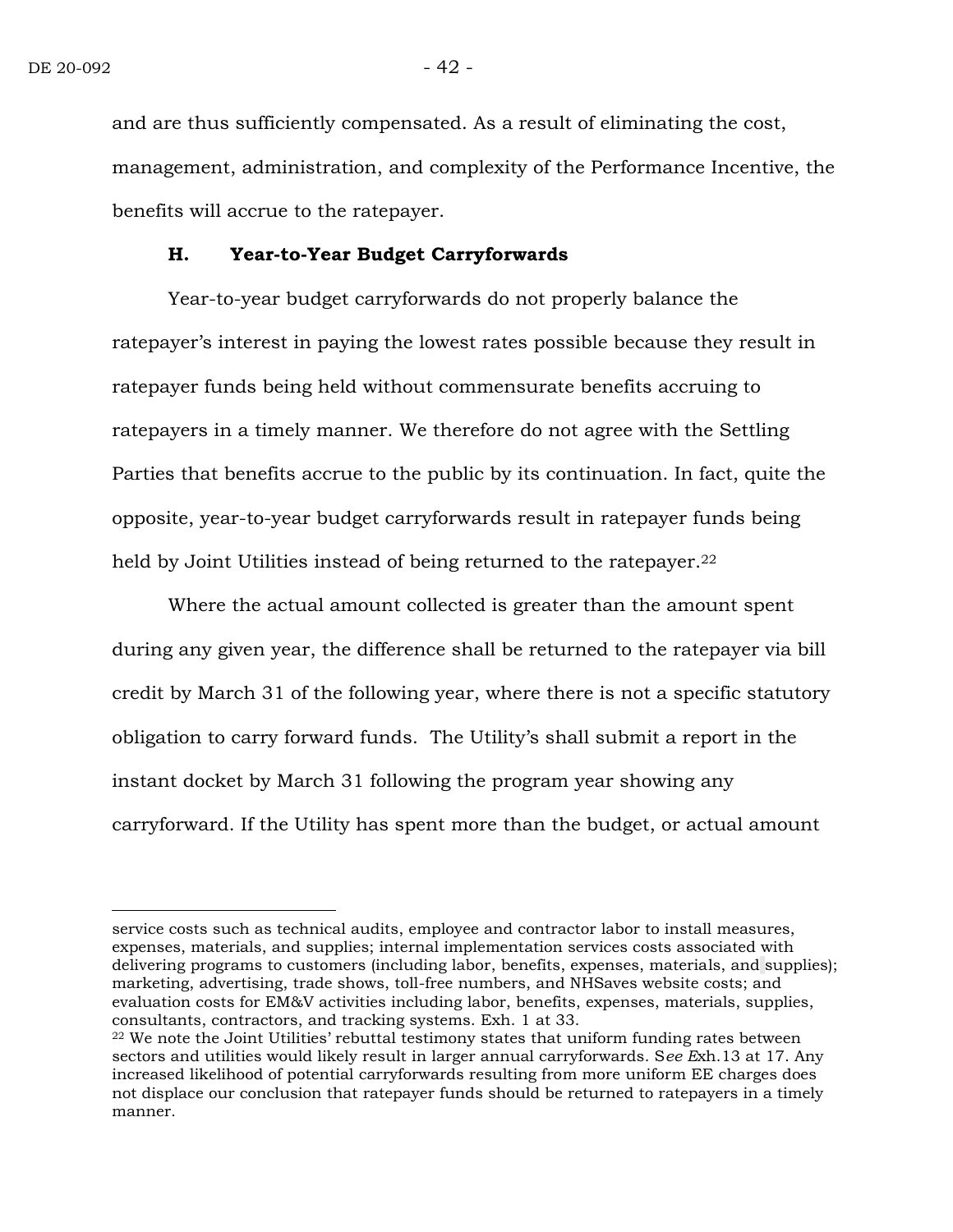collected, in any program year, whichever is less, the cost shall be borne by the Utility's shareholders.

#### **I. HEA Program Caps**

The HEA program is currently capped at \$8,000 per project. The Proposal seeks not only to increase that cap to \$20,000 per project, but also to allow for exceptions to the cap. The Settling Parties have not shown by a preponderance of the evidence that such an increase is just and reasonable as is required of all EE program spending. Moreover, exceptions to this cap will result in unequal benefits to program participants. These proposed changes cannot be considered just and reasonable and are therefore rejected.

#### **J. Behavioral-Based Strategies**

The parties failed to meet their burden with respect to the aerial heat mapping program. The Parties may propose cost effective consumption data provision programs to be funded through the EE program when they resubmit their proposed programs, but those programs may not include the aerial mapping program.

#### **K. Program Oversight**

Since the establishment of the EERS program, Commission oversight has been key to "ensur[ing] that the programs and spending of ratepayer funds are just, reasonable, and least cost." Order No. 25,932 at 59. It is, moreover, the Commission's ultimate duty to determine whether utility rates and charges are just, reasonable, and lawful. RSA 374:2, Puc 103.01(d). As explained below, the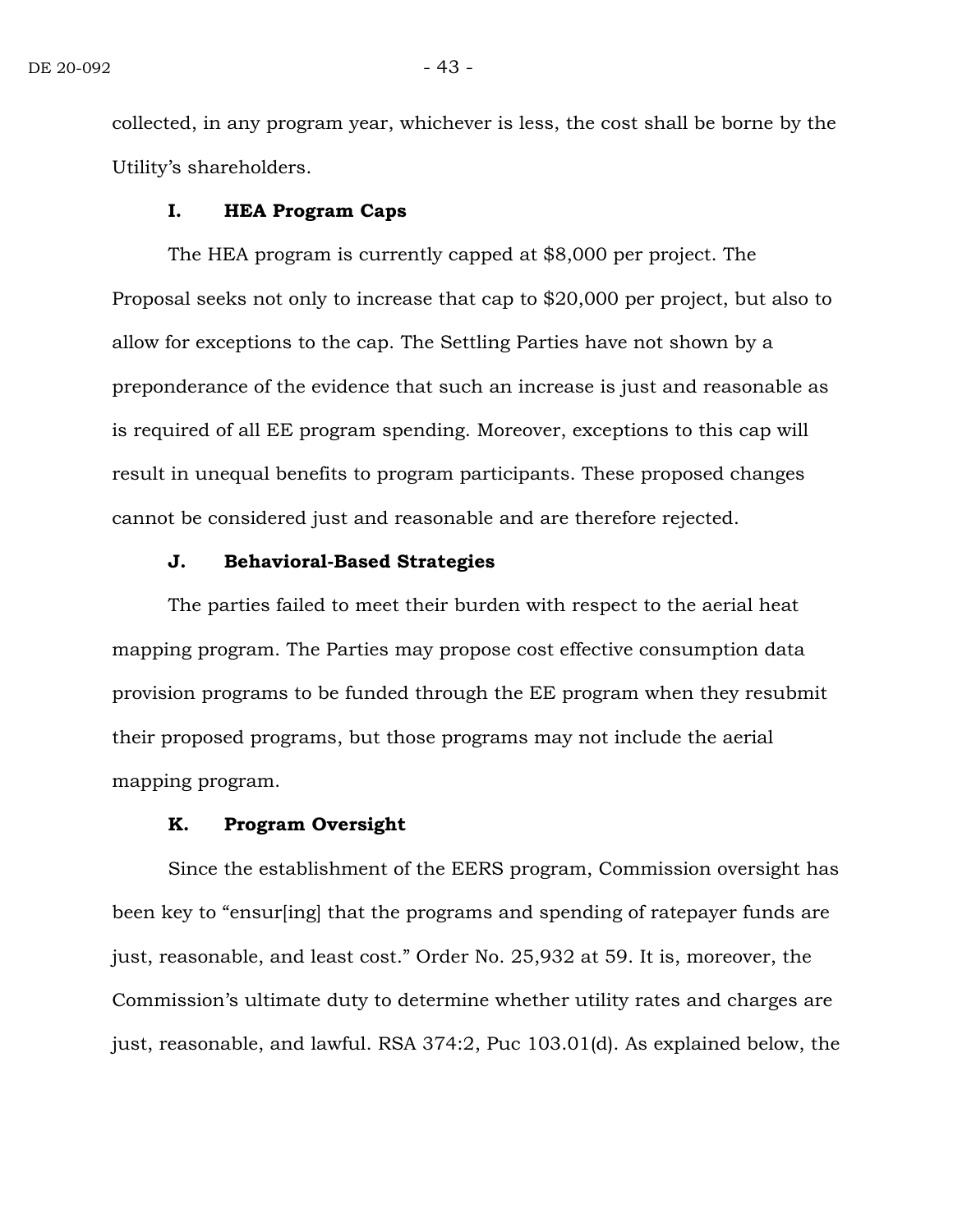Commission is not permitted to abdicate its statutory responsibility for oversight as requested.

The Proposal and Settlement Agreement propose significantly reducing regular oversight by the Commission despite requesting a massive rate increase and significant additional burden to the ratepayers. This proposal is not reasonable. In light of the significant ratepayer funding provided in the current plan and approved by this order, a reduction in oversight is not reasonable or appropriate. The Commission will, therefore, continue to directly oversee the implementation of the 2021–23 plan and related programs to ensure they are just, reasonable, lawful and cost-effective, including a detailed review of administrative costs, requiring that any proposed pilot program receive Commission Approval to commence, and further requiring that any existing pilot program receive Commission approval to transition to a regular program. With respect to the 2021 AESC update and the Technical Reference Manual updates, we direct the Joint Utilities to file a copy of any AESC update released in 2021 into the instant docket.

We find the expenses associated with the NHSaves program to be of particular concern. The Proposal lists six categories of expenses: 1) Internal Administrative costs; 2) External Administrative costs; 3) Customer Rebates and Services; 4) Internal Implementation Services; 5) Marketing; and 6) Evaluation. Exh. 1 at 33. The sum of administrative costs (\$9,549,829), implementation services (\$22,138,735), marketing (\$10,718,460), and EM&V (\$15,892,143) totals \$58,299,167, more than 15 percent of total expenses.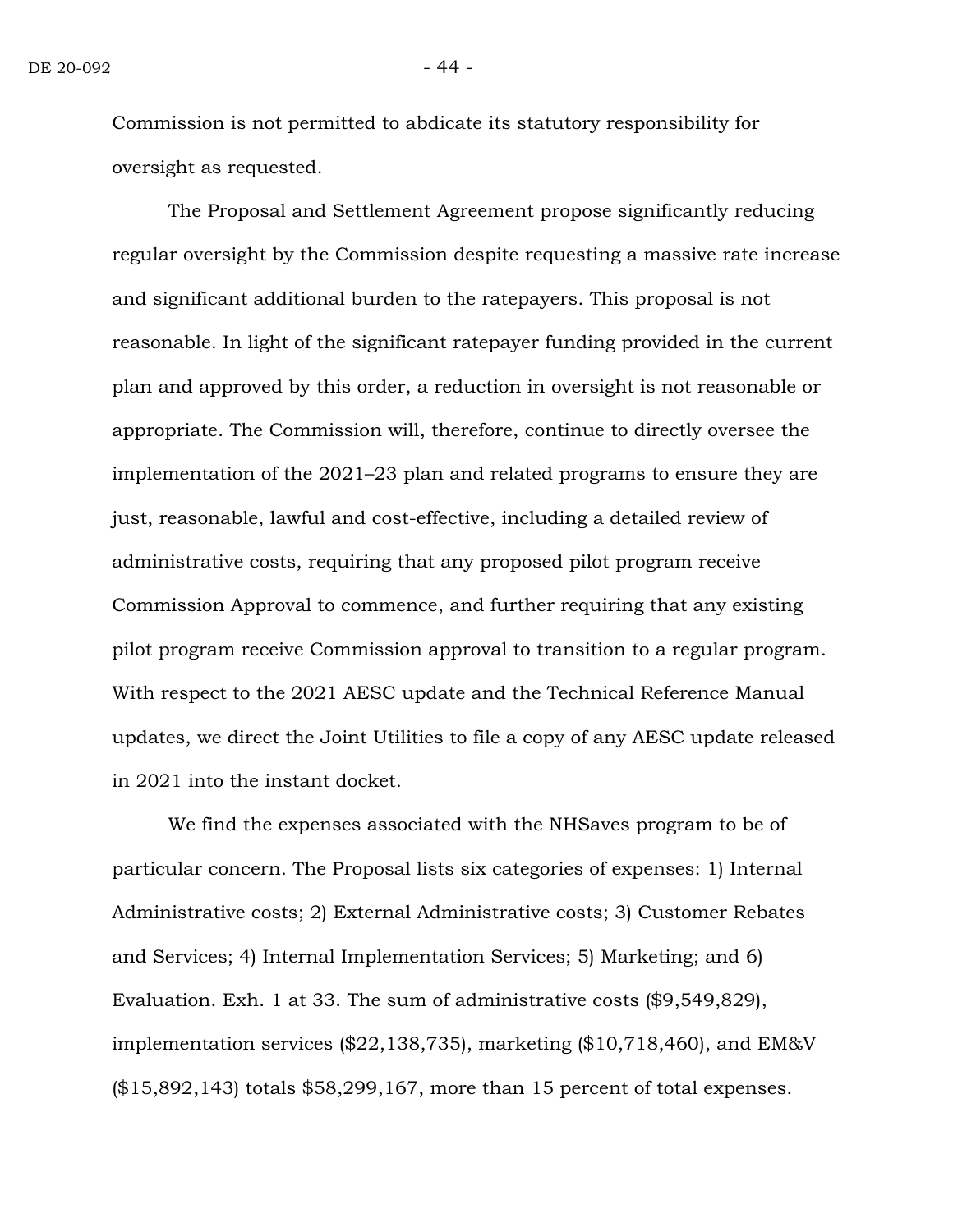Exh. 2 at 352. Ratepayer funding spent on these expenses reduces funding for EE programs that directly benefit ratepayers.

The Commission will closely monitor the total of these expenses and costs going forward to ensure such costs are kept to a minimum. To that end, the Joint Utilities shall file annually, by March 31, financial information for the prior calendar year for the Commission to review the programs. The Joint Utilities shall provide calculations on program expenditures, broken down by categories including, but not limited to, internal administrative costs, costs associated with external consultants, and costs paid to subsidiaries. Additionally, in the same filing, the Joint Utilities shall provide calculations on the corresponding dollar savings per unit of energy estimated to have been produced by each program during the prior program year. This information shall be broken out by participating and non-participating ratepayers, by ratepayer class (Residential or Commercial & Industrial). The calculations on savings should be for gross savings, with the expenditures on each program listed separately. With the filing, the utilities shall provide all supporting documentation, in live excel formats, on the discount rates used each year to model these savings going forward, the estimated future prices of energy, as well as any additional assumptions used in these calculations. Finally, the Utilities shall include a written narrative for each of the calculations, explaining what market barriers would prevent the funding of each program if the EE portion of the SBC did not fund them.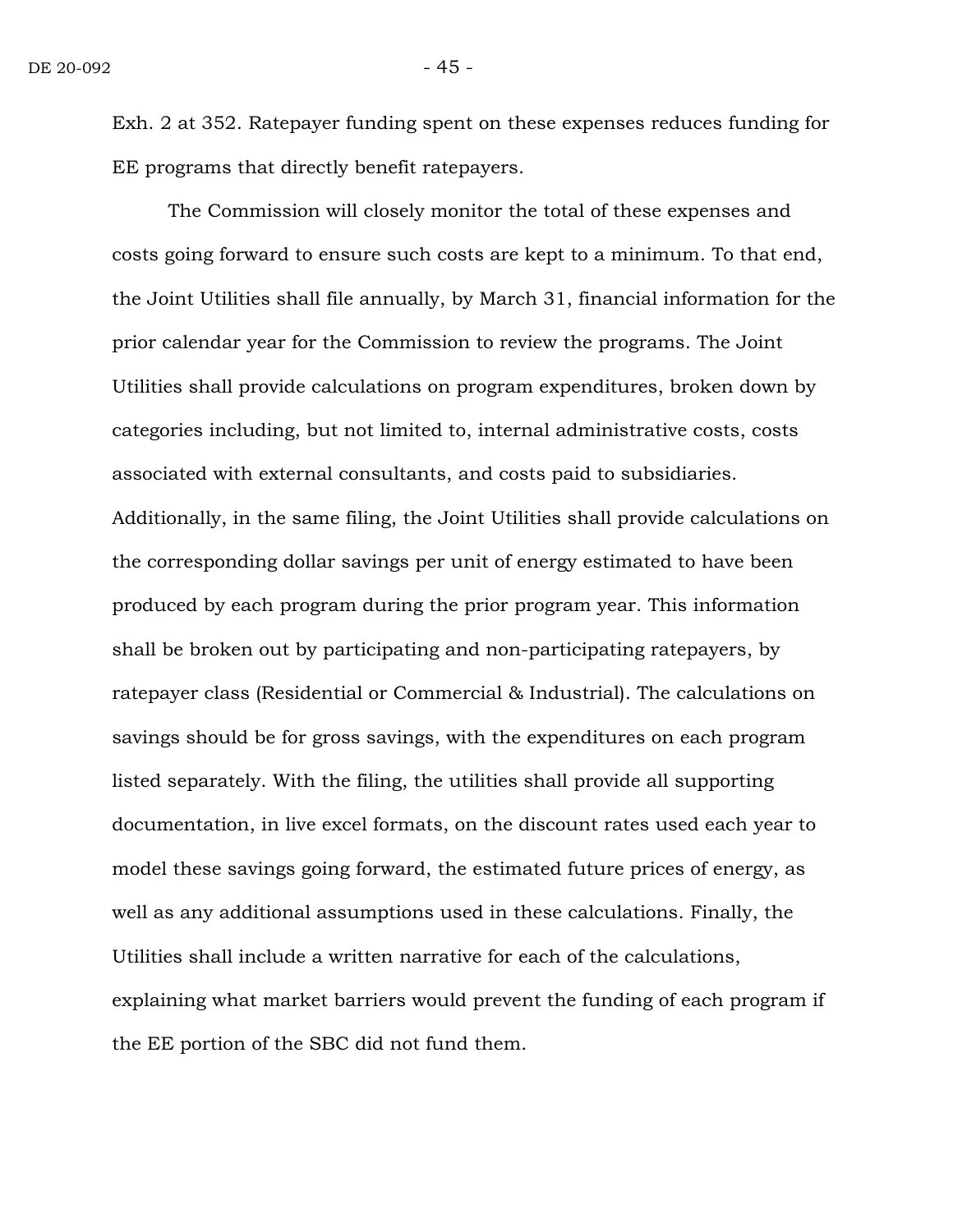#### **L. Evaluation, Measurement, and Verification**

The Settling Parties proposed that the EM&V working group and related spending authorized in the 2018 through 2020 Plan should continue through 2023. Exh. 14 at 9. We note that spending related to EM&V has risen to an unreasonable level of nearly \$16 Million dollars. Exh. 2 at 352. According to the Proposal, this spending includes any studies identified by the EM&V Working Group and the Strategic Evaluation Plan, the AESC Study, ISO certification of utility demand resources, third-party consultants, updating and maintaining the TRM, program research, professional associations, utility tracking system upgrades and maintenance, quarterly and annual reporting, program modeling software, and other miscellaneous spending. Exh. 1 at 234. The EM&V working group shall submit a plan, including scope and cost, for review and approval to the Commission in advance of any costs being incurred related to EM&V during this triennium. We require spending to be significantly reduced in any EM&V proposal for 2022 and for all EM&V work to be completed by Dec 31, 2022.

#### **M. Stakeholder Advisory Council**

With respect to the specific request for the Commission to authorize a Stakeholder Advisory Council, we note that the EESE Board and its EERS stakeholder group currently fill this role. We understand that one of the reasons for the request to create the Council related to distinctions between roles of Commission Staff and other stakeholders in the development of EERS proposals and ongoing evaluation of program implementation. The concerns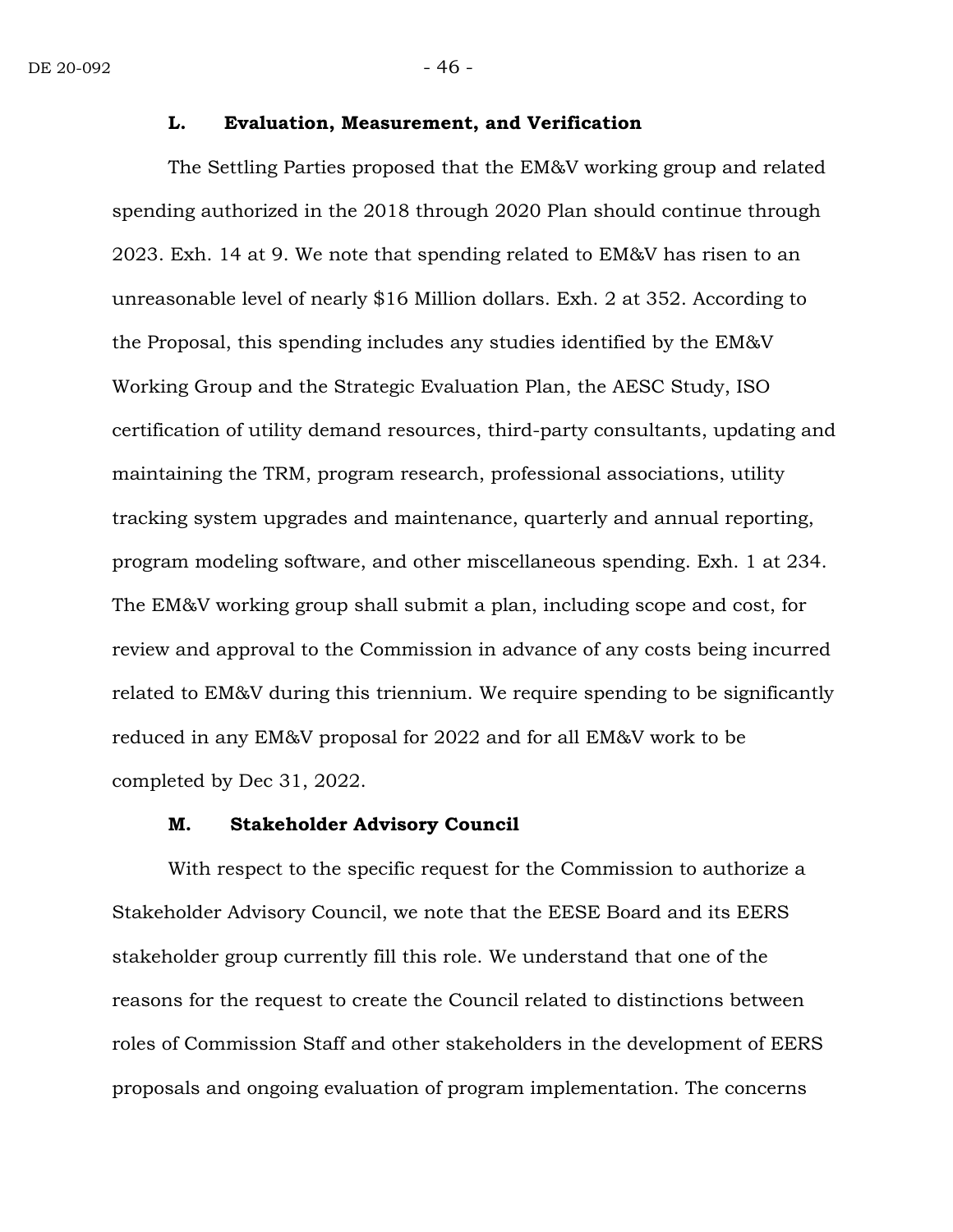regarding roles have been eliminated by the creation of the Department of Energy. Further, the EESE Board was created by the Legislature. The Commission will not supplant its role and authority here. We also note that while the majority of costs come from the C&I sector in the Proposal and Settlement Agreement, the Stakeholder Advisory Council as proposed does not have a single C&I representative proposed. Accordingly, we find that the need for and structure of the proposed Stakeholder Advisory Council is not supported by the record and we therefore do not approve the request.

#### **N. Other matters**

The Proposal and Settlement Agreement contain only ratepayer-funded programs, despite the clear mandate in 374-F:1, I to "harness the power of competitive markets," and 374-F:3, X to remove market barriers. We also note that the EERS framework included a requirement that private funding be pursued and utilized to the greatest extent possible. Order 25,932 at 58. The Joint Utilities' Program Proposal must include programs that are not solely ratepayer funded, programs that reduce market barriers, and a benefit/cost analysis using both GST and TRC.

The Joint Utilities and stakeholders shall calculate annual budgets for the remainder of the 2022 and 2023 triennium based on the rates established herein. In so doing, the Joint Utilities are directed to identify the programs which provide the greatest energy efficiency savings at the lowest per unit cost with the lowest overhead and administrative costs for further implementation, taking care to ensure statutory compliance with the specific directives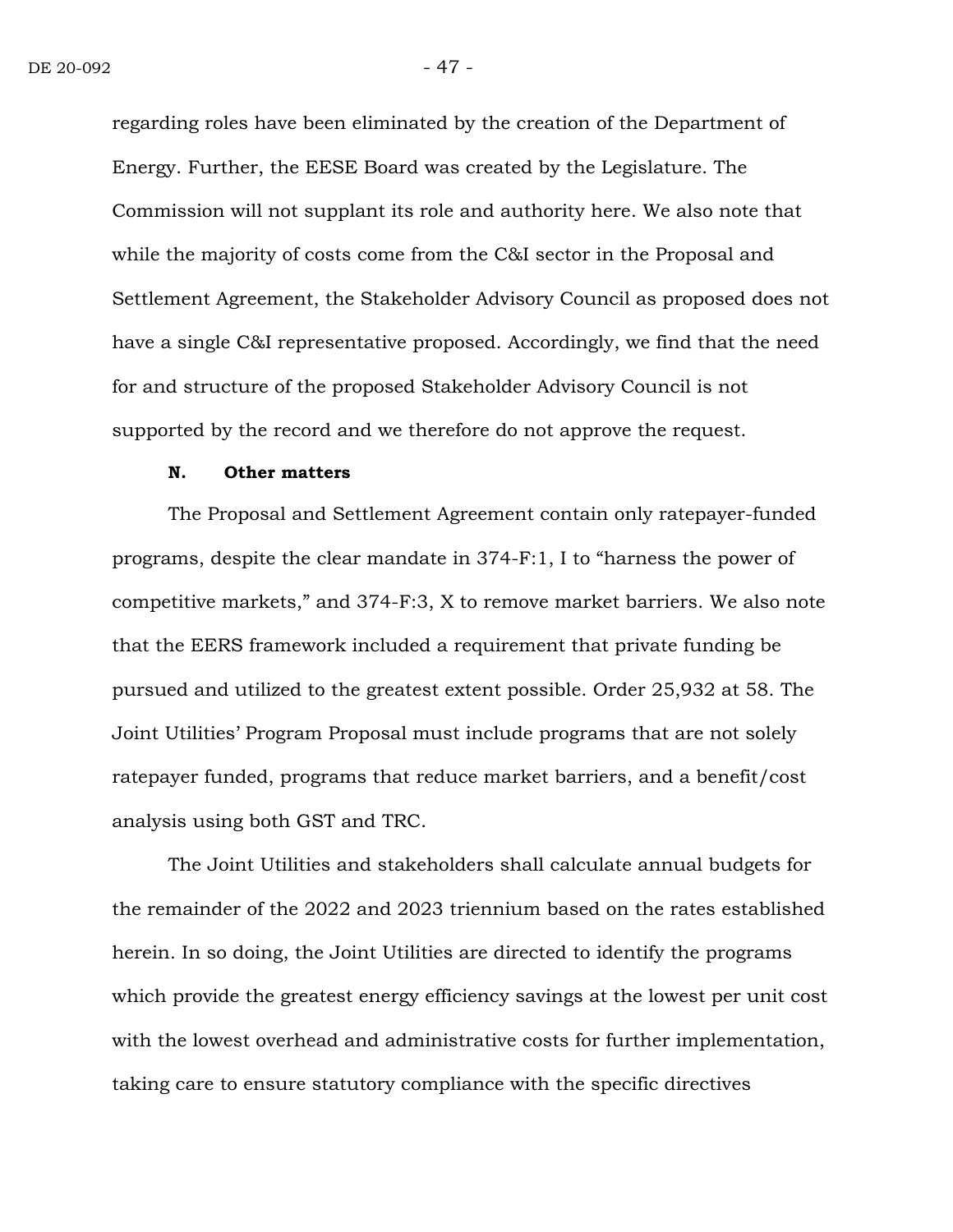contained in RSA 125-O:23 and submit that Program Proposal to the Commission for review and approval. The Joint Utilities Program Proposal shall include, in live spreadsheet formats, all calculations relied upon, including the discount rate utilized, to determine which programs provided the greatest energy efficiency savings at the lowest per unit cost. These Program Proposals shall be filed by December 15, 2021.

#### **Based upon the foregoing, it is hereby**

**ORDERED**, that the Joint Utilities' request for approval of the proposed 2021–2023 New Hampshire Statewide Energy Efficiency Plan is hereby DENIED; and it is

**FURTHER ORDERED,** that the Settling Parties' request for approval of the 2021–2023 New Hampshire Statewide Energy Efficiency Plan as modified by that Settlement Agreement, is hereby DENIED as set forth herein; and it is

**FURTHER ORDERED**, that the System Benefits Charge rates established as set forth herein above are hereby approved for 2021, 2022, 2023; and the Energy Efficiency Portion of the LDAC rates established herein are hereby approved for effect December 1, 2021 and November 1, 2022, respectively; and that the Utilities shall file annotated and clean versions of their compliance tariffs within 30 days of this order, and it is

**FURTHER ORDERED**, that the Utilities collecting LBR shall recalculate their LBR rates in accordance with the Energy methodology adopted in this order, and it is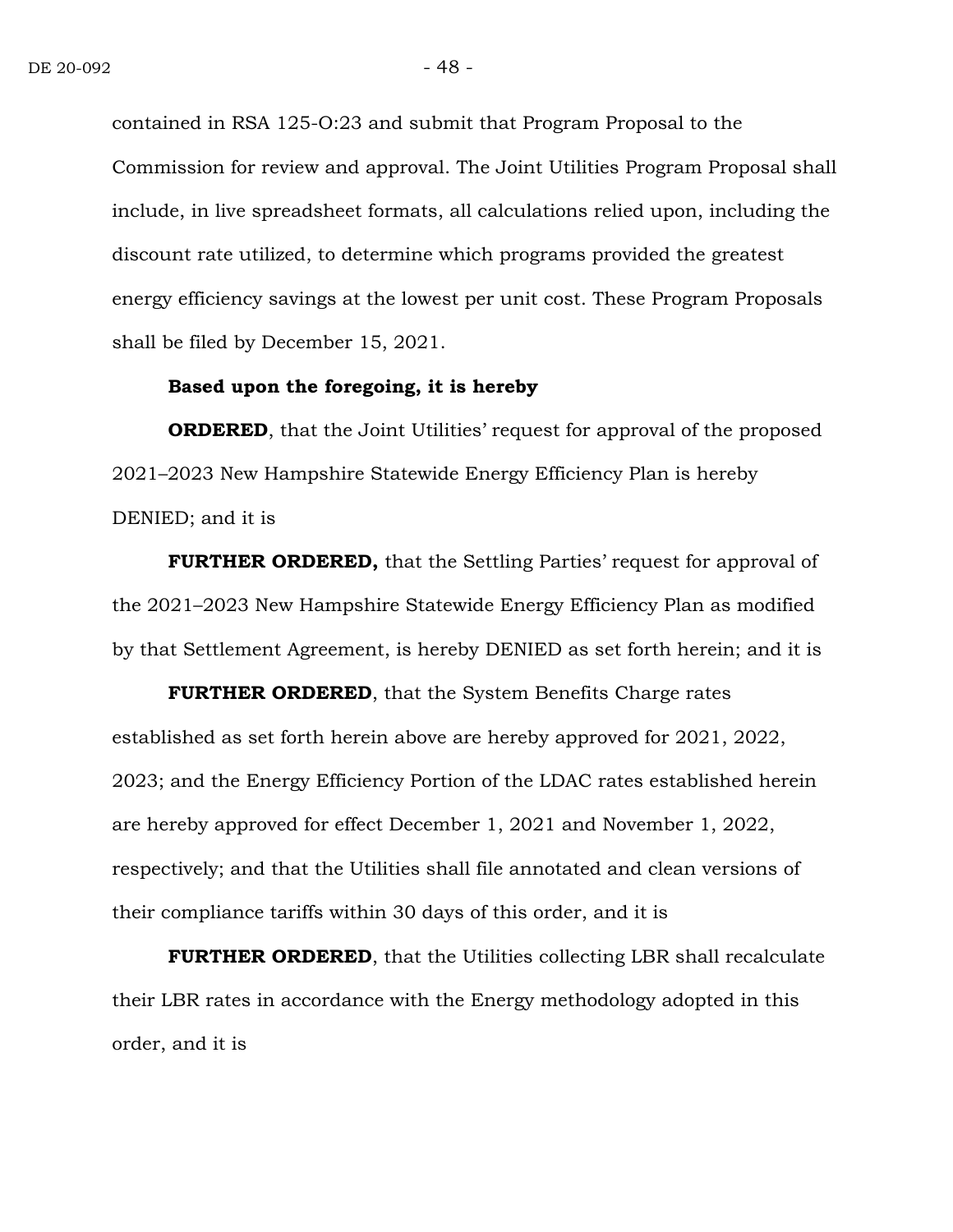**FURTHER ORDERED,** that the Joint Utilities shall file their updated 2021 Energy Efficiency budgets, as well as their 2022 and 2023 Energy Efficiency budgets using the rates established in the body of this order, and shall include all program and cost items larger than \$500,000 in live spreadsheets, by December 15, 2021; and it is

**FURTHER ORDERED,** that for approval of 2022 EE program spending, the Joint Utilities shall submit their Program Proposal within the proposed budget as set forth herein above, including proposed spending by program and each program's corresponding benefit/cost calculations, in live spreadsheets as outlined in this Order, by Dec 15, 2021; and it is

**FURTHER ORDERED,** that the Joint Utilities shall file annually, by March 31, financial information for the prior calendar year adequate for the Commission to review budgeted verses actual funding, budgeted verses actual spending, including each program and overhead expenditures, and corresponding program energy savings, as outlined in this order, using summary tables and live spreadsheets; and it is

**FURTHER ORDERED**, that carryforwards are eliminated except where there is a specific statutory obligation to carry forward funds: and it is

**FURTHER ORDERED**, that the Joint Utilities shall submit program oversight filings by March 1 of each calendar year as discussed in the body of this order; and it is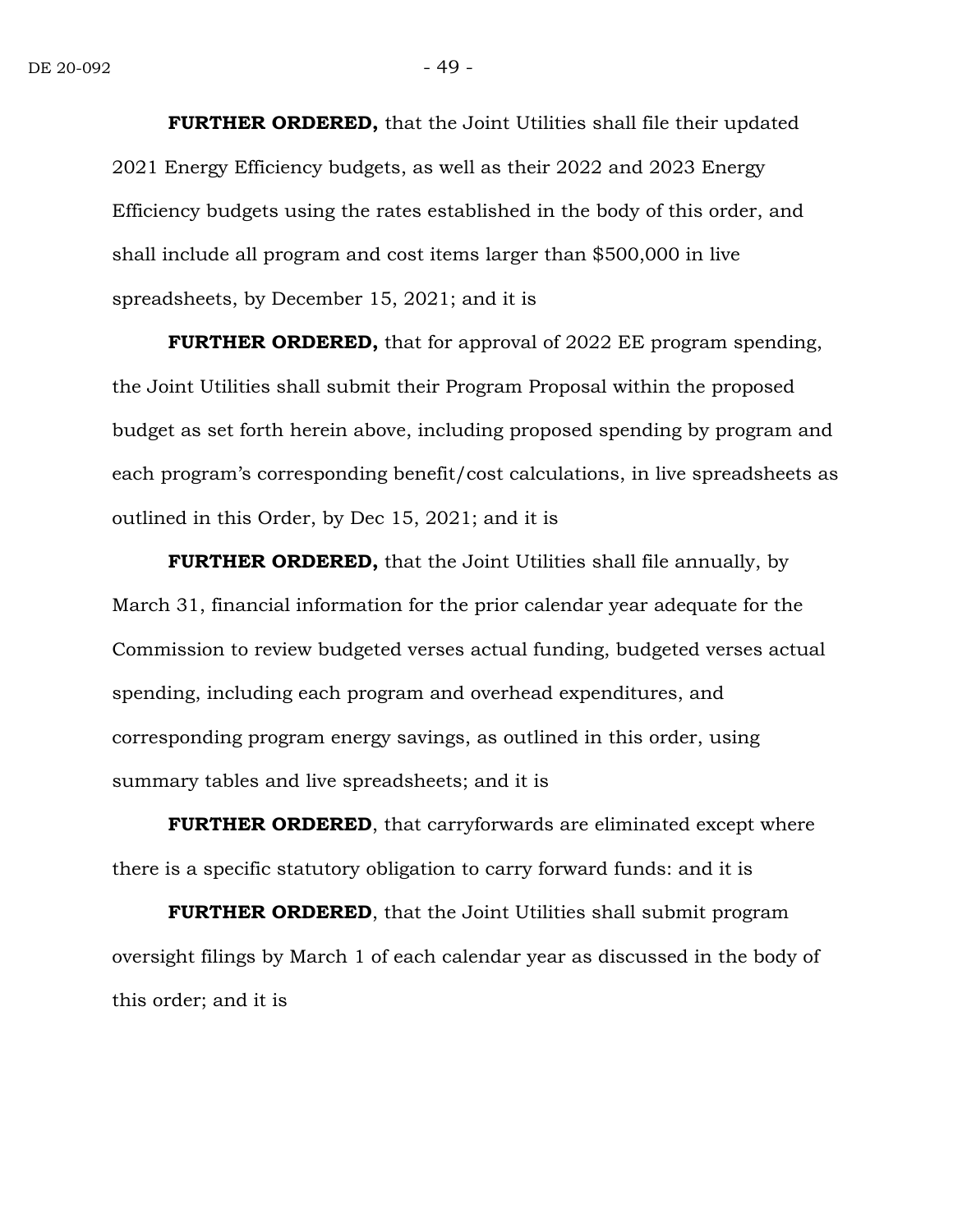**FURTHER ORDERED**, that the EM&V Working Group shall submit a plan as described herein above in advance of incurring any EM&V costs, as discussed in the body of this order.

By order of the Public Utilities Commission of New Hampshire this twelfth day of November, 2021.

Dianne Martin Chairwoman

Daniel C. Goldner Commissioner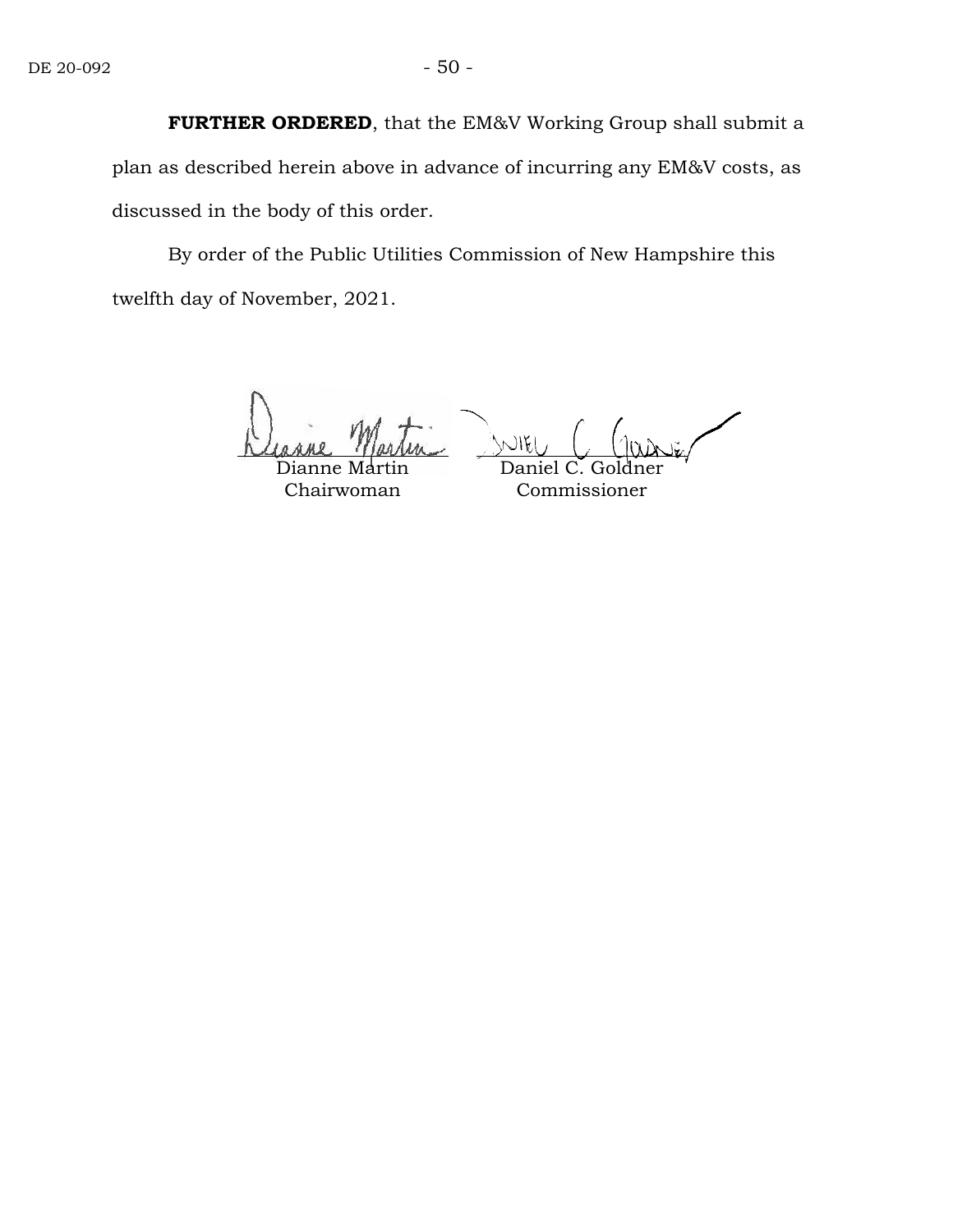# Service List - Docket Related

*Docket# : 20-092 Printed: 11/12/2021*

Email Addresses

ClerksOffice@puc.nh.gov asbury@unitil.com roshan.bhakta@eversource.com kelly@cleanenergynh.org brian.d.buckley@energy.nh.gov bill.bullock@eversource.com rburke@nhla.org john.butler@eversource.com carroll@unitil.com richard.t.chagnon@energy.nh.gov brandy.chambers@eversource.com jessica.chiavara@eversource.com rclouthier@snhs.org gary.m.cronin@energy.nh.gov kristi.davie@eversource.com mdean@mdeanlaw.net paul.b.dexter@energy.nh.gov downesm@unitil.com kimberly.dragoo@libertyutilities.com jay.e.dudley@energy.nh.gov tracy.dyke-redmond@eversource.com stephen.r.eckberg@energy.nh.gov steven.elliott@eversource.com eemerson@primmer.com sam@cleanenergynh.org thomas.c.frantz@energy.nh.gov tomas.fuller@eversource.com genestj@unitil.com michael.goldman@eversource.com gouldingc@unitil.com dhill@energyfuturesgroup.com miles.ingram@eversource.com jarvis@unitil.com maureen.karpf@libertyutilities.com